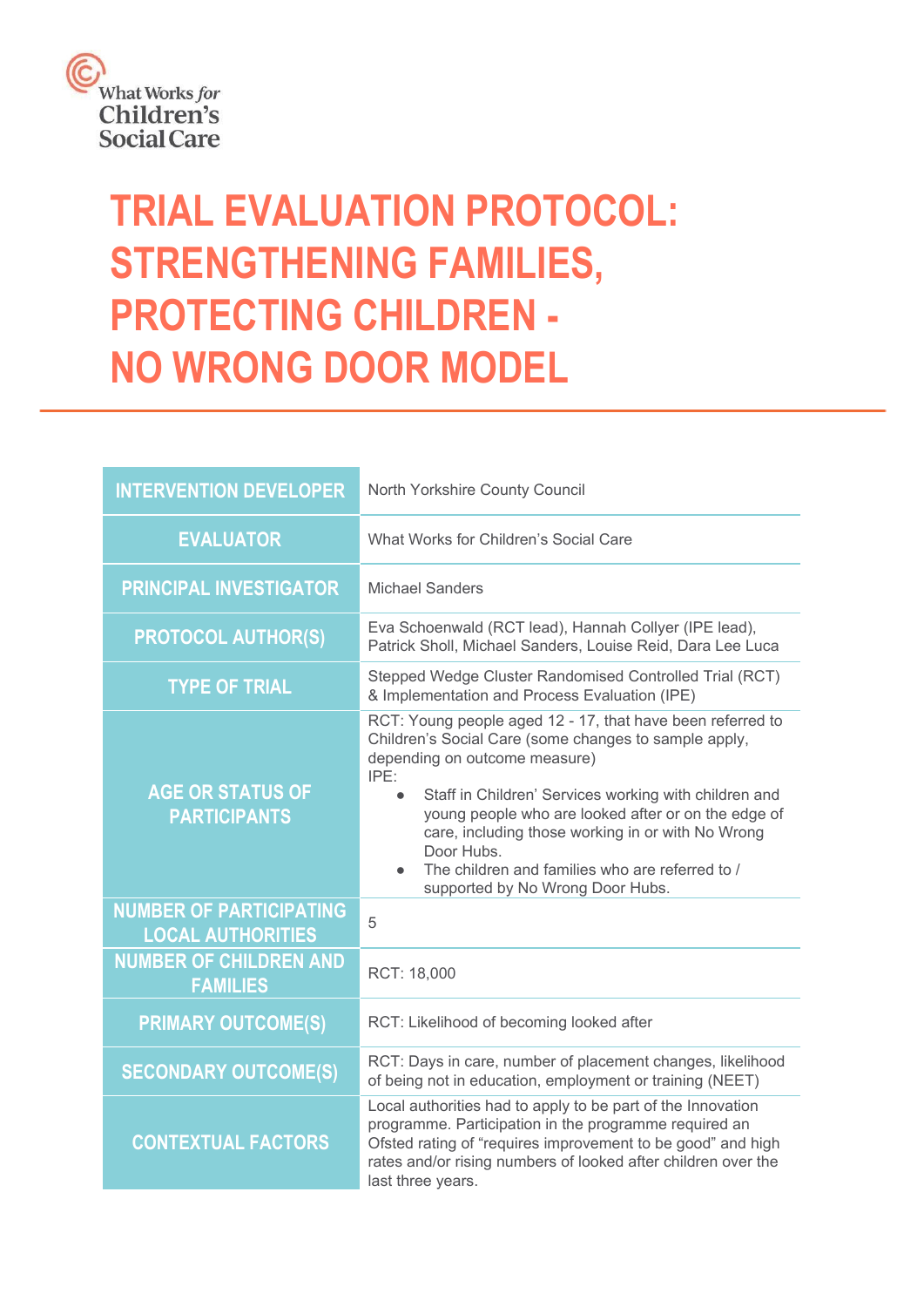# **Contents**

| <b>Background</b><br><b>Strengthening Families, Protecting Children</b><br><b>No Wrong Door</b><br><b>Context</b> | 5<br>5<br>5<br>$6\phantom{1}6$ |
|-------------------------------------------------------------------------------------------------------------------|--------------------------------|
| <b>Impact Evaluation</b>                                                                                          | $\overline{7}$                 |
| <b>Aims</b>                                                                                                       | $\overline{7}$                 |
| <b>Research questions</b>                                                                                         | $\overline{7}$                 |
| <b>Design</b>                                                                                                     | $\overline{7}$                 |
| <b>Randomisation</b>                                                                                              | 10                             |
| <b>Participants</b>                                                                                               | 11                             |
| <b>Conditions</b>                                                                                                 | 12                             |
| <b>Outcome measures</b>                                                                                           | 12                             |
| <b>Sample size / MDES calculations</b>                                                                            | 14                             |
| <b>Analysis plan</b>                                                                                              | 15                             |
| <b>Data handling</b>                                                                                              | 21                             |
| <b>Implementation and Process Evaluation</b>                                                                      | 28                             |
| <b>Aims</b>                                                                                                       | 28                             |
| <b>Research Questions</b>                                                                                         | 28                             |
| <b>Design</b>                                                                                                     | 28                             |
| <b>Methods</b>                                                                                                    | 31                             |
| <b>Timeline</b>                                                                                                   | 36                             |
| <b>Ethics</b>                                                                                                     | 37                             |
| <b>Research Ethical Approval</b>                                                                                  | 38                             |
| <b>Ethical considerations</b>                                                                                     | 38                             |
| <b>Risks</b>                                                                                                      | 40                             |
| <b>Registration</b>                                                                                               | 43                             |
| <b>Personnel</b>                                                                                                  | 43                             |
| <b>Appendices</b>                                                                                                 | 44                             |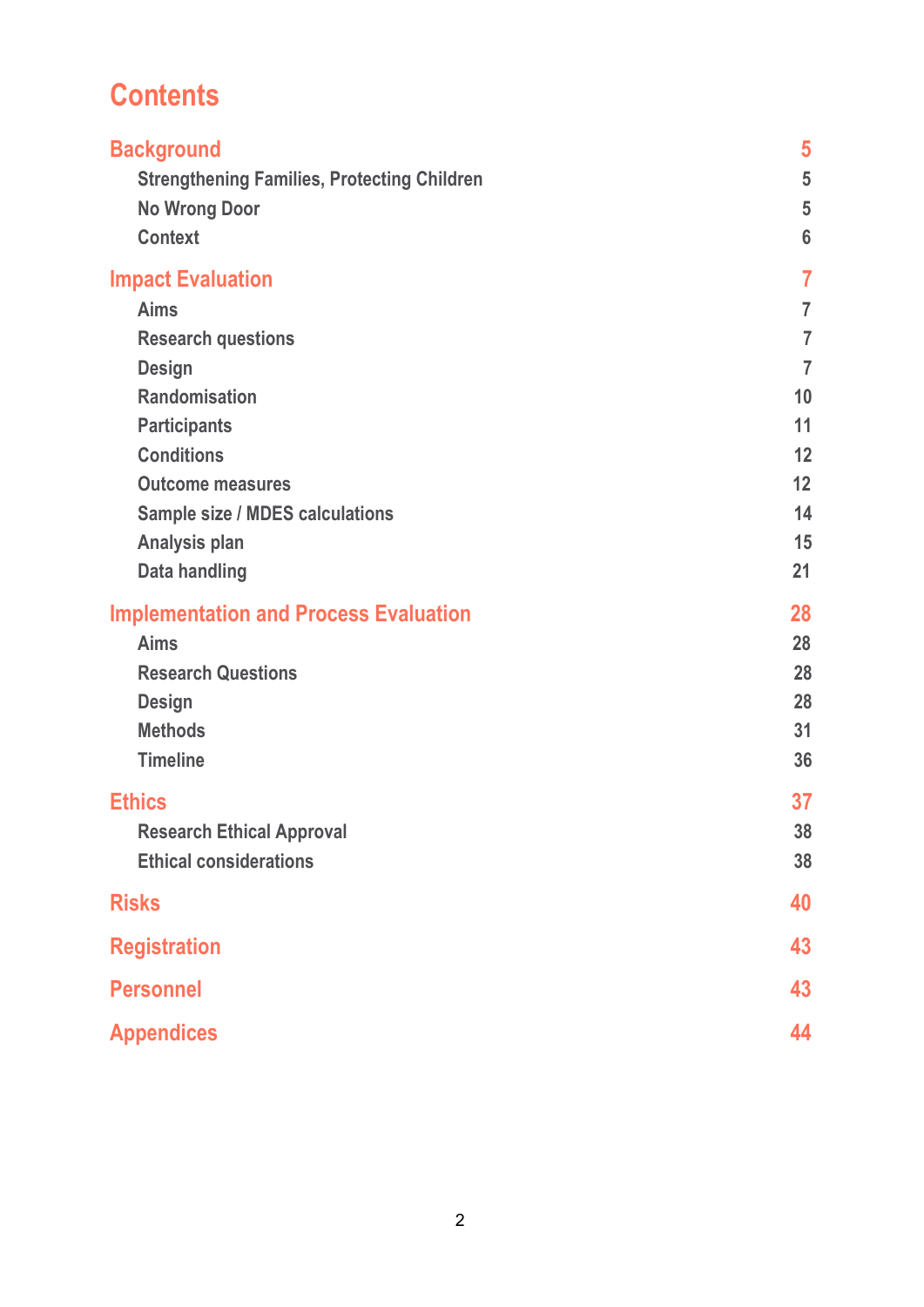# **Background**

# <span id="page-2-0"></span>**Strengthening Families, Protecting Children**

This evaluation is part of Strengthening Families, Protecting Children (SFPC), a five-year Department for Education funded programme supporting 18 local authorities to improve work with families and safely reduce the number of children entering care. SFPC will support selected local authorities to adapt and adopt one of three children's social care [innovation](https://www.gov.uk/government/publications/childrens-social-care-innovation-programme) [programme](https://www.gov.uk/government/publications/childrens-social-care-innovation-programme) projects in their own area.

The three projects are:

- Leeds Family Valued
- Family Safequarding Hertfordshire
- North Yorkshire's No Wrong Door

The evaluation consists of three parts for each model:

- A pilot evaluation in one 'Trailblazer' local authority (LA). This local authority is the first in this evaluation to implement to model.
- This is followed by an impact evaluation of the model in five subsequent local authorities, with a stepped wedge cluster Randomised Controlled Trial (RCT) design.
- This is accompanied by an Implementation and Process Evaluation (IPE) across these same five subsequent local authorities, to understand the delivery during the rollout of the model.

This document sets out the protocol for the impact evaluation and IPE parts of the evaluation of No Wrong Door.

## <span id="page-2-1"></span>**No Wrong Door**

No Wrong Door was developed in North Yorkshire with support from the Department for Education's Innovation Programme. Its delivery in North Yorkshire was evaluated by a team at Loughborough University. 1

The intervention involves creation of hubs which bring together an integrated range of accommodation options, services and outreach to support young people aged 12-25 who are looked after or on the edge of care, at risk of family or placement breakdown, stepping down from residential care to family based care or transitioning to independent living.

The hub staff team includes the following roles:

- A Manager and two Deputy Managers
- Hub Residential and Edge of Care Workers (key workers)
- Portfolio Leads who lead on areas such as education, rebuilding relationships, accommodation and transitions
- A Life Coach (Clinical Psychologist)
- Communication Support Worker (Speech & Language Therapist)
- Police Liaison Officer

<sup>&</sup>lt;sup>1</sup> Lushey, C. Hyde-Dryden, G., Holmes, L. and Blackmore, J. (2017) Evaluation of the No Wrong Door Innovation Programme: Research report. Department for Education: London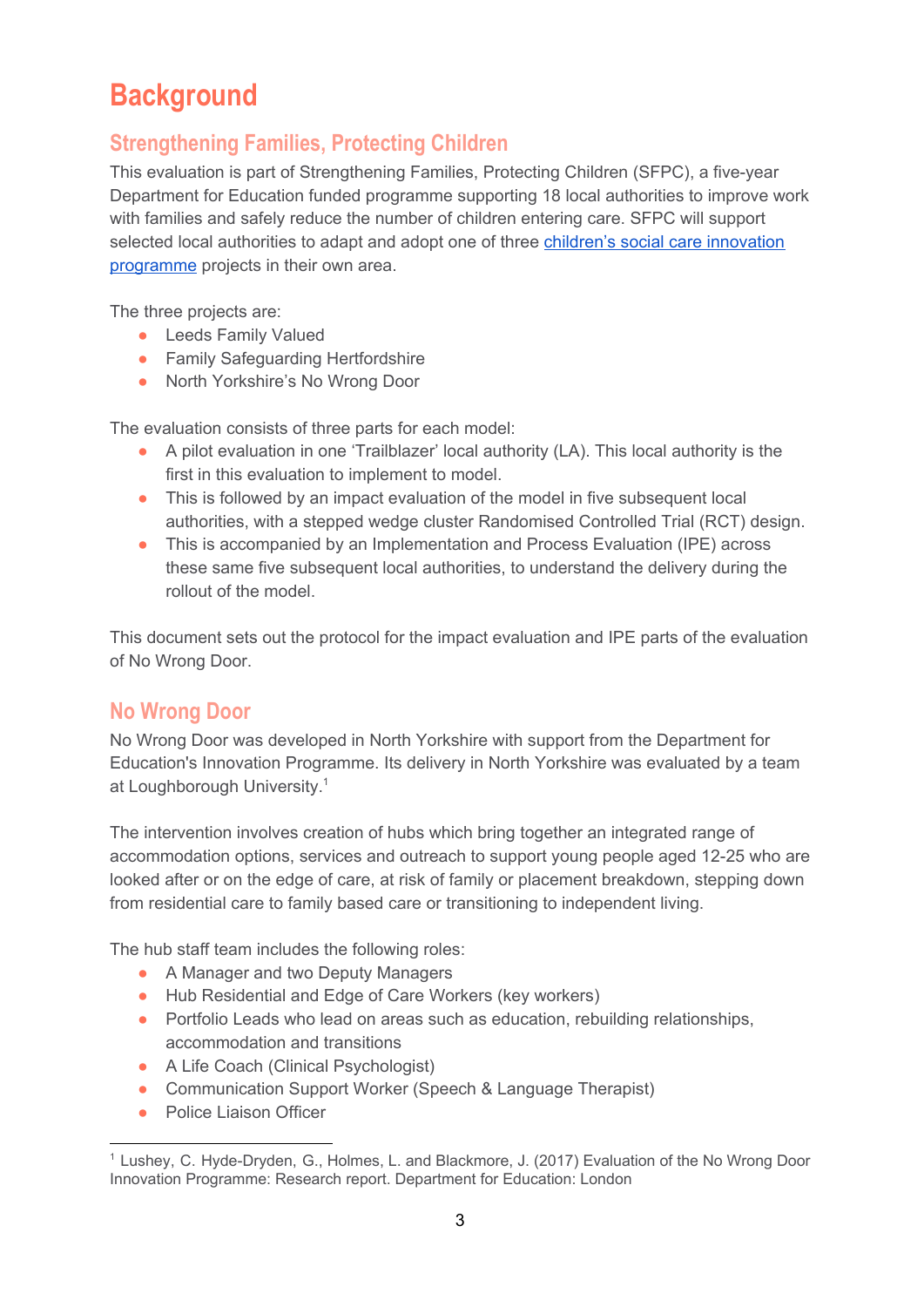- Hub Community Families / Relief Workers
- High Need Supported Lodgings / Relief Workers
- Business Support
- Case Support Worker
- Handy Person
- Police Intelligence Analyst
- Performance Analyst

Support is delivered through outreach to young people in existing family or foster care placements and through supporting young people placed in hub placement options including foster care and supported accommodation. Short or medium term residential placements are also used where needed, to support the long term goal of permanence in a family or community setting. Identification of suitable cases and referral to the hub is expected to be through social workers working with young people looked after or on the edge of care, although referral routes may vary according to local arrangements.

The integrated team supports the young person throughout their journey to avoid passing them from service to service. All staff are trained in restorative, strengths based approaches. Young people receive a core offer of support to help reduce high risk behaviour, build and restore relationships, support achievement, develop self-esteem, self-worth and resilience as well as to support transitions and appropriate crisis support.

No Wrong Door operates flexibly, bringing young people into the service quickly and supporting a slow transition out. A key non-negotiable of the programme is using residential care as a short term intervention not a long term solution and a significant indicator is that young people are always progressing to permanence within a family or community. Successful delivery of the model is considered to be contingent on a service wide practice model and approach to decision making and risk which is restorative, solution-focussed, relationships and strengths based, as well as significant support from senior leadership. A draft logic model setting out the contextual facilitators and barriers, interventions, mechanisms and outcomes for the No Wrong Door model is available in Appendix A, and the distinguishers, non-negotiables and core offer for No Wrong Door are in Appendix B. The logic model is based on programme theory and not on prior evidence of impact. The logic model will be subject to refinement following completion of the pilot evaluation in Autumn 2020.

## <span id="page-3-0"></span>**Context**

The IPE and RCT parts of the evaluation will be undertaken in the local authorities funded by the Department for Education to introduce No Wrong Door as part of the Strengthening Families, Protecting Children programme, with the exception of the Trailblazer who is participating in the pilot evaluation. These local authorities are due to launch No Wrong Door at approximately four-month intervals beginning in April 2020. $^2$  In the order they will be rolled out, these local authorities are Rochdale, Redcar & Cleveland, Warrington, Norfolk, and Leicester.

<sup>&</sup>lt;sup>2</sup> At the time of writing, it has become apparent that there may be larger gaps between at least two local authorities.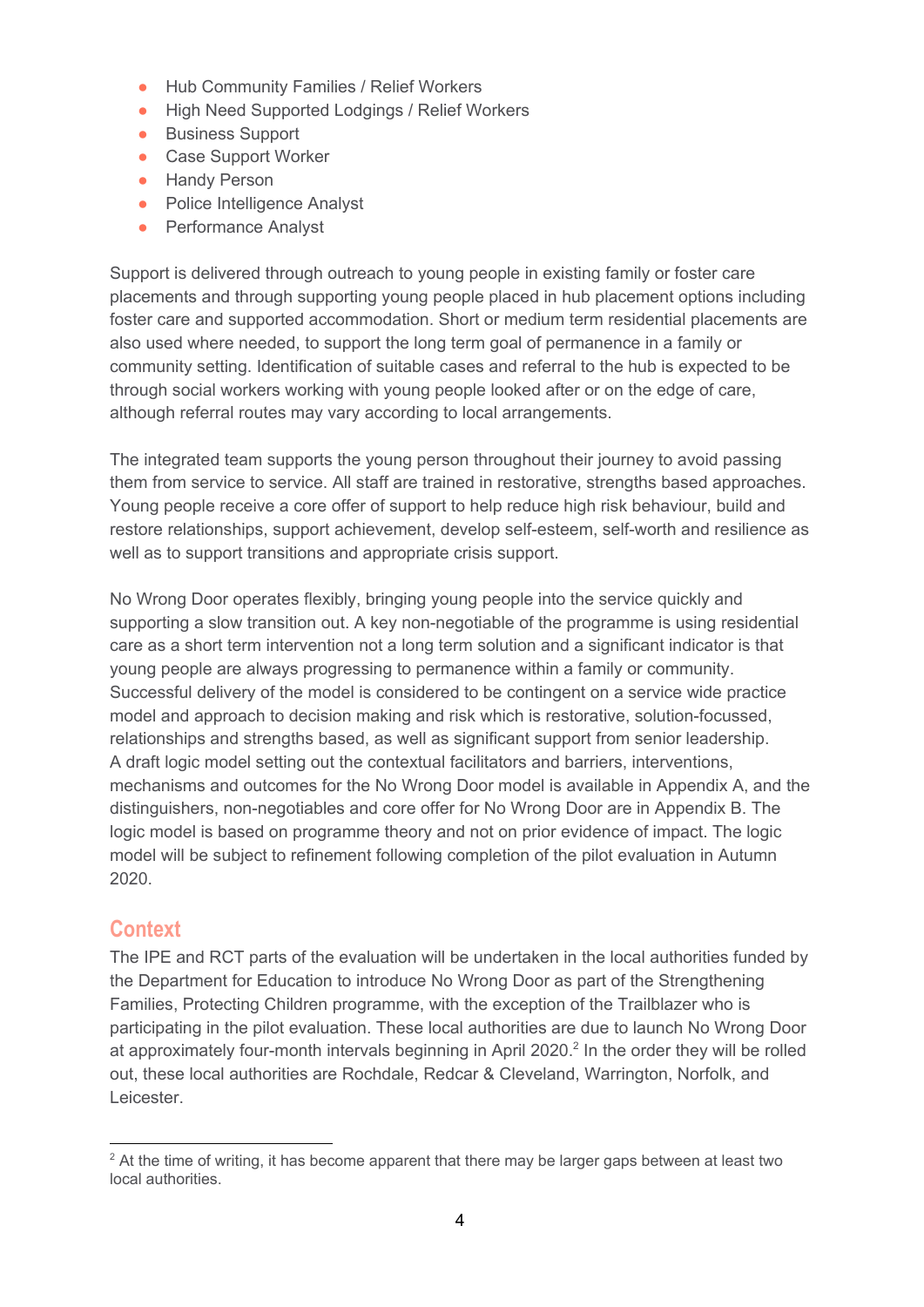At the point of rollout to the first local authority, Children's Services in these authorities all have an Ofsted judgement of 'requires improvement to be good', except for Warrington which received a judgement of 'good' in 2019. These authorities were selected by the Department for Education to participate in the programme due to having high rates of children looked after compared to their local authority statistical neighbour median over the last 3 years, and/or rising rates of children looked after in each of the last 3 years.

# <span id="page-4-0"></span>**Impact Evaluation**

## <span id="page-4-1"></span>**Aims**

No Wrong Door's delivery in North Yorkshire was evaluated by a team at Loughborough University. $3$  The original evaluation was conducted using a pre-post design and matched cohorts, largely not based on parallel trends for all outcomes. The current evaluation uses a stepped wedge cluster RCT design to provide a more robust evaluation of the impacts of No Wrong Door when scaled to five other local authorities and provide an estimate of the impact on children and families on key outcomes.

## <span id="page-4-2"></span>**Research questions**

While the No Wrong Door model aims to affect multiple parties engaged with Children's Services, the key measure of the programme's success used in this evaluation, is whether it achieved one of its primary goals - namely reducing the number of children looked after. The population of interest for our primary research question are children aged 12-17 who have been referred to children's social care. We thus assess the following primary research question of interest:

1. What is the impact of No Wrong Door on the likelihood of children becoming looked after?

Given the multifaceted nature of the model, we also expect to see changes in other important outcomes. We limit our analysis of additional outcomes to the impact of No Wrong Door on children in care. To provide a more thorough assessment of the model's impacts, we address the following secondary research questions:

- 2. What is the impact of No Wrong Door on the number of days children looked after spend in care?
- 3. What is the impact of No Wrong Door on the placement stability of children in care?
- 4. What is the impact of No Wrong Door on the likelihood of children who are or have been in care recently being not in employment education or training (NEET)?

# <span id="page-4-3"></span>**Design**

The impact evaluation design is a cross-sectional stepped-wedge cluster randomised controlled trial, where the timing of implementation is staggered across local authorities. The point at which local authorities begin implementing the intervention is selected at random, constrained by their level of readiness to implement the model. In this way, all the local authorities in the sample will eventually implement the No Wrong Door model, but

<sup>&</sup>lt;sup>3</sup> Lushey, C. Hyde-Dryden, G., Holmes, L. and Blackmore, J. (2017) Evaluation of the No Wrong Door Innovation Programme: Research report. Department for Education: London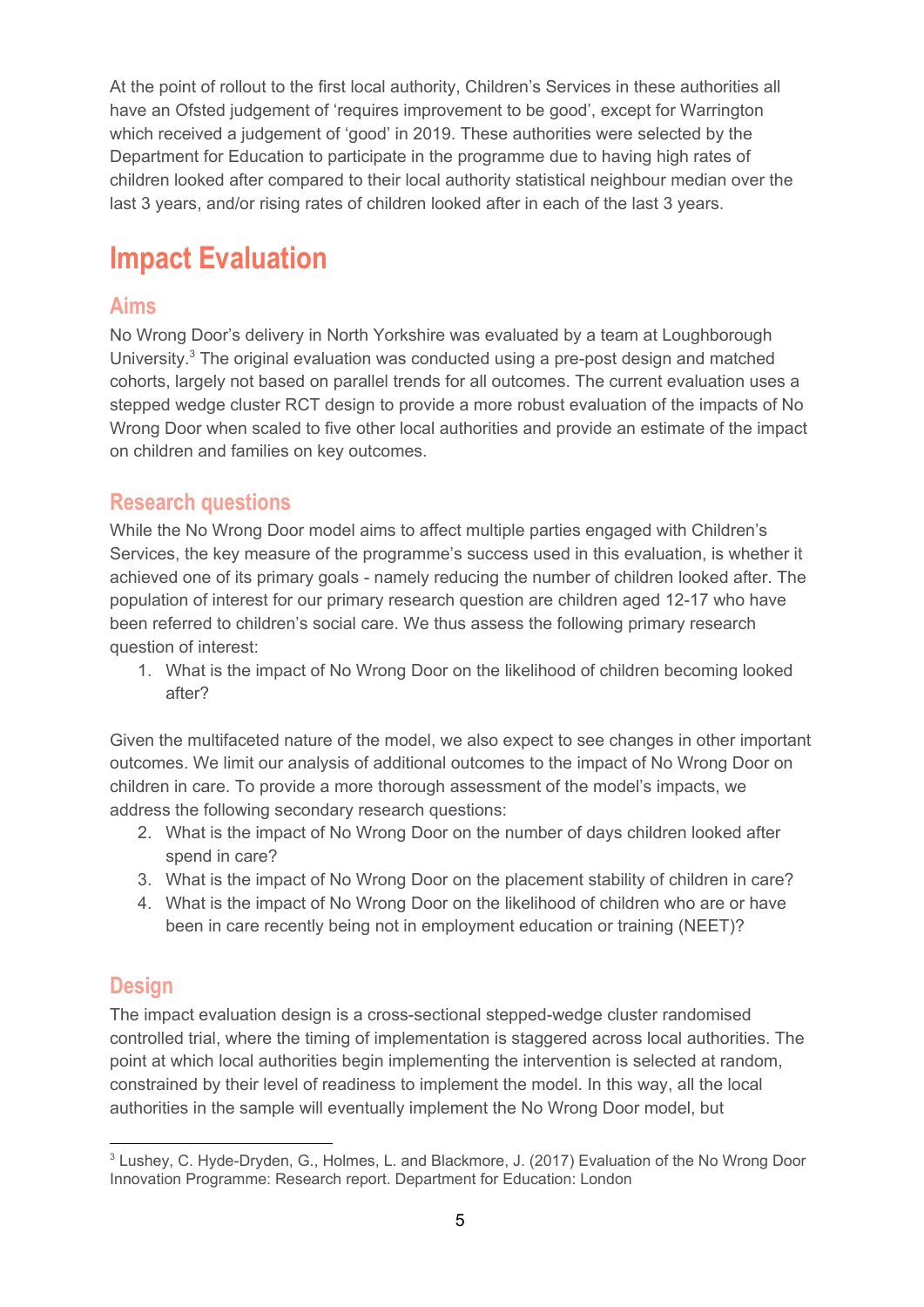randomising the start date of the implementation of No Wrong Door will allow service users in the local authorities that have not yet implemented the programme to act as a control group against service users in local authorities where No Wrong Door has already been implemented. Given that prior to the evaluation, there was already an existing need to stagger roll-outs over time, this means that nobody is being denied a service that they might otherwise have received. Local authorities implementing on different timescales will also allow us to take time-based effects into account, with every local authority also acting as a control group for itself over time.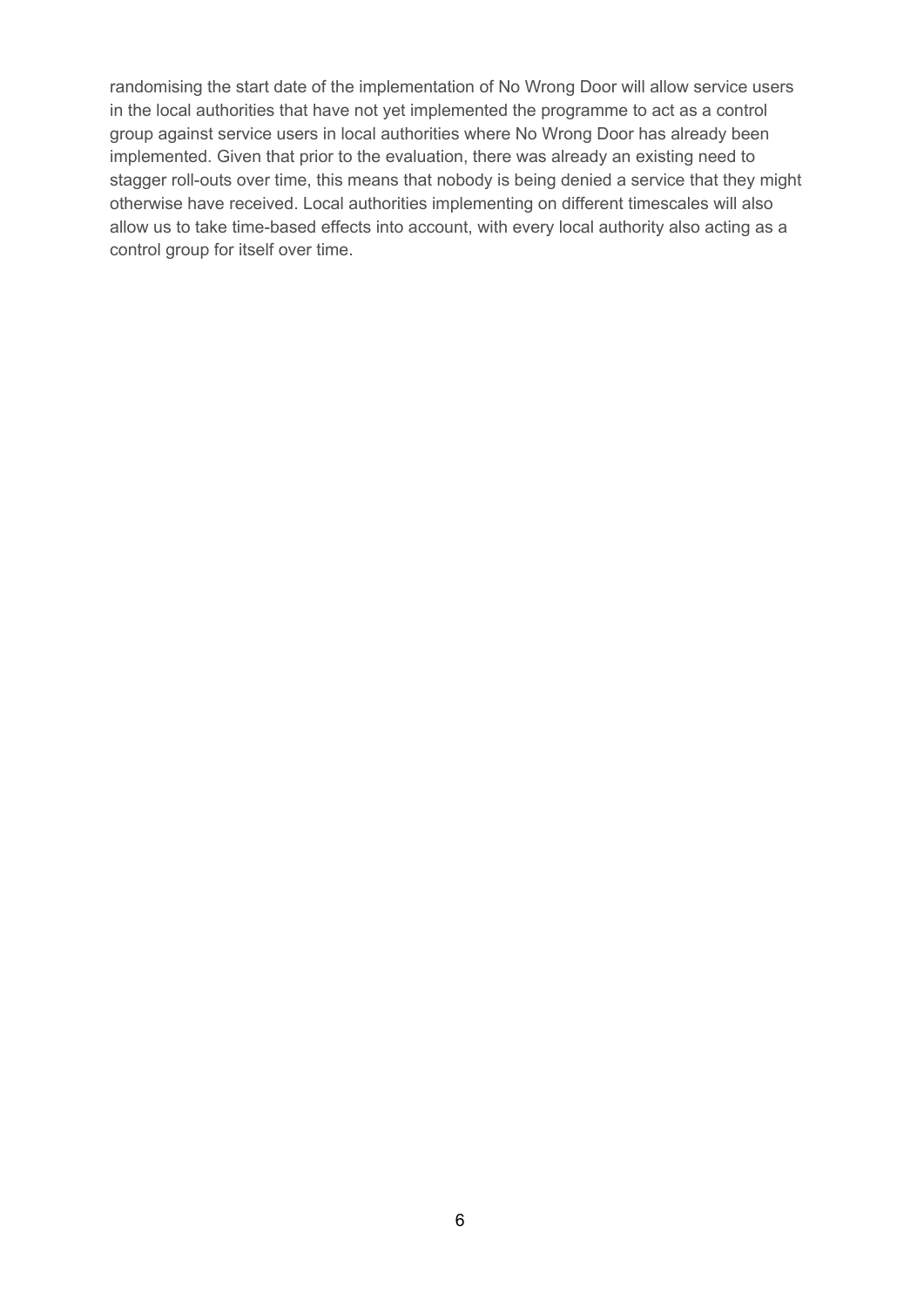| <b>RCT Design Table</b>       |                                 |                                                                                                                                                                                                                                                                                                                   |  |  |
|-------------------------------|---------------------------------|-------------------------------------------------------------------------------------------------------------------------------------------------------------------------------------------------------------------------------------------------------------------------------------------------------------------|--|--|
| Trial type and number of arms |                                 | Stepped wedge cluster randomised controlled trial, two<br>arms                                                                                                                                                                                                                                                    |  |  |
|                               | <b>Unit of randomisation</b>    | Local authority                                                                                                                                                                                                                                                                                                   |  |  |
|                               | <b>Stratification variables</b> | Low/High readiness to implement                                                                                                                                                                                                                                                                                   |  |  |
|                               | variable                        | Whether or not the child has become looked after                                                                                                                                                                                                                                                                  |  |  |
| <b>Primary</b><br>outcome     | measure                         | Coded 1 if the young person has become looked after at<br>any point within 18 months of their first referral in the trial<br>period. Coded 0 if the young person has not become<br>looked after within this period.                                                                                               |  |  |
|                               | sample                          | Young people aged 12-17 (at referral) that have been<br>referred within the trial period.                                                                                                                                                                                                                         |  |  |
|                               | variable                        | Days spent in care                                                                                                                                                                                                                                                                                                |  |  |
| <b>Secondary</b><br>outcome 1 | measure                         | Discrete variable equal to the number of days that a<br>young person has been in care in the first 24 months<br>following the entry into care.                                                                                                                                                                    |  |  |
|                               | sample                          | Young people aged 12-17 that have started an episode<br>of care within the trial period.                                                                                                                                                                                                                          |  |  |
|                               | variable                        | Number of placement changes                                                                                                                                                                                                                                                                                       |  |  |
| <b>Secondary</b><br>outcome 2 | measure                         | Discrete variable equal to the number of placement<br>changes a young person experiences during a period of<br>care, excluding any placement changes to reunification<br>or kinship care. The number of changes is recorded up to<br>24 months from the start of the first period of care in the<br>trial period. |  |  |
|                               | sample                          | Young people aged 12-17 that started a period of care<br>within the trial period.                                                                                                                                                                                                                                 |  |  |
|                               | variable                        | <b>NEET</b> status                                                                                                                                                                                                                                                                                                |  |  |
| <b>Secondary</b><br>outcome 3 | measure                         | Binary variable coded 1 if the young person is NEET<br>during or shortly after a period of care, coded 0 if not.<br>This will be measured every 3 months until either 12<br>months after they leave care, or 24 month after they first<br>entered care, whichever is soonest                                      |  |  |
|                               | sample                          | Young people aged 16-18 (at the start of the period of<br>care) that have begun a period of care at any point<br>during the trial period.                                                                                                                                                                         |  |  |

We will use administrative, secondary data for the analysis. The administrative data will be provided by each local authority in the evaluation. Local authorities that are participating in the evaluation have committed to providing data. For details please see the Data Gathering section below.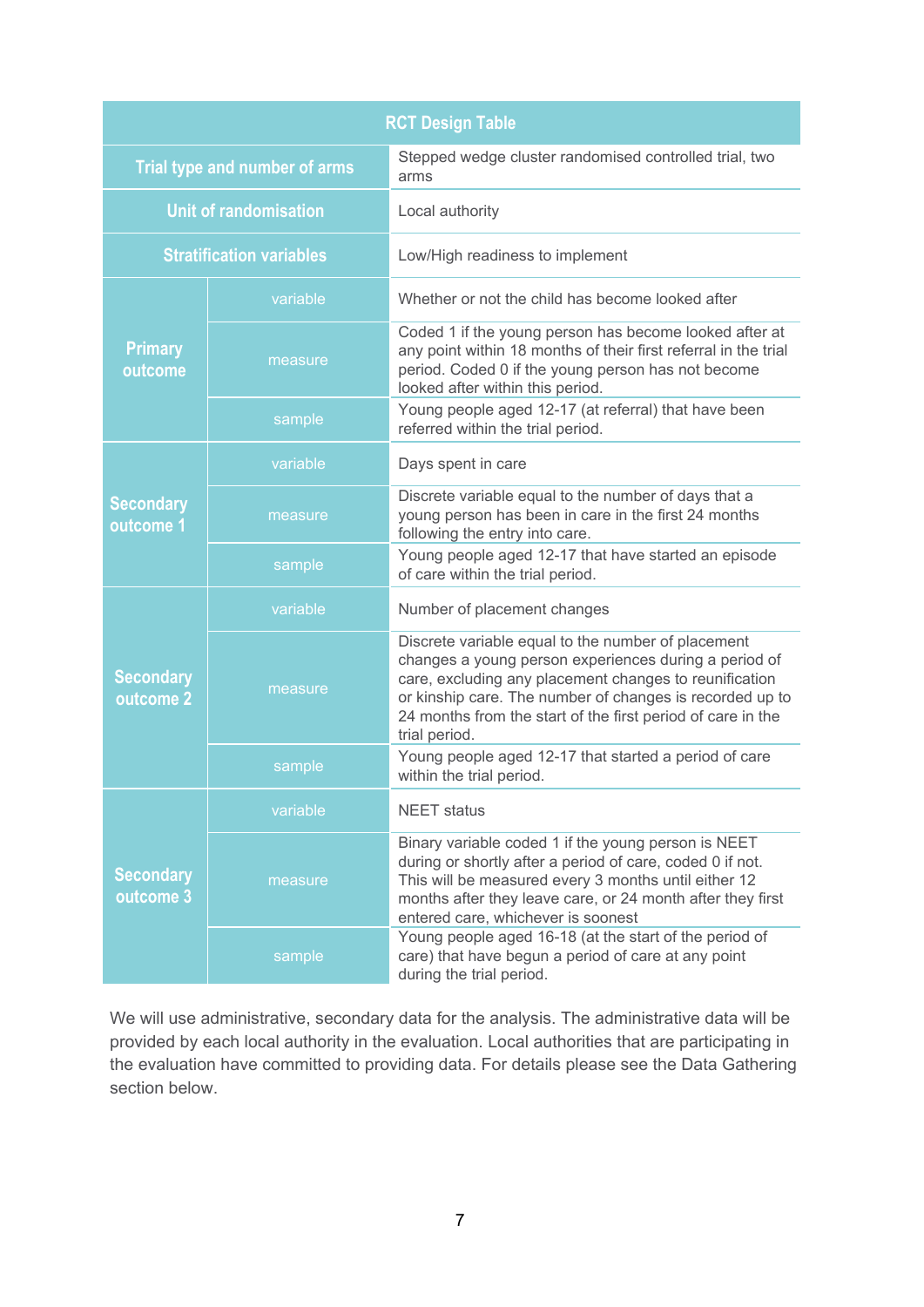## <span id="page-7-0"></span>**Randomisation**

The level of randomisation is at the local authority level. Due to the stepped-wedge evaluation design, we randomise the order in which local authorities implement the programme; this is planned to be in a minimum of four month intervals, rather than which local authority implements the model.

The randomisation will be stratified by the level of readiness of participating local authorities. Each local authority will be classified as either 'high readiness', for those that are in a position to implement the model sooner, and second for the 'low readiness' authorities, for those that will need longer to implement the model. Two local authorities were identified as 'high readiness', and three as 'low readiness'.

The two local authorities classified as 'high readiness' will be randomly assigned to implement the model either first or second. Those classified as 'low readiness' will also have the order randomised in which they will implement the model, following the high readiness local authorities (so they will be the the third, fourth, and fifth local authorities to implement the model).

The division of local authorities into more or less ready tranches is meant to avoid implementation failure caused by choosing local authorities to receive the intervention that are not yet ready. The assessment of readiness was conducted by the developing local authority North Yorkshire in collaboration with the Department for Education (DfE). Our strata are thus very small strata (2-3), which normally would be avoided but was necessary in order to be able to implement the evaluation. However it is a notable constraint on our randomisation, that will affect the robustness of our results. This will be reflected in the evidence strength rating awarded to the final study.

To avoid potential contamination, local authorities whose implementation start date has not yet passed have to commit to business-as-usual practices to enable a treatment and control group comparison in each time period. However, they will be given permission to begin preparation to implement, so long as it would not influence the current practice in the local authority.

For the purposes of our evaluation, we will only consider children who have been in touch with children's social care between four months before the first local authority's implementation date, and four months after the last local authority's implementation date. We define the implementation date as the date the No Wrong Door model is considered 'Operationally Live' in the local authority. The Operationally Live date has been set in advance by the Department for Education. When analysing the data, we may change the date we consider the intervention to have gone Operationally Live, if it becomes apparent that there have been significant changes in terms of the timings of the models core activities. This will only be done with the agreement of the Department for Education and consultation with the model developer. Any such changes will be detailed in the report. Specifically, the core activities are as detailed below.

Before the Operationally Live date, hub staff, including specialist roles, should be recruited and in post, having completed their No Wrong Door training.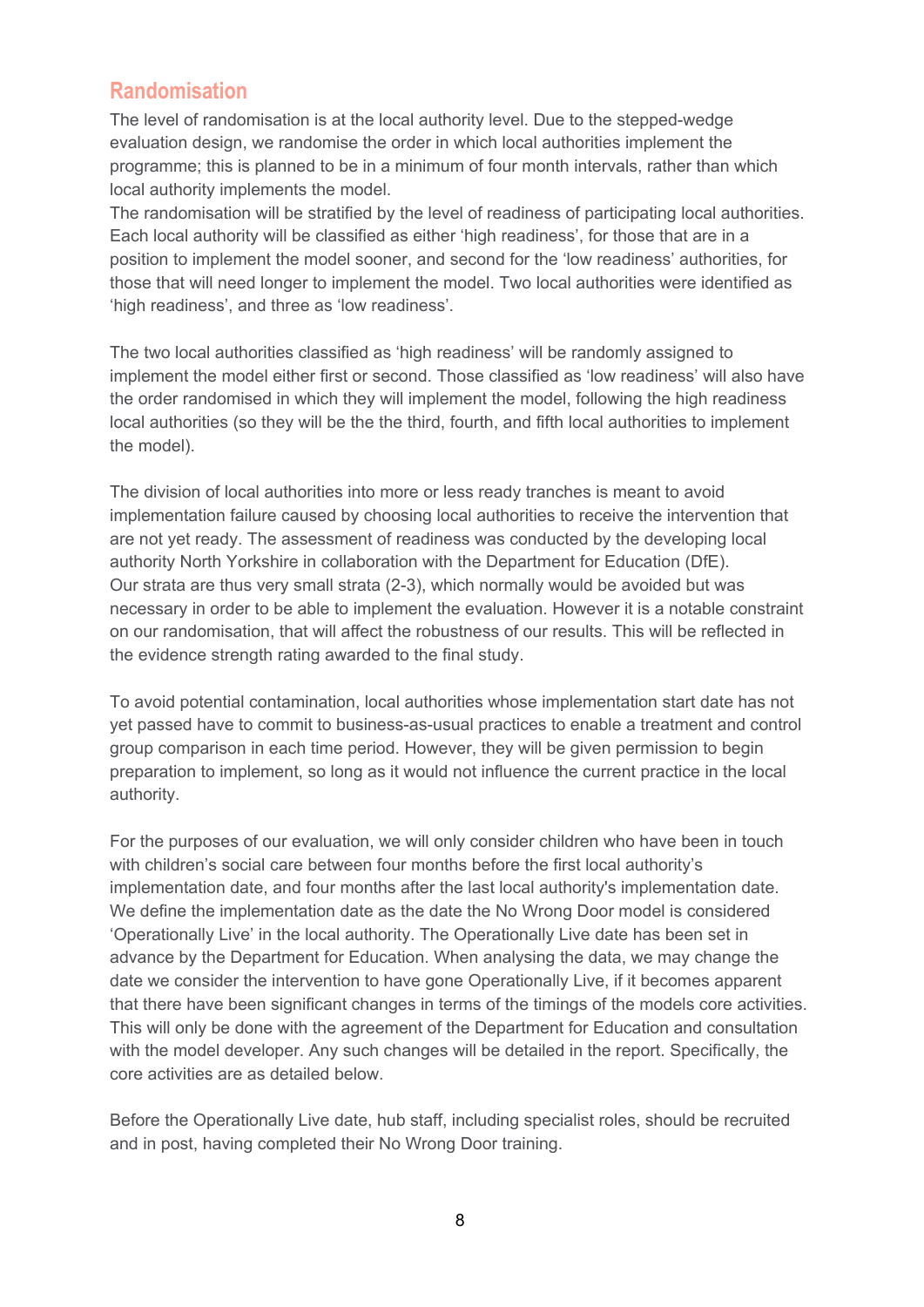From the Operationally Live date onward, the hub is open to No Wrong Door placements, and involvement of hub specialist roles and portfolio leads begins - including beginning work with cases referred to the hub for outreach.

The diagram below illustrates the randomisation and initially intended timings of the implementation of No Wrong Door across the local authorities. The trial period, as indicated in the diagram, takes place from 4 months prior to the first local authority implements the model (or goes Operationally Live), and continues until 4 months after the final local authority implements the model.



Local authorities would ideally implement No Wrong Door in the same time intervals, i.e. the trial periods would be equidistantly spaced. However, at the time of writing, it seems as if some local authorities might implement No Wrong Door within 6 to 7 months of each other, which will be taken into account in the analysis.

## <span id="page-8-0"></span>**Participants**

We have different samples for our primary and secondary outcomes.

For our primary outcome, the children we include in our sample are those who meet the following criteria:

- They are referred to the local authorities' children's services.
- Their original referral date falls within the trial period as defined above.
- Are aged 12-17 at the time of the referral. The model is intended to work for young people aged 12-25. Since the primary outcome measure considers the decision to place a child in care we have to limit this age group to under 18.

For our secondary outcomes, the children we include in our sample are those that meet the following criteria:

They have entered care in one of the five local authorities. This is because we want to evaluate only those children and young people with some ongoing contact with children's social care services that would be expected to be influenced by the introduction of the No Wrong Door model.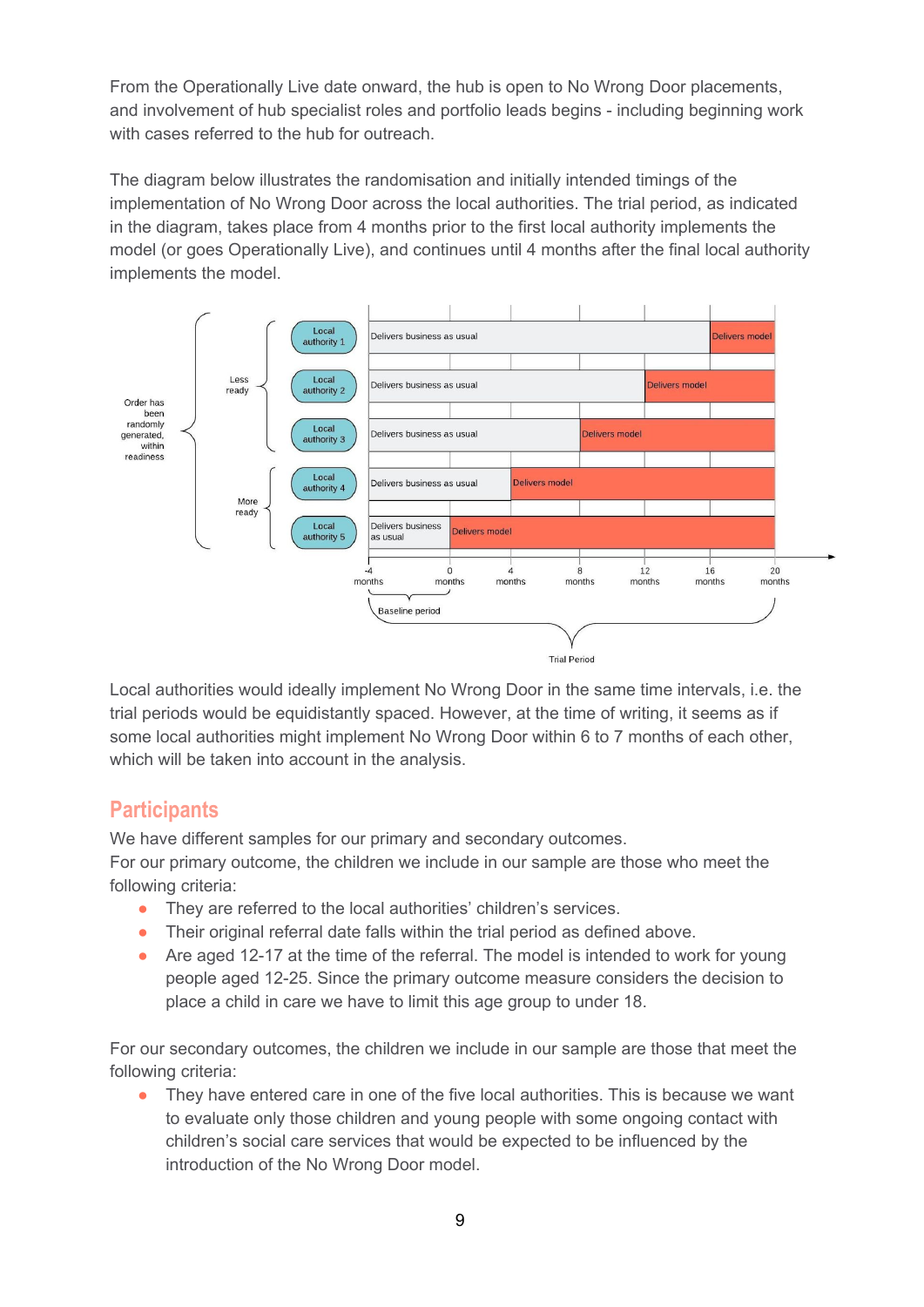- Their episode of care start date falls within the trial period as defined above.
- Are aged 12-17 at the point they first enter care during the trial period. For secondary outcome 3, NEET status, their age would be 16-17 at this point.

# <span id="page-9-0"></span>**Conditions**

Young people that form part of the samples described above will be designated as part of the treatment and control groups according to whether No Wrong Door was implemented in their local authority at the time of their entry into the sample. For our primary outcome measure this is the date of referral, while the date the period of care commenced marks the entry into the sample for all secondary outcomes. We consider this a conservative approach to the group allocations. Some young people in the control group could be in contact with No Wrong Door teams at a later stage of their plan/episode, if the plan/episode lasts until after No Wrong Door is being implemented in the local authority. This can bias our estimate downwards. We will take this into consideration in interpreting our analysis. We do not allow young people to enter our sample twice i.e. any additional referrals, or

episodes, after the one defining our respective populations will not be considered.

| <b>Condition</b> | <b>Primary Outcome Description</b>                                                                                                      | <b>Secondary Outcome Description</b>                                                                                                                             |
|------------------|-----------------------------------------------------------------------------------------------------------------------------------------|------------------------------------------------------------------------------------------------------------------------------------------------------------------|
| Control          | Young people whose first referral in<br>the trial period was when the local<br>authority was running their business<br>as usual model.  | Young people whose first episode of<br>care that starts within the trial period<br>was when the local authority was<br>running their business as usual<br>model. |
| Treatment        | Young people whose first referral in<br>the trial period took place when the<br>local authority was running the No<br>Wrong Door model. | Young people whose first episode of<br>care that starts within the trial period<br>was when the local authority was<br>running the No Wrong Door model.          |

## <span id="page-9-1"></span>**Outcome measures**

For the trial we will evaluate one primary outcome measure and three secondary outcome measures. Individual level data will be collected directly from the five local authorities participating in the No Wrong Door trial, as detailed above. Below we give an explanation and rationale of the outcomes outlined in the RCT Design Table above. In the instance of any unintentional inconsistencies, the above table definitions should take precedent in the analysis.

## *Primary outcome measure*

#### **Whether or not the child has become looked after**

To answer research question 1, we will analyse whether young people (aged 12-17 who have been referred within the trial period) are more or less likely to become looked after within 18 months of being referred when No Wrong Door is implemented, compared to when it was not. The outcome measure is a binary variable, indicating whether or not a young person that is in our sample (defined above) has become looked after at any point within 18 months of their first referral in the trial period.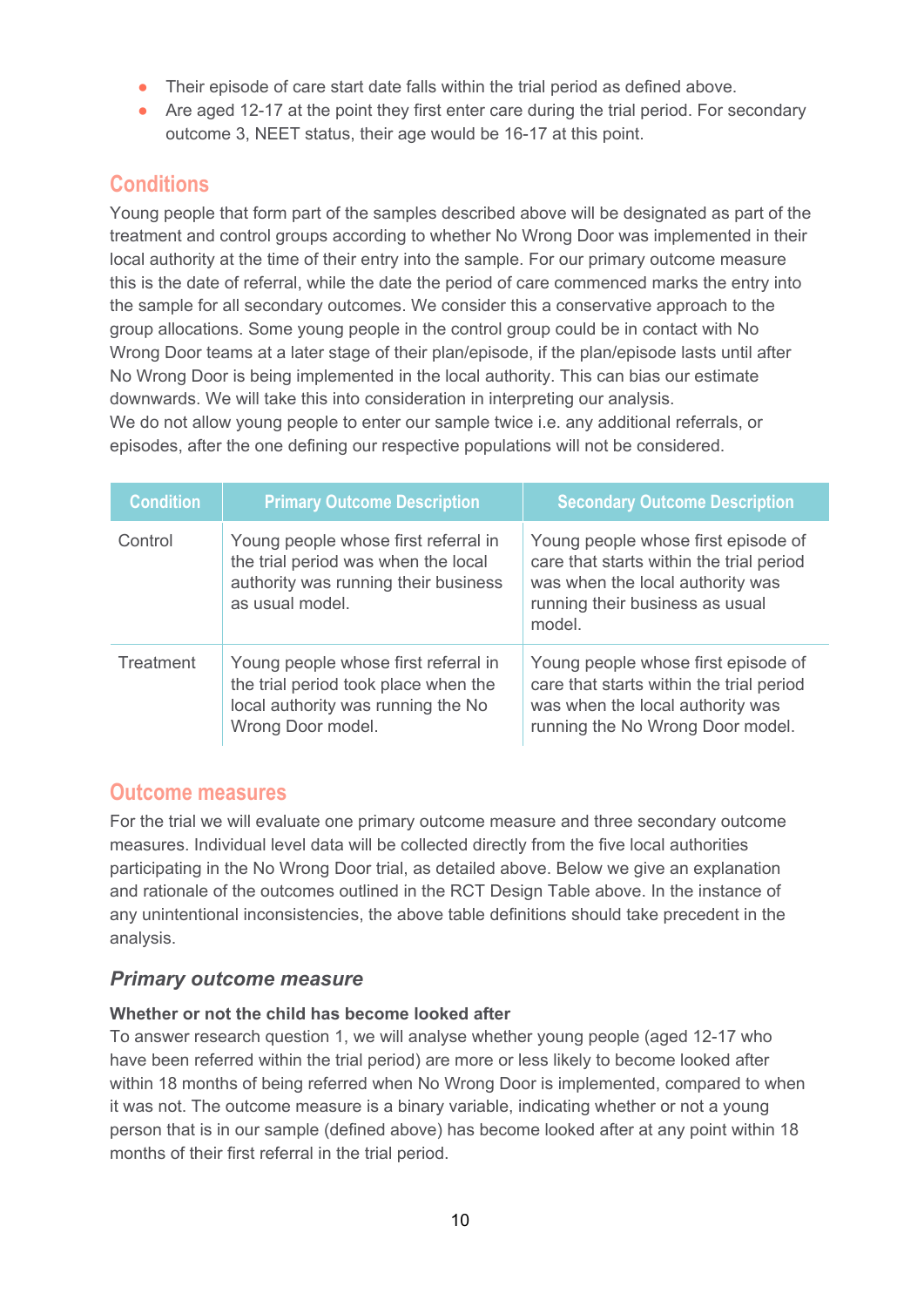No Wrong Door staff work with young people edging to or on the edge of care. One of the goals of the programme is to keep young people out of the care system and safely with their families. Edge of care can be defined in various ways. The intervention developer, North Yorkshire, defined edge of care as "those children and young people who are at imminent risk of becoming looked after, due to significant child protection concerns, or to prevent a long term placement; or because they have ceased to be looked after and their needs are escalating". 4

Since the definition of edge of care can differ between local authorities, and the data availability for young people on the edge of care might not be readily available for the period before the programme was implemented, we resort to a wide population estimate using all young people that have been referred within the trial period as our baseline population. This will encompass the vast majority of children on the edge of care and will also capture cases that we would not be able to capture if we limited the population to a more narrow population (e.g. children on CPPs). This broad measure will shed some light on the wider, whole system effects of No Wrong Door. We will employ a more narrow population definition in our secondary and sensitivity analysis to explore different proxies of children on the edge of care given the data limitations.

#### *Secondary outcome measures*

In addition to the primary outcome, we will also seek to evaluate three secondary outcome measures.

#### **Days spent in care**

To answer research question 2, we use a discrete variable measuring the number of days an individual has spent in care over a period of 24 months from the start of the initial episode of care. Larger values will be censored at 24 months. Our sample will be different to our primary sample (young people who are referred within the trial period), and will only consider young people who started an episode of care within the trial period, and were aged 12-17 at the point of first entering care within the trial period.

#### **Number of placement changes**

To answer research question 3, we use a discrete variable measuring the number of times a young person changes placements during a period of care. Our sample will include any young people who started an episode of care within the trial period, and were aged 12-17 at the point of first entering care within the trial period. We will only count the number of placement changes within 24 months of beginning the initial episode of care.

The number of placement changes of young people in care can serve to measure the effectiveness of No Wrong Door in supporting a stable placement for individuals in care. The organised and appropriate support that is provided by No Wrong Door in a crisis is intended to help avoid placement breakdowns for young people in care. We will exclude any moves into kinship care or reunification with the family from our count since we believe these moves to be less harmful to the child than other types of moves.

<sup>4</sup> Lushey, C. et al.(2017): "Evaluation of the No Wrong Door Innovation Programme" - Children's Social Care Innovation Programme Evaluation Report 51.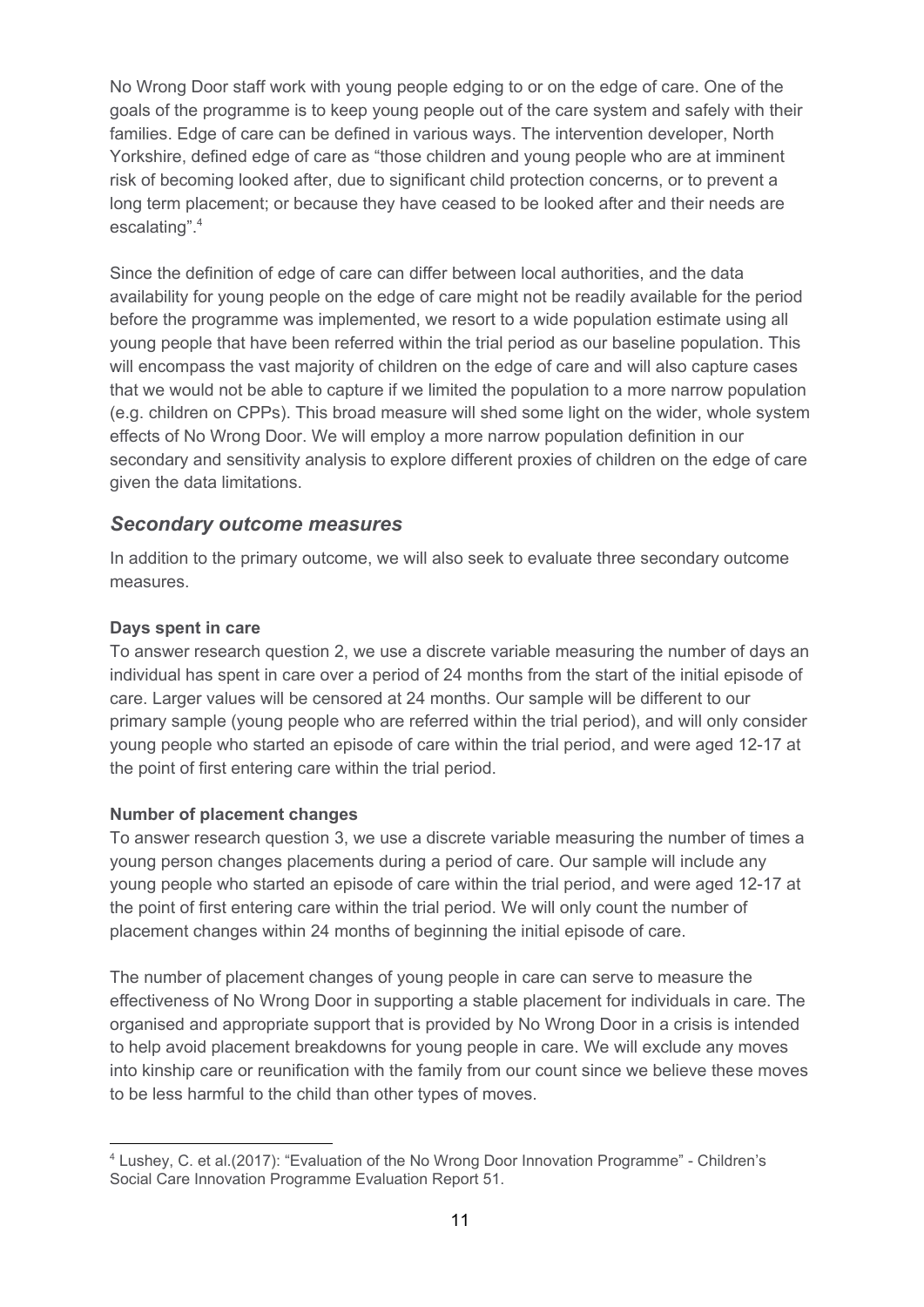#### **NEET status**

To answer research question 4, we use a binary outcome measure, indicating whether or not a young person aged 16-18 who is either in care or a recent care leaver<sup>5</sup> is not in education, employment or training (NEET) at the end of a quarter. We measure children and young people repeatedly across a period of a maximum of 24 months if they remain in care or have left care within the last 12 months at the end of each quarter. The first measurement of the NEET status will be the recorded NEET status for the closest quarter ending after the young person entered care. The multidisciplinary teams working with young people through No Wrong Door and the support provided for education and employment are expected to reduce the rate of young people that are NEET.

We reserve the right to exclude age groups above the age of 18 if sufficient data on the NEET rate of individuals in this age group is not consistently available across the five local authorities. We will measure the NEET status at the end of each three-month period marking a quarter. If the data is not available at this granular level, we will use the next available breakdown of NEET data.

Care should be taken in the interpretation of the results of our analysis. Each result (pertaining to a specific outcome measure) will help create a picture of the changes that are taking place because of the intervention. However, in isolation we should be wary of concluding strongly that one direction is good or bad but we will evaluate each analysis in the context of the others that we conduct. In combination, along with the findings of the associated process evaluation, this can shed further light on the factors driving these outcome changes. We will also reflect any remaining ambiguity accordingly in our reports.

## <span id="page-11-0"></span>**Sample size / MDES calculations**

*NB: These power calculations were conducted with the 'steppedwedge' package in Stata. We will conduct simulations to ensure the accuracy of these and update the trial protocol before any outcome data is collected. This could lead to changes in the minimum detectable effect size (MDES).*

<sup>&</sup>lt;sup>5</sup> We include care leavers within the first year of leaving care as part of our population.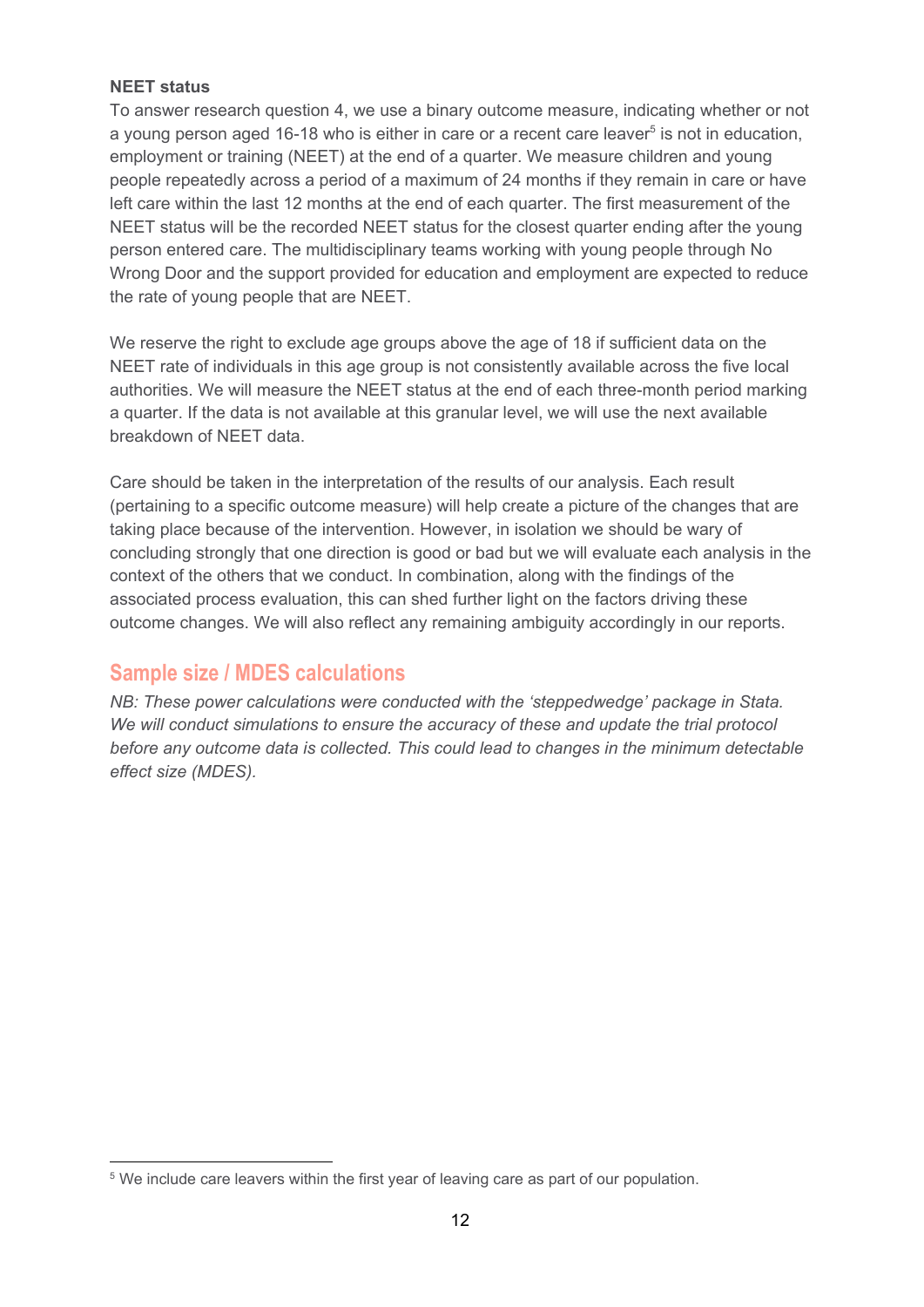|                                                                                | Proportion of children who become CLA<br>within 18 months of referral start date |  |  |
|--------------------------------------------------------------------------------|----------------------------------------------------------------------------------|--|--|
| <b>MDES</b>                                                                    | 0.0185                                                                           |  |  |
| <b>Baseline measures</b>                                                       | 0.07                                                                             |  |  |
| <b>Intracluster correlation</b><br><b>Local authority</b><br>(ICC)             | 0.00268                                                                          |  |  |
| <b>Alpha</b>                                                                   | 0.05                                                                             |  |  |
| <b>Power</b>                                                                   | 0.8                                                                              |  |  |
| <b>One-sided or two-sided?</b>                                                 | Two-sided                                                                        |  |  |
| <b>Level of intervention clustering</b>                                        | Local authority                                                                  |  |  |
| <b>Number of clusters</b>                                                      | 5                                                                                |  |  |
| Average cluster size (children per local authority<br>across all time periods) | 3,600                                                                            |  |  |
| Average cluster cell size (children per local<br>authority per time period)    | 600                                                                              |  |  |
| <b>Total</b><br><b>Sample Size (children)</b>                                  | 18,000                                                                           |  |  |

We are powered to detect an effect size of 0.0185, or a 1.85 percentage point decrease or increase in the proportion of children who become looked after within 18 months of referral start date.

#### **Sample size and cluster size**

The sample size was derived from the estimated analytical sample, which is the number of children who have been referred in a six month period. $6$  We take the average across local authorities that form part of our sample to calculate the average cluster size. The sample size is derived from the average cluster size times the number of local authorities in the trial and the six periods of the stepped-wedge implementation.

#### **Baseline rates**

Baseline rates were calculated by averaging the share of children who became looked after in a given year out of the number of referrals that year across local authorities who are part of our sample. Data was sourced from the Local Authority Interactive Tool (LAIT).<sup>7</sup>

#### **Intra-cluster correlation**

We use the latest available historical data to estimate the intra-cluster correlation (ICC). Using a proxy for the sample size and baseline rates as above (taking into account the different sample sizes and baseline rates in each individual local authority), we can calculate the ICC using the loneway command in Stata. Since our outcome is binary, we do not need any additional individual-level information to calculate the ICC.

<sup>&</sup>lt;sup>6</sup> Using publicly available data, we used the number of referrals within a year. Figures were divided by 2 to derive an estimate of the cluster size for 6-month intervals and multiplied by ⅓ to arrive at a rough proxy for the age group.

<sup>&</sup>lt;sup>7</sup> <https://www.gov.uk/government/publications/local-authority-interactive-tool-lait>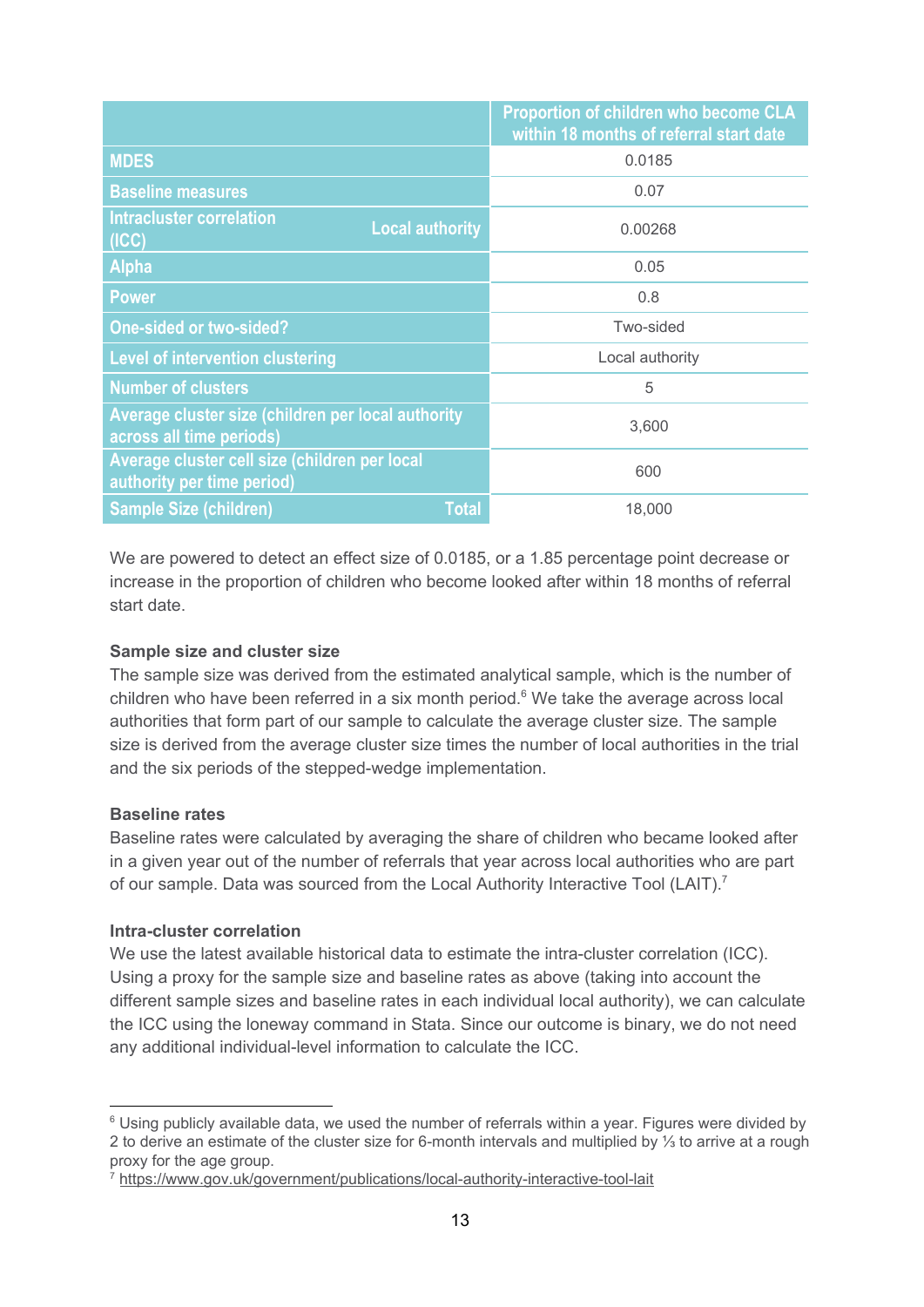# <span id="page-13-0"></span>**Analysis plan**

## *Primary Analysis*

We will assess the impact of No Wrong Door Model on the primary outcomes of interest *Y iat* in the following GLMM regression framework:

 $logit(Y_{iat}) = \beta_0 + \alpha_{0a} + \beta_1 NWD_{iat} + \sum_{i=1}^{5} \beta_{i+1} I(t = i) + \gamma X_{iat} + \rho Z_{at}$  $\sum_{i=1}$   $\beta_{i+1} I(t = i) + \gamma X_{iat} + \rho Z_{at} + \varepsilon_{iat}$ 

Where:

- *Y*<sub>iat</sub> is a binary indicator that equals 1 if the child entered care within 24 months of their first referral in the trial period, and 0 otherwise. $8$
- $\bullet$   $\alpha_{0a}$  is a (normally distributed) random intercept at the level of the cluster. This random effect estimates the stochastic variation of individual clusters around the conditional mean of the clusters.
- **■** β<sub>*i*+1</sub> represents a series of indicator variables adjusting for time trends by introducing dummy variables for each time after the baseline period t=0.
- *NWD<sub>iat</sub>* is a binary indicator equal to 1 if the child had its first referral during the trial period after the local authority implemented No Wrong Door (and 0 if before).<sup>9</sup>
- *X*<sub>iat</sub> is a vector of individual and household level characteristics that may also influence the outcome, such as age of the child, gender, and household SES.
- $\bullet$  *Z<sub>at</sub>* is a vector of time-varying local authority characteristics, such as the number of children per local authority or the turnover rate of staff.
- $\bullet$   $\varepsilon_{\text{int}}$  are the errors at time t for individual i.

The GLMM is an extension to GLM for analysing correlated data. The unit of analysis is at the individual level to optimise the power to detect an effect within the constraints of the project. We use a logistic regression within the GLMM framework to account for the binary nature of our outcome variable and because the baseline rate is low.

We will judge the statistical significance of the treatment effects applying a significance level of 5%. Due to the small number of clusters, we cannot cluster or bootstrap standard errors via any conventional method. However, we will consider whether or not applying a wild bootstrap with a correction for the small number of clusters is appropriate in this instance. Our sensitivity analysis will consider different evaluation approaches that are discussed in detail below.

There is a risk of non-compliance, e.g. local authorities may implement some or all aspects ahead of their agreed Operationally Live date, or fail to implement some elements. As stated above, we will adjust the date we consider No Wrong Door has been implemented, if it becomes apparent that there have been significant changes in terms of the timings of the models core activities. This will only be done with the agreement of the Department for Education and in consultation with the model developer. However, outside of this we will take an intention-to-treat approach, and will not, in our primary analysis consider other elements of non-compliance. However if the IPE shows that there have been substantial instances of

<sup>&</sup>lt;sup>8</sup> Population as described above.

<sup>&</sup>lt;sup>9</sup> Children can only occur once in our evaluation, i.e. that we consider the first referral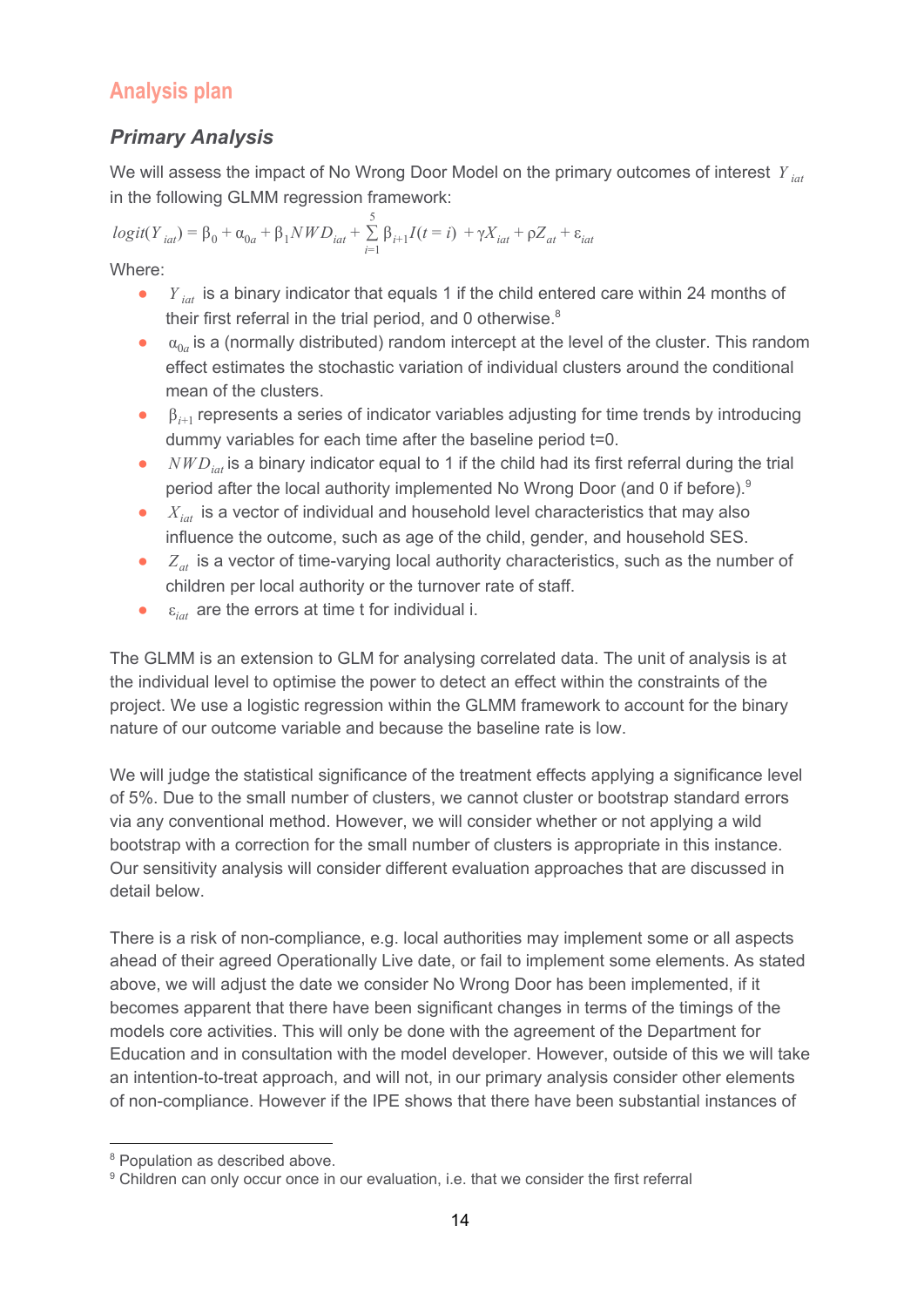non-compliance, we will consider running complier average causal effect (CACE) analysis to account for this. This would however be secondary analysis.

#### **Covariates**

In order to increase the precision of our estimates, we include the following individual level and local authority covariates (where they are available), which, unless otherwise stated, will be gathered at the point of entry into the sample (point of referral for primary outcome, beginning of an episode of care, if available, for secondary outcomes).

Vector of individual level covariates of the child or young person

- Gender (included as a binary indicators for male, female, or other/undetermined)
- $\bullet$  Ethnicity<sup>10</sup>
- Age (in months)
- Academic year
- Disabled status<sup>11</sup> (included as a binary indicator:  $0=No$ ,  $1=Yes$ )
- Eligibility for free school meals (included as a binary indicator: 0=No, 1=Yes, if pupil has ever been recorded as eligible for free school meals on Census day in any Spring Census up to the pupil's current year), Pupil Premium eligibility (for Reception, Year 1 and Year  $2)^{12}$
- Is child an Unaccompanied Asylum Seeker<sup>13</sup> (included as a binary indicators, 0=No,  $1 = Yes$
- Number of previous child protection plans (where possible to collect)
- The main need for which child started to receive services for this referral (if applicable), as defined in the CIN [census](https://assets.publishing.service.gov.uk/government/uploads/system/uploads/attachment_data/file/744185/CIN18-19_Guide_v1.2.pdf) (included as a categorical variable:  $0 = Not$ stated,  $1 =$  Abuse or neglect,  $2 =$  Child's disability/illness,  $3 =$  Parental Disability/illness, 4 = Family in acute stress, 5 = Family dysfunction, 6 = Socially unacceptable,  $7 =$  Low income,  $8 =$  Absent parenting,  $9 =$  Cases other than Children in Need)

In addition, we would have wanted to take into account families (e.g. through adding family fixed effects), however we are reasonably confident data will not be available, so we have refrained from including them.

Vector of time-varying local authority level covariates<sup>14</sup>

- Number of children in the local authority
- Numbers of assessments by Children's Social Care

<sup>&</sup>lt;sup>10</sup> In the categories defined in the DfE's CIN census.

<sup>&</sup>lt;sup>11</sup> Hughes K, Bellis MA, Jones L, Wood S, Bates G, Eckley L, McCoy E, Mikton C, Shakespeare T, Officer A. Prevalence and risk of violence against adults with disabilities: a systematic review and meta-analysis of observational studies. *Lancet* 2012.

<sup>&</sup>lt;sup>12</sup> We use Pupil Premium Eligibility for the first three years as every child is eligible for free school meals during this period.

<sup>13</sup> UN High Commissioner for Refugees (UNHCR). (2013, March). *UNHCR's Engagement with Displaced Youth*. [https://www.refworld.org/docid/5142d52d2.html,](https://www.refworld.org/docid/5142d52d2.html) p28.

<sup>&</sup>lt;sup>14</sup> We will request monthly data on these covariates from the local authorities. In the case that obtaining this more granular data proves impossible, we will use yearly data as a proxy. We will use the most recently available measurement that took place prior to the referral date/the start date of the period of care.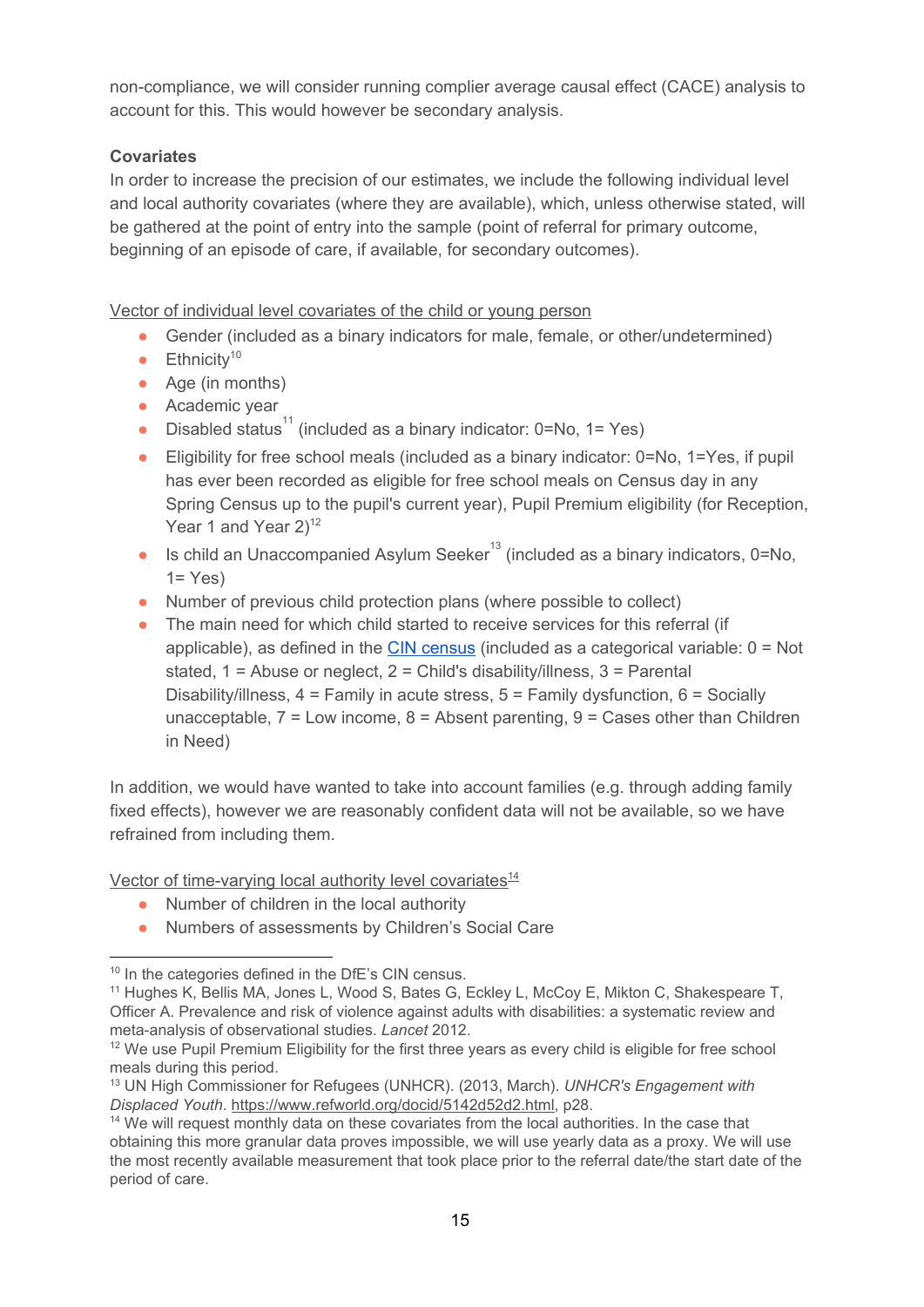- Average number of cases per children and family social worker (based on full-time equivalent (FTE) counts<sup>15</sup>) as defined in the Local Authority [Interactive](https://www.gov.uk/government/publications/local-authority-interactive-tool-lait) Tool (LAIT) (integer)
- Proportion of children / young people not seen in accordance with the timescales specified in the plan (continuous variable)
- Proportion of children / young people eligible for Free School Meals (continuous variable)
- Proportion of children / young people white British (continuous variable)
- Turnover rate of staff (percentage rate)
- Presence of other Innovation Programmes if the authority used programmes additional to No Wrong Door that had similar aims or that induced whole system change (e.g. Signs of Safety) (coded as binary variables)

#### **Handling missing data**

In cases of missing data, we will consider the possible reasons for its missingness and undertake statistical analyses to determine whether there are any patterns relating to other recorded covariates or to the intervention variable. We will drop observations with missing outcome variables, and will drop covariates that are missing at a rate greater than 30%. For covariates with lower levels of missingness, we will conduct null imputation, by which we mean, for categorical variables, creating an additional dummy variable for the covariate indicating whether it is missing or not; for numeric variables, we will do the same, but also, in the numeric covariate, code it as another arbitrary number - e.g. 0 (that will be the same for all such missing values).

## *Secondary Analysis*

For the binary secondary outcome, namely NEET status, as defined in the RCT Design Table above, we will use the same regression specification as for the primary outcome. Since we will measure young people's NEET status repeatedly over the 24 months after entering care (if they remain looked after or are within their first year of leaving care), we include individual random effects in the regression specification as well as indicator variables controlling for the time passed since entering care.

For the secondary outcomes number of days spent in care and number of placement changes, where the outcome measures are discrete variables, we will use a linear probability model. Due to the small number of clusters, we cannot cluster or bootstrap standard errors via any conventional method. However, as above, we will consider whether or not applying a wild bootstrap with a correction for the small number of clusters is appropriate in this instance.

We will also control for the age of the child at the time of entering care for all secondary outcomes regressions. Other specifications remain as specified in the primary analysis.

## *Sensitivity Analysis*

#### **Definition of treatment and control group**

We adopt a conservative approach in our primary analysis and define any child as part of the control group whose local authority had not implemented No Wrong Door at the date of the

<sup>&</sup>lt;sup>15</sup> as defined in the Local Authority [Interactive](https://www.gov.uk/government/publications/local-authority-interactive-tool-lait) Tool (LAIT) (integer)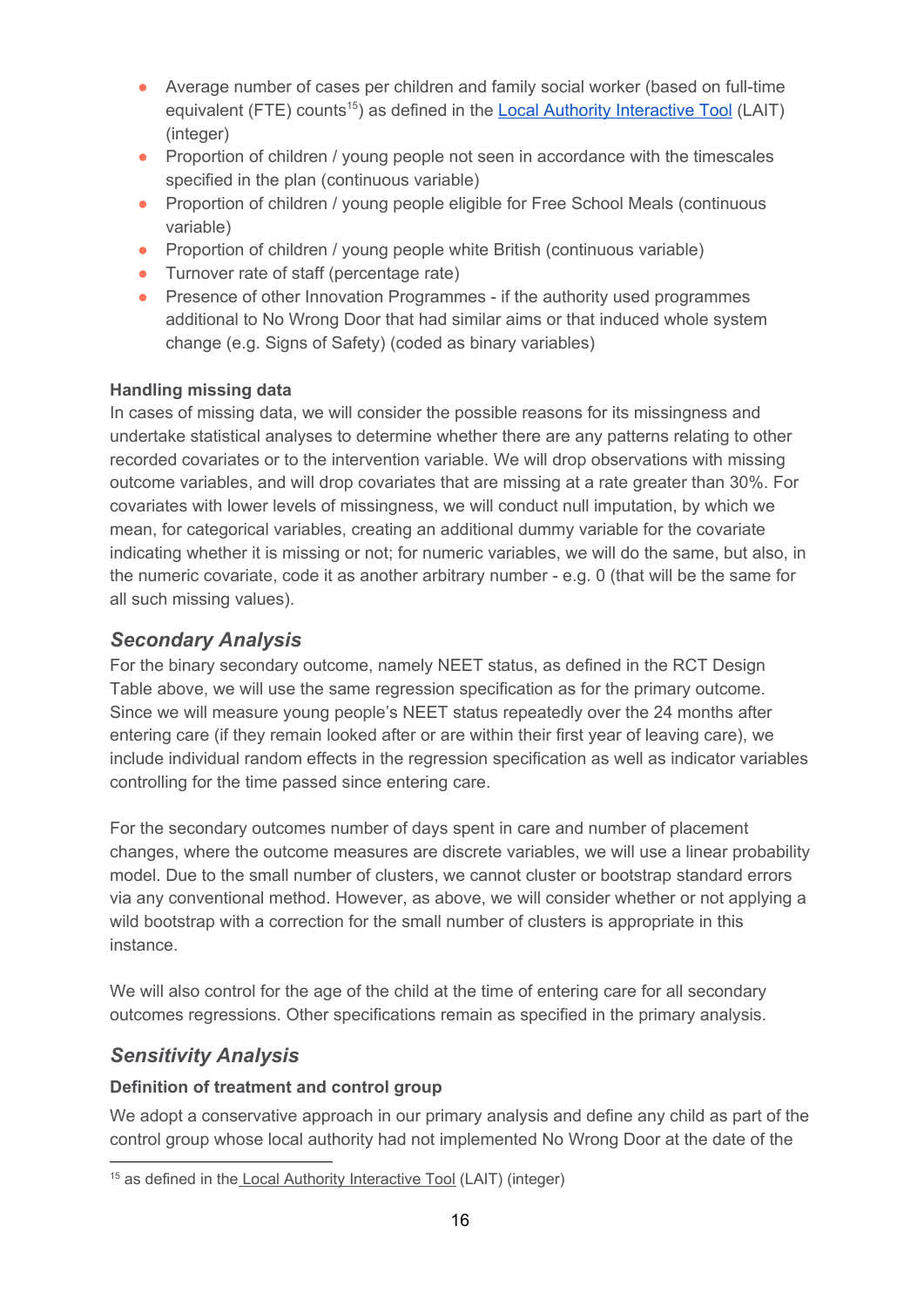first referral (for the primary outcome) or commencement of a period of care (for secondary outcomes) within the trial period. This will most likely underestimate the treatment effect, since children in the control group might have been in contact with No Wrong Door at a later stage of the plan.

To analyse the magnitude of the treatment effect further, we run additional regressions using different treatment and control group definitions. We will look at different treatment definitions including:

- Children whose spent at least half their time on any open referrals in the trial period when the local authority had implemented Family Safeguarding, i.e. if a child had 64 days of open referrals during the trial period, and had at least 32 of those days after the local authority had implemented Family Safeguarding, they would be coded 1, otherwise coded 0.
- Children who spent at least 4 weeks across any open referrals during the trial period under Family Safeguarding coded as 1, otherwise coded 0.

#### **Definition of the sample population and treatment condition by CPP**

We will employ an alternative sample population definition and treatment condition definition to re-estimate the effect of No Wrong Door on the likelihood of children and young people to become looked after. In order to do so, we will estimate the effect of No Wrong door on the likelihood of children and young people who have started CPPs, becoming looked after within 18 months of the CPP start date. We will define our sample population as: young people aged 12-17 (at start of CPP) that have started a CPP within the trial period.

We will then define treatment conditions as:

- Control young people whose first CPP in the trial period was when the local authority was running their business as usual model.
- Treatment young people whose first CPP in the trial period was when the local authority was running No Wrong Door.

We will then measure whether these young people have become looked after within 18 months of starting the CPP. Our analysis will then be otherwise as stated in the primary analysis section above, but with covariates defined relative to the CPP start date (if they are available).

This approach limits the population of interest to children on CPPs only, and determines which children are treated or not based on the date that they begin their CPP. While this bears the risk of missing some of the children on the edge of care that No Wrong Door works with, it has the benefit of combining a more narrowly defined population of interest with a higher baseline rate. The outcome measure will serve as a comparison to the primary outcome measure which uses a wider baseline population, to complement and robustify the findings. Since this will reduce the sample size but will not strongly reduce the number of cases that are actually at risk of becoming looked after, this approach can potentially increase the power of the analysis and decrease potential bias in the estimate. The results of this outcome measure will be compared with the results from the primary outcome measure.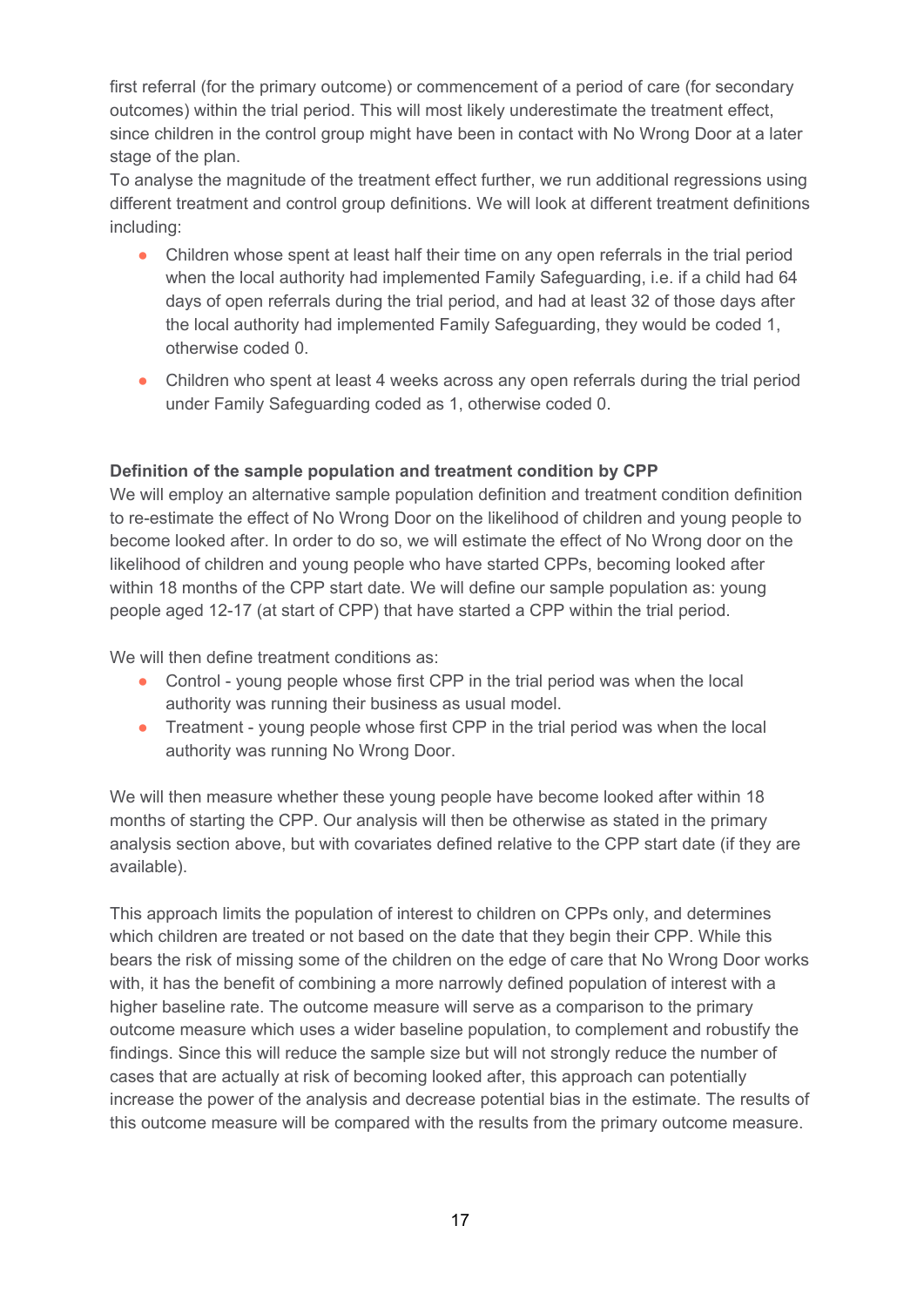#### **Non-parametric permutation test**

To check the robustness of our results, we will seek to conduct a non-parametric permutation test for testing the null hypothesis of no treatment effect. The permutation test can provide an alternative to the GLMM models used in our primary analysis, as it remains valid in small samples and in the presence of correlation across different clusters regardless of the underlying data distribution. It is also robust to mis-specification of the models used to construct the test statistics.<sup>16</sup> The permutation test generally works well with a small number of clusters but in the current research design of five clusters only, the evidence is more scarce. Hence, we include this test only as a sensitivity analysis to support the main analysis

#### **Differential time effects**

We do not consider time effects such as embedding periods in our primary analysis. It may be that No Wrong Door needs some time to be fully embedded and functional. In that case the treatment will show differential time effects. In this sensitivity analysis, we thus include differential treatment effects depending on the time No Wrong Door has been implemented in the local authority. The regression specification will be:

$$
logit(Y_{iat}) = \beta_0 + \alpha_{0a} + \beta_1 NWD_{iat} + \sum_{m=0}^{M} (NWD_{iat} \cdot T_{t+m}) \delta_{m+1} + \sum_{i=1}^{5} \beta_{i+1} I(t=i) + \gamma X_{iat} + \rho Z_{at} + \varepsilon_{iat}
$$

Where  $T_{t+m}$  is a binary indicator that equals one if the observation is from a local authority that has been implementing No Wrong Door for m periods, and otherwise 0. The coefficients on the interaction effect will shed light on whether authorities experience increasing treatment effects the longer they run No Wrong Door.

We recognise that the estimation of differential time effects will likely be underpowered due to splitting the treatment effect into separate, time-dependent effects. Nevertheless, we consider this analysis as potentially providing a richer picture of the effects of No Wrong Door.

#### **Regression specifications**

In the event that the data distribution suggests a different model would be more suitable, we will run and report these models in addition. Specifically, this will include (but not be limited to) considering hurdle models when evaluating the impact on days in care and placement changes.

If the data on days spent in care turns out to be heavily censored, we will consider employing a tobit model instead of a linear probability model in our main regression specification for research question 2.

<sup>&</sup>lt;sup>16</sup> Wang, R. & De Gruttola, V. (2017): The use of permutation tests for the analysis of parallel and stepped-wedge cluster-randomized trials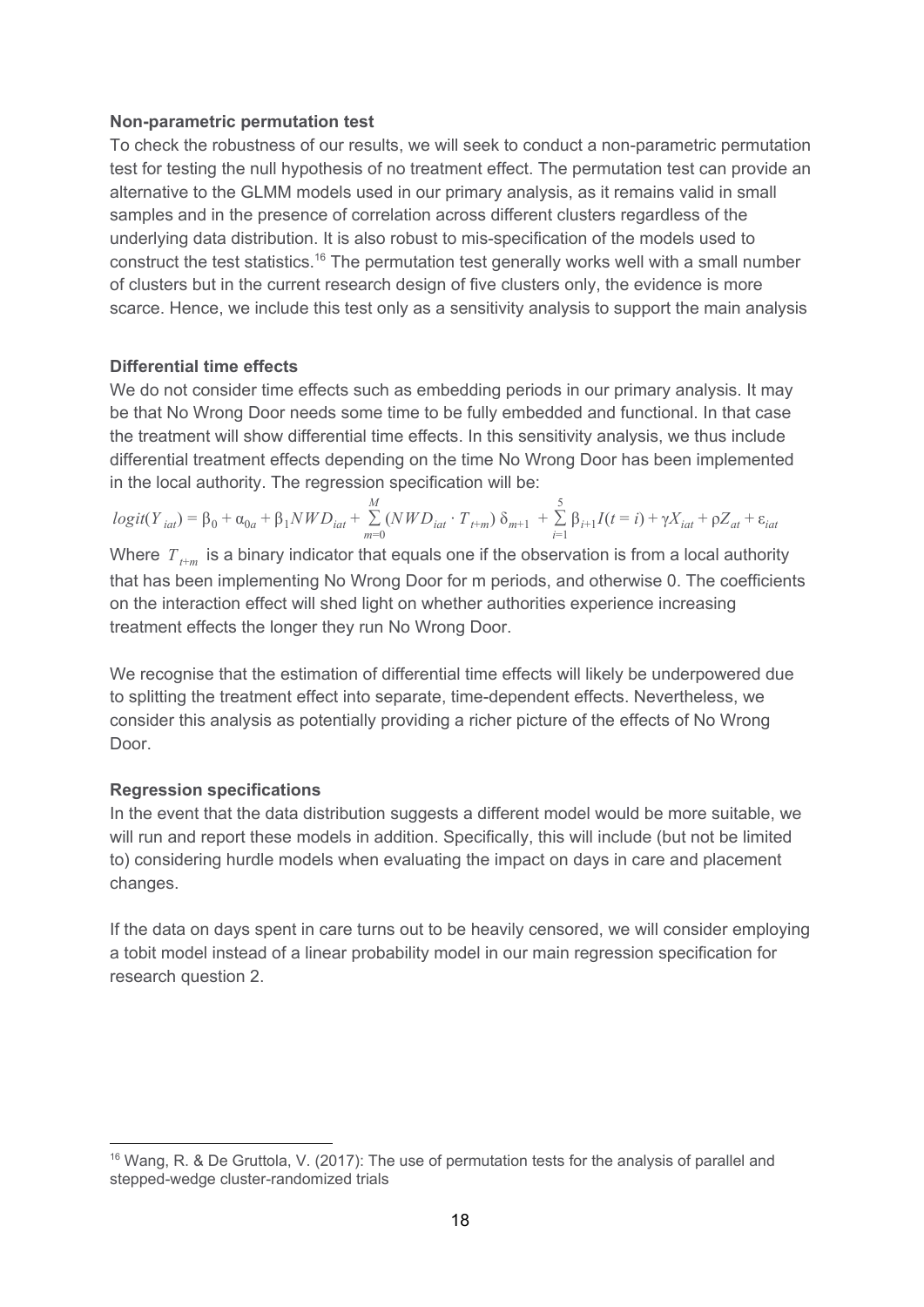## *Exploratory Analysis*

## **High and low readiness of local authorities**

Since the randomisation of the implementation date was stratified by the readiness of local authorities to implement No Wrong Door, we explore a potential difference in effects of the implementation of No Wrong Door between high and low readiness authorities.

 $logit(Y_{iat}) = \beta_0 + \alpha_{0a} + \beta_1 NWD_{iat} + \beta_2 HR_a + \beta_3 HR_a * NWD_{iat} + \sum_{i=1}^{5} \beta_{i+3} I(t = i)$  $\sum_{i=1}$   $\beta_{i+3} I(t = i) + \gamma X_{iat} + \rho Z_{at} + \varepsilon_{iat}$ 

Where:

- *HR<sub>a</sub>* is an indicator that is equal to 1 if the authority belongs to the high readiness group that first implements the programme, and 0 if they belong to the 'less ready' group.
- *HR<sub>a</sub>* \* *NWD*<sub>iat</sub> is an interaction term that will allow for differential effects of the model on the local authorities in the high readiness tranche versus the low readiness tranche.  $β_3$  will be zero if the intervention affects the likelihood of a child entering care in both groups of local authorities equally.

## **Cost benefit analysis**

Our main analysis focuses on potential effects of No Wrong Door on children's social care outcomes. Given the opportunity for the model to not only improve outcomes but also realise significant cost savings for local authorities, we will investigate the implicit cost savings our estimates suggest.

The main focus of this analysis will be on any savings or costs realised through a change in the number of children that become looked after. This will be informed by the coefficient of our main analysis and average cost estimates per looked after child. We will mainly focus on estimating the savings or costs achieved through a potential change in the number of looked after children. We will also gauge cost savings in other areas of children's social care measured in our main analysis if applicable.

## <span id="page-18-0"></span>**Data handling**

## *Data gathering*

Data will be collected directly from local authorities. We limit ourselves to asking for administrative data that has to be recorded for statutory returns so that our analysis will not need further data collection.

| <b>Data</b>                                                                                                                              | <b>Collection Point</b>                                            | <b>Source</b>                      |
|------------------------------------------------------------------------------------------------------------------------------------------|--------------------------------------------------------------------|------------------------------------|
| Individual-level<br>administrative data on the<br>sample populations<br>(including treatment<br>condition, and individual<br>covariates) | 12 months after the trial<br>period begins and 18<br>months later. | Directly from local<br>authorities |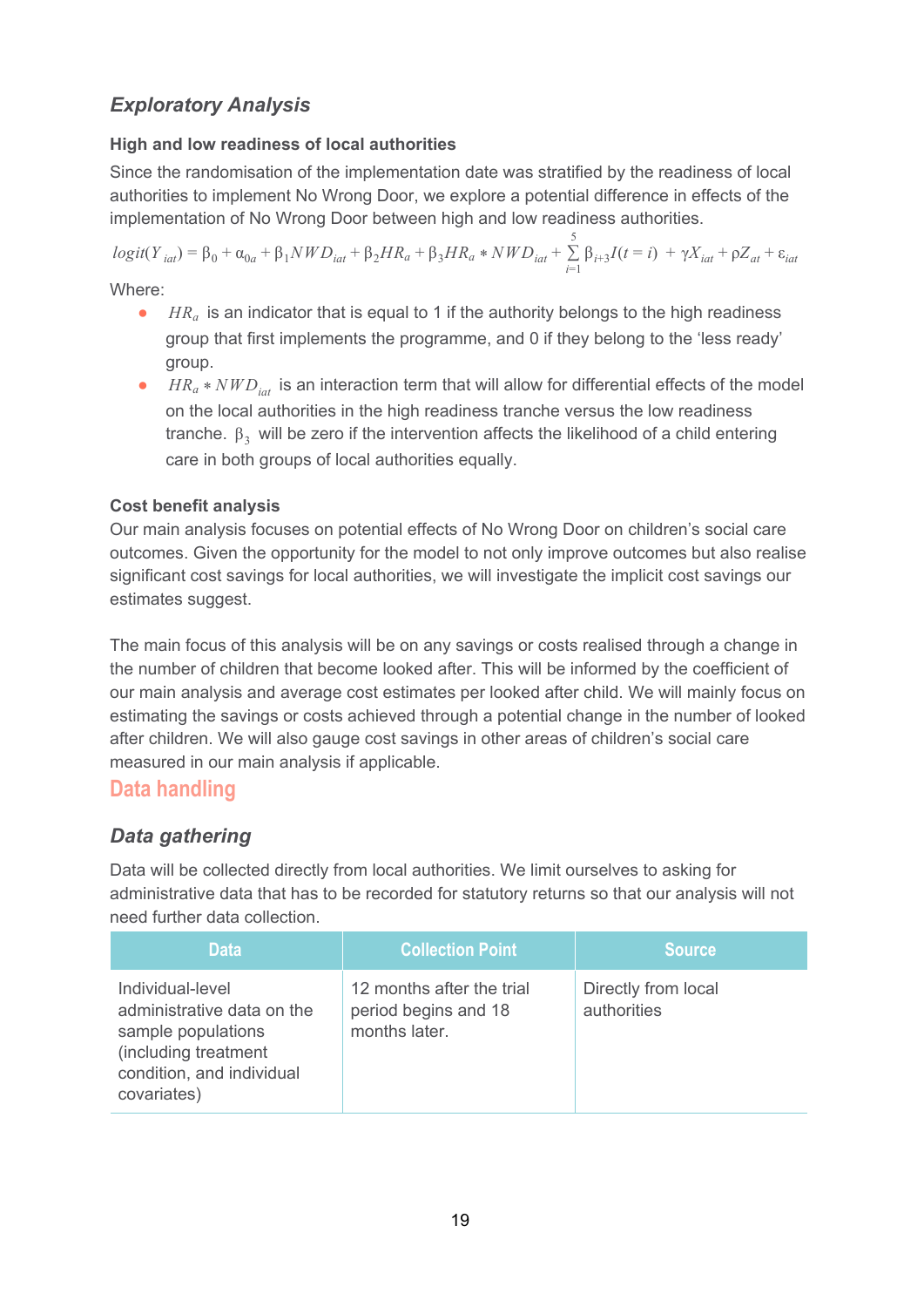| Individual-level<br>administrative data on<br>outcome measures                                                   | 12 months after the end of<br>the trial period and again 12<br>months later.                                                                                                                                                                | Directly from local<br>authorities |
|------------------------------------------------------------------------------------------------------------------|---------------------------------------------------------------------------------------------------------------------------------------------------------------------------------------------------------------------------------------------|------------------------------------|
| Local-authority level<br>administrative data<br>(summary statistics of the<br>previous six months) <sup>17</sup> | In six month intervals,<br>starting at the end of the<br>baseline period (the time<br>that the first local authority<br>goes operationally live) until<br>the end of the trial period<br>(six months after the last<br>implementation date) | Directly from local<br>authorities |

## *Data protection*

The underlying data used to conduct this analysis consists of administrative data from local authorities funded by the Department for Education to introduce No Wrong Door as part of the Strengthening Families, Protecting Children programme, with the exception of the trailblazer. The data about individuals requested from each local authority will be pseudonymised. We will not request any 'instant identifiers' (that would allow us to point to an individual in the dataset) or 'meaningful identifiers' (which would allow identifying someone through linking the data to another dataset, beyond the local authorities administrative datasets). We will require 'meaningless identifiers' (data variables used within the local authorities dataset or datasets, but have no meaning beyond these datasets' boundaries) to track individuals over time.

This section is structured according to the guidance given by the Information Commissioner's Office, which "covers the General Data Protection Regulation (GDPR) as it applies in the UK, tailored by the Data Protection Act 2018".<sup>18</sup>

## **Principles of the GDPR**

#### Principle (a): Lawfulness, fairness and transparency

1. Lawfulness:

WWCSC will be a data controller in common with each local authority for each of their respective datasets. WWCSC decided to process the data and decided the purpose of its processing, what data should be collected and which individuals to collect data about. The data is collected by the local authorities for their own purposes. They determined that they would share the data with WWCSC for processing. The legal basis for WWCSC processing the data is legitimate interest.

Legitimate interest is a three part test:

1) Purpose test: are you pursuing a legitimate interest?

<sup>&</sup>lt;sup>17</sup> If the data is not available in monthly intervals, we will try and get as frequent intervals as possible. As a last resort, we will use yearly data that is publicly available online.

<sup>&</sup>lt;sup>18</sup> Information Commissioner's Office, Guide to the General Data Protection Regulation (GDPR). [https://ico.org.uk/for-organisations/guide-to-data-protection/guide-to-the-general-data-protection-regul](https://ico.org.uk/for-organisations/guide-to-data-protection/guide-to-the-general-data-protection-regulation-gdpr/) [ation-gdpr/](https://ico.org.uk/for-organisations/guide-to-data-protection/guide-to-the-general-data-protection-regulation-gdpr/)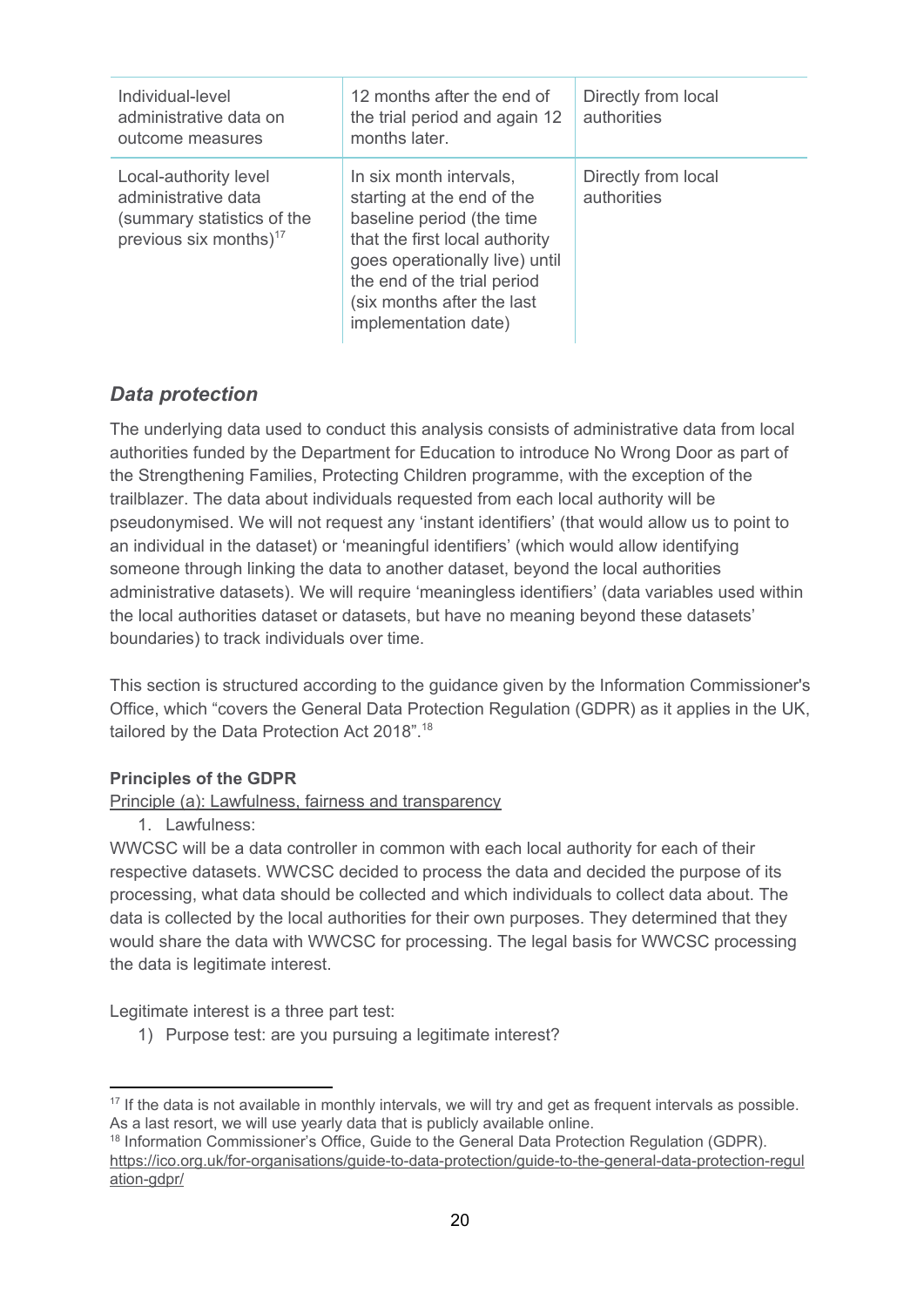We are a charity, whose purpose is to improve the evidence base in children's social care. We consider the processing of the data to be in our legitimate interests because it will enable us to produce research in this area, which will benefit local authorities, in particular senior leaders who make decisions about practice models, as well as the Department for Education in future funding decisions.

2) Necessity test: is the processing necessary for that purpose? The processing is necessary for the purpose because processing individual-level data allows us to conduct analysis which is better powered to detect the impact of No Wrong Door, and which allows us to better control for the circumstances of the individual which may affect the outcome. Both of these factors mean that we are more likely to be able to provide meaningful research which can be used to inform practice, with downstream effects for children involved in statutory social care.

3) Balancing test: do the individual's interests override the legitimate interest We will publish a privacy notice on our website to give general notice of this processing, prior to it taking place. While the data is quite sensitive and on a population which includes vulnerable children, the data will be pseudonymised, with us being very unlikely to be able to identify any child or family. The data will be stored securely. We believe this processing falls within generally socially acceptable uses of this kind of data - it is scientific research in the public interest by a charity and for the benefit of a vulnerable group. Alongside the privacy notice, we will include a form which individuals can fill in to uphold their individual data rights. We therefore believe that the individuals' interests do not override our legitimate interest in this processing.

The legal basis for processing special category data is that it is necessary for archiving, scientific, historical research or statistical purposes (point (e) of section 10 of the DPA which refers to (j) (archiving, research and statistics) of Article 9(2) of the GDPR). The project meets condition (4) in Part 1 of Schedule 1:

(a) is necessary for archiving purposes, scientific or historical research purposes or statistical purposes,

This processing constitutes scientific research as it will be used to create evidence on pre-defined, specific hypotheses around what works to improve outcomes for children who have undergone statutory intervention, in order to increase the knowledge base in this area. The special category data we are using is data concerning ethnic group and health, specifically disability status. Not being able to assign ethnic group or disability status to our data would limit the scientific value of this research because they are likely moderators of social care outcomes. The likelihood of children to enter care also varies significantly by ethnic group and is thus important to control for when trying to gauge the impact of No Wrong Door on children's services.

(b) is carried out in accordance with Article 89(1) of the GDPR (as supplemented by section 19)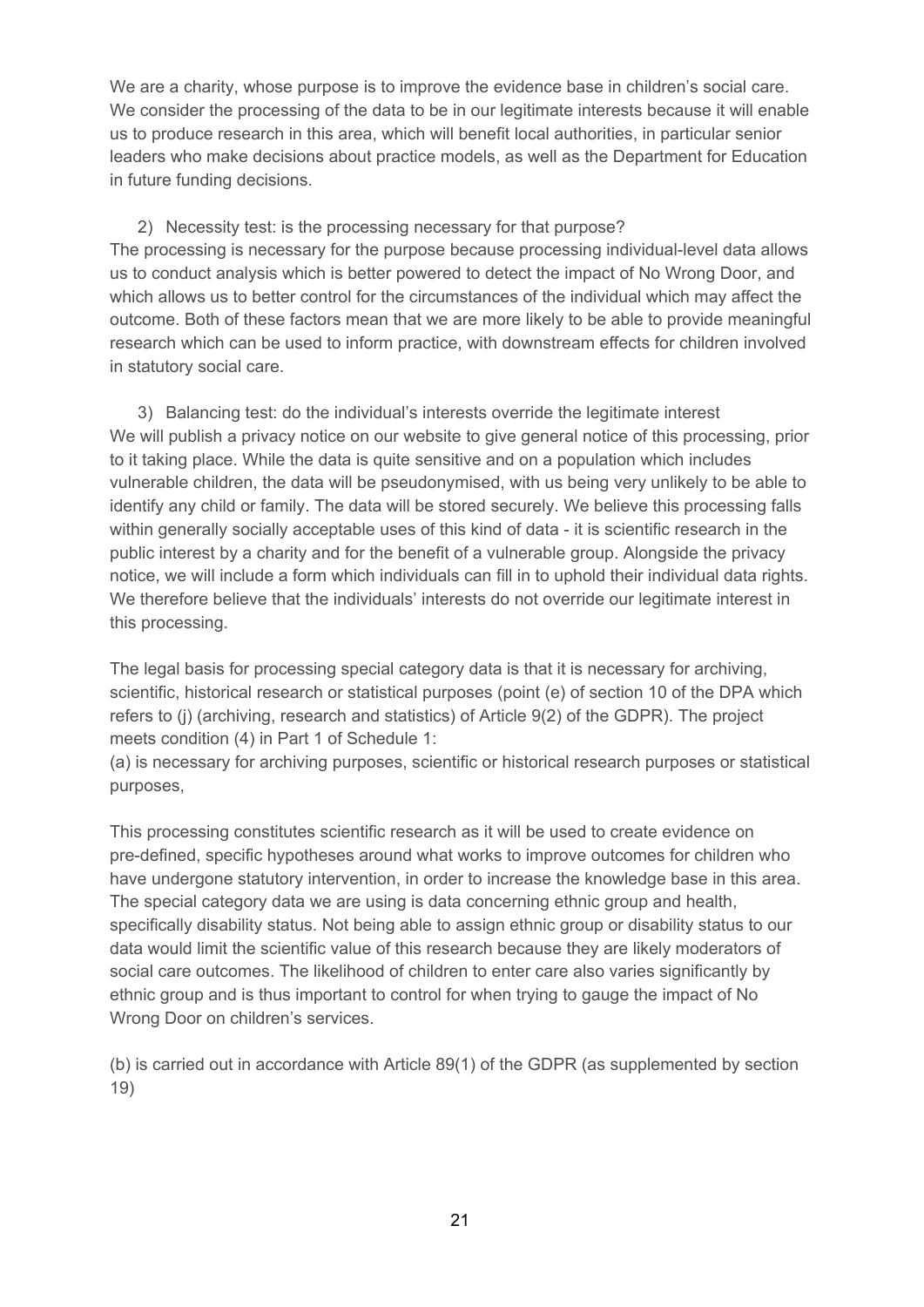#### Organisational and Technical Arrangements

"Those safeguards shall ensure that technical and organisational measures are in place in particular in order to ensure respect for the principle of data minimisation. Those measures may include pseudonymisation provided that those purposes can be fulfilled in that manner." The data will be pseudonymised i.e. it can no longer be attributed to a specific data subject without the use of additional information. We are not requesting any 'instant identifiers' (e.g. name or address) or 'meaningful identifiers' (identifiers that allow linking to other datasets, beyond the local authorities').

#### Safeguards (DPA 2018 Section 19)

In the UK, the requirements of Article 89(1) GDPR will not be met unless the provisions of Section 19 DPA 2018 are also complied with. We have no reason to believe that the research will cause damage or distress (and certainly not substantial damage or distress) to the children or young people - the analysis requires no extra involvement of the children or young people. The data has already been collected in the course of day-to-day work with the child/young person and their family. The processing and presentation of evidence is unlikely to have distressing effects because we protect against identification of the individual and also against statistical disclosure (following the ONS standard rules outlined in the Approved Researcher training). The research is not being carried out for the purposes of measures or decisions with respect to a particular data subject but looks at the effect of No Wrong Door on the cohort as a whole.

#### (c) is in the public interest.

The work is intended to support work towards high standards of quality of social work practice which affects a substantial section of the public.

2. Fairness:

ICO's guidance says fairness means "you should only handle personal data in ways that people would reasonably expect and not use it in ways that have unjustified adverse effects on them<sup>"19</sup>. This data is being used for statistical research to understand whether a practice model is working and contribute towards improvements in public services. We believe that "the reasonable person" would find the use of data in this way acceptable.

#### 3. Transparency:

This will be covered below in the section on the right to be informed. We will ensure that privacy notices are written in clear and plain language. We will also ensure that notices have a Flesch-Kincaid grade level of 7 to ensure that either older children who are able to object by themselves can do so and that the notices are accessible to all parents.

#### Principle b): Purpose Limitation

This data will only be used to increase the evidence base about how No Wrong Door affects the outcomes of children / young people and their families involved in social care. They will

<sup>&</sup>lt;sup>19</sup> Information Commissioner's Office. Principle (a): Lawfulness, fairness and transparency. [https://ico.org.uk/for-organisations/guide-to-data-protection/guide-to-the-general-data-protection-regul](https://ico.org.uk/for-organisations/guide-to-data-protection/guide-to-the-general-data-protection-regulation-gdpr/principles/lawfulness-fairness-and-transparency/) [ation-gdpr/principles/lawfulness-fairness-and-transparency/](https://ico.org.uk/for-organisations/guide-to-data-protection/guide-to-the-general-data-protection-regulation-gdpr/principles/lawfulness-fairness-and-transparency/)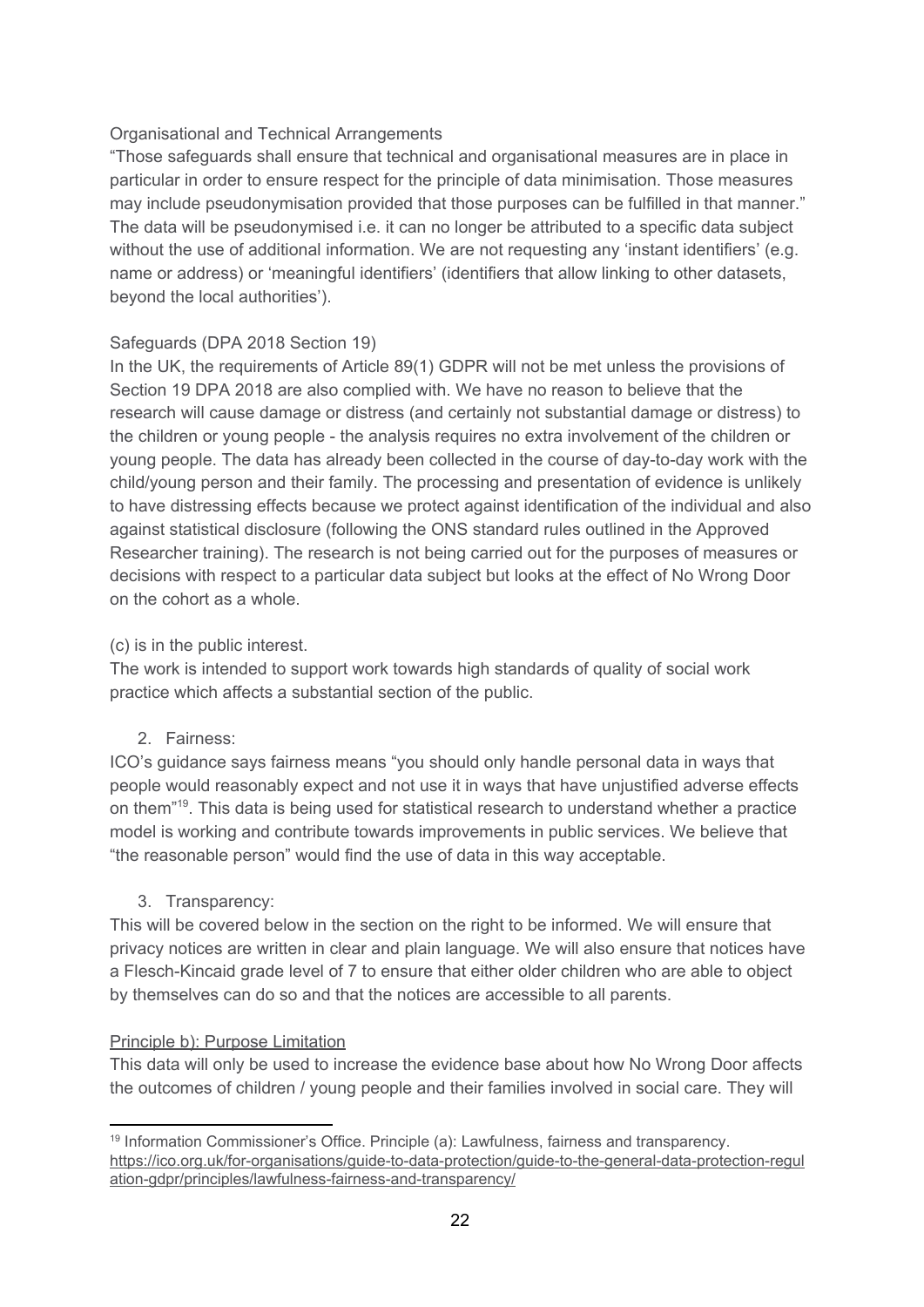not be used for any other purpose, other than usual statistical checks to ensure the accuracy of the data.

## Principle c): Data Minimisation

We have only requested data that is adequate, relevant and limited to what is necessary to fulfil the purpose of this project i.e. to build the evidence base on No Wrong Door. Broadly speaking, we can classify the data requested into two groups, broadly individual-level and local authority level variables. The individual-level variables are sourced from local authority administrative datasets, and local authority level variables are sourced from public data e.g. the Local Authority Interactive Tool (LAIT).

Individual-level variables

- Outcome measures which are necessary to assess the impact of No Wrong Door on certain domains of interest;
- Other individual-level variables which we expect to influence the outcomes. Not being able to include these variables would limit the scientific value of this research because they are likely moderators of social care outcomes.

Local authority level variables

● Local authority level variables which we expect to influence the outcomes.

## Principle d): Accuracy

The local authorities spend considerable time cleaning the administrative data so that it is suitable for data returns to the Department, and we are requesting only data that is in such returns (for example, the LAIT<sup>20</sup>, CIN Census<sup>21</sup>). We will conduct usual checks on all variables used to validate data quality. . Please see the "Handling missing data" for our approach to missing data in the administrative datasets.

#### Principle e): Storage limitation

WWCSC will transfer its data to an externally managed data archive (details are being finalised and this protocol will be updated accordingly) and keep this data indefinitely. This is permitted under GDPR, provided it is for: archiving purposes in the public interest; scientific or historical research purposes; or statistical purposes.<sup>22</sup> WWCSC will delete any copies of the data it holds outside of the archive once the data has been successfully transfered to the archive, and it has been two years after publication of the final analysis, to allow for follow up robustness checks.

Principle f): Integrity and confidentiality (Security) See "Data security arrangements" below.

Principle g): Accountability principle

<sup>&</sup>lt;sup>20</sup> HM Government. Local authority interactive tool (LAIT),

<https://www.gov.uk/government/publications/local-authority-interactive-tool-lait>

<sup>21</sup> HM Government. *Statistics: children in need and child protection.*

<https://www.gov.uk/government/collections/statistics-children-in-need>

<sup>&</sup>lt;sup>22</sup> For further details see the ICO's guidance on storage limitation.

[https://ico.org.uk/for-organisations/guide-to-data-protection/guide-to-the-general-data-protection-regul](https://ico.org.uk/for-organisations/guide-to-data-protection/guide-to-the-general-data-protection-regulation-gdpr/principles/storage-limitation/) [ation-gdpr/principles/storage-limitation/](https://ico.org.uk/for-organisations/guide-to-data-protection/guide-to-the-general-data-protection-regulation-gdpr/principles/storage-limitation/)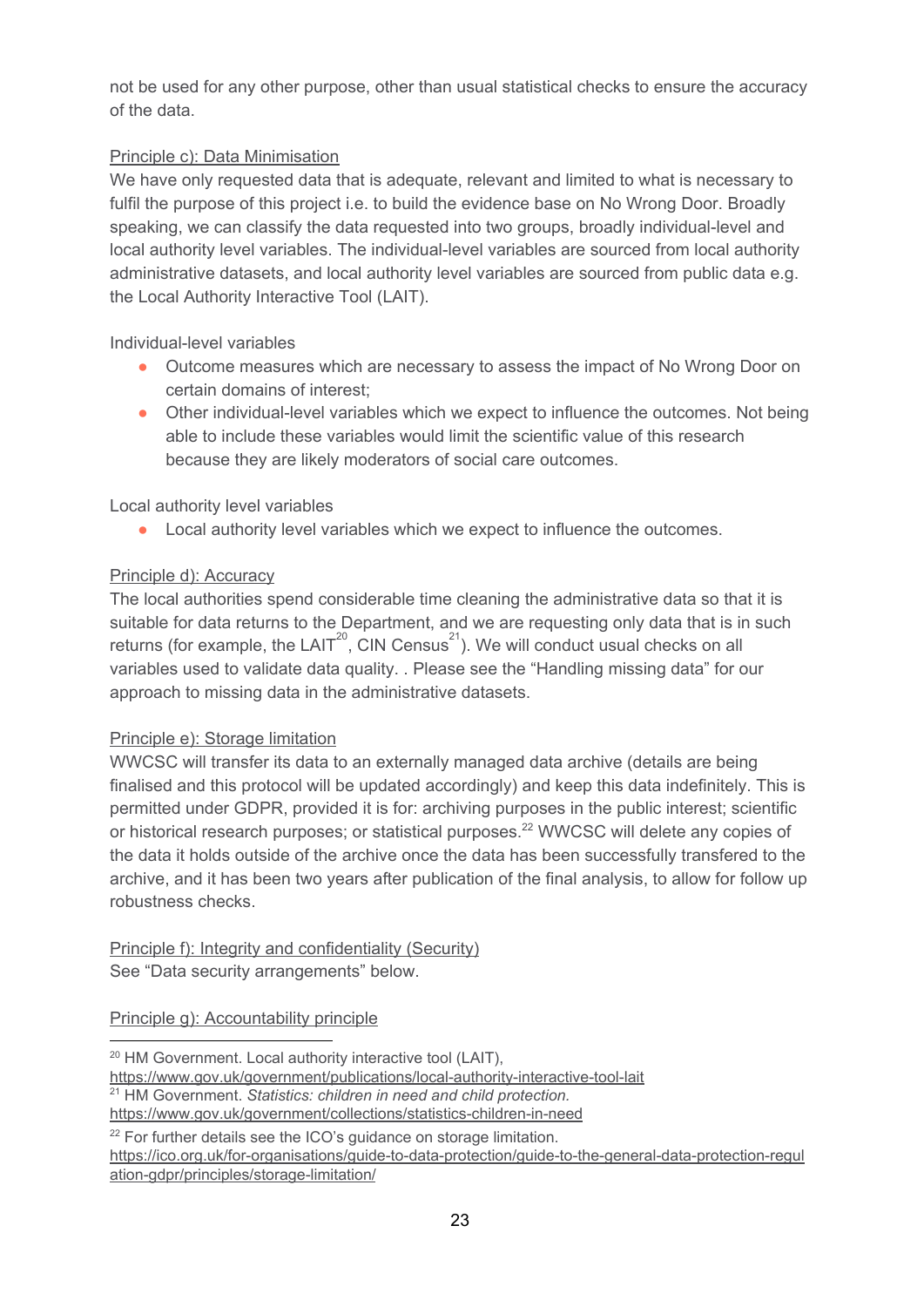The Executive Director of WWCSC and Principal Investigator for this research (Michael Sanders) will be ultimately responsible for the conduct of the research. Other details are below in the accountability and governance section.

#### **Individuals' rights under the GDPR**

#### The right to be informed

WWCSC will publish a privacy notice on its website detailing how the processing will be done. As this data is indirectly collected and for "scientific or historical research purposes" as well as "statistical purposes", WWCSC is relying on an exemption to the requirement to individually inform participants as it would "prevent or seriously impair the achievement of the purposes for processing".

This is the case because:

.

- It would require WWCSC, a not-for-profit organisation, to expend considerable resources to mail a large number of individuals thus leaving less resources to undertake the processing;
- It would require re-identifying the individuals via their addresses, which is data the WWCSC does not have access to

#### The right to access, rectification, erasure, restriction of processing and to object Individuals have the right to access their individual data and supplementary information. The

right of access allows individuals to be aware of and verify the lawfulness of the processing. Individuals are entitled to obtain:

- confirmation that their data is being processed;
- access to their individual data; and
- other supplementary information.

If an individual wishes to access this information, we cannot comply directly because we do not have identifiers in the dataset. We would point the individual towards the privacy notice and trial protocol to indicate the type of information that we hold on them for the purpose of this analysis. We would then collect the information necessary for their local authority to be able to identify them via the online form, and refer the case to the local authority where the request can be handled using the local authority's own subject access request procedures. For individuals invoking their rights to rectification, erasure, restriction of processing and to object, we would then require the local authority to inform us of which rows of data to rectify or delete.

## The right to data portability

The right to data portability allows individuals to obtain and reuse their individual data for their own purposes across different services. It allows them to move, copy or transfer individual data easily from one IT environment to another in a safe and secure way, without hindrance to usability. This is not particularly relevant in the context of statistical analysis as the value of processing the data is to the public and comes from the aggregation of the data, rather than from the processing of the individual's data, and so it is difficult to imagine the purpose of porting the data to an alternative system.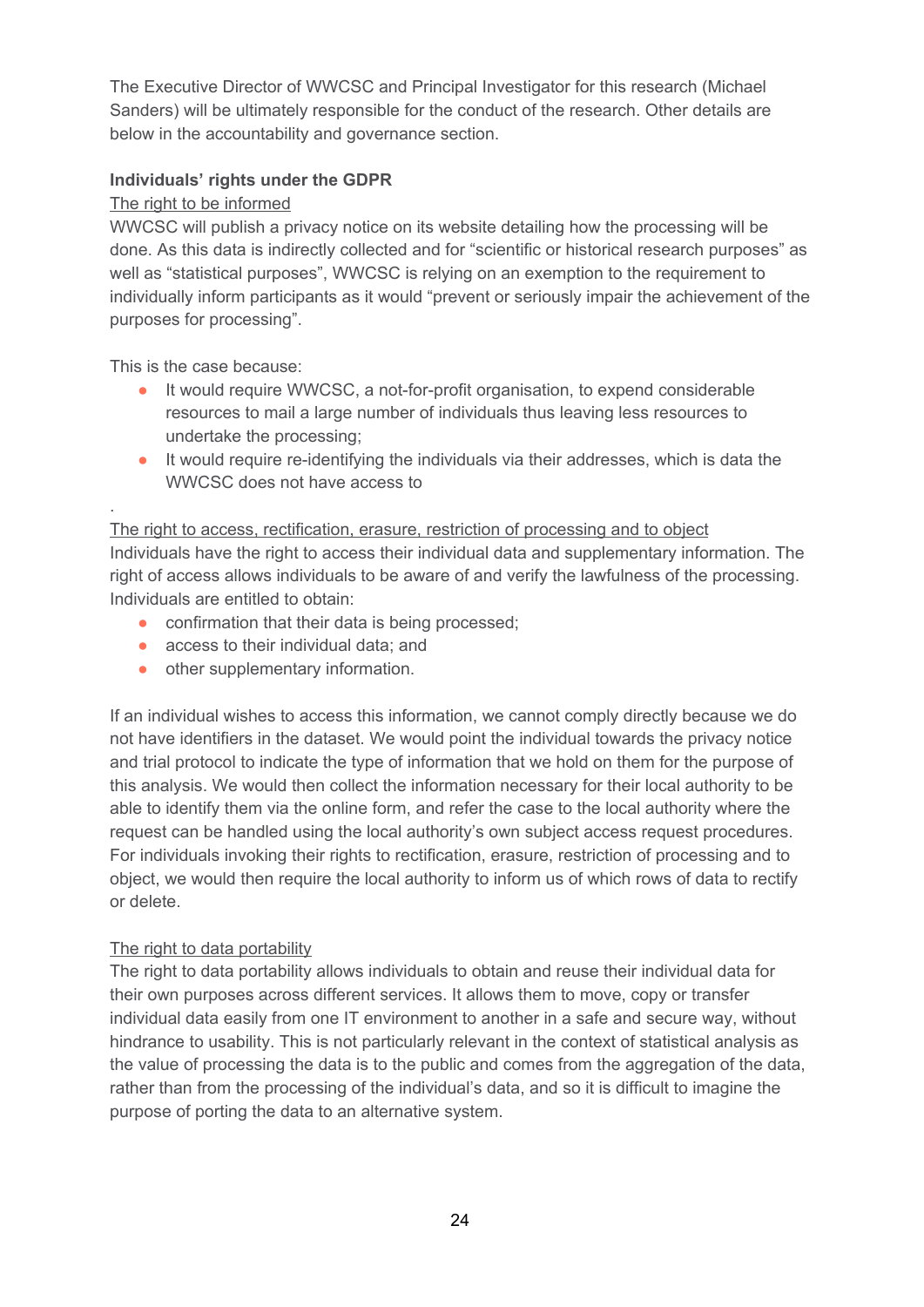Individual's rights in relation to automated decision-making and profiling Nothing in this analysis is related to either automated decision-making or profiling of any individuals.

#### **Accountability and governance**

WWCSC takes and documents the appropriate technical and organisational measures in place to comply with GDPR. Data Protection is overseen by WWCSC's Operations Director with support from a designated member of the Senior Research Team. The approach of WWCSC to information security will be outlined in its IT Usage and Data Protection policies, which are in the process of being finalised as WWCSC becomes independent from Nesta.

#### **Checks on staff**

The data will only be accessed by WWCSC research team members. Research staff at WWCSC have undergone data protection training and have substantial experience in handling data, as well as be subject to Disclosure and Barring Service checks. The research team continues to review the training needs of the team to ensure WWCSC's approach remains up-to-date.

#### **Data security arrangements**

Data will be transferred securely using a secure platform such as **[Egress](https://www.egress.com/)**. Egress meets the FIPS 140-2 standard: [https://www.egress.com/certifications.](https://www.egress.com/certifications)

Data will be stored on encrypted hard drives and processed on a non-networked laptop. When not in use, both these encrypted hard drive and non-networked laptop should be stored in the safe.

Data will also be transferred to an external data-archive. Precise details on what archiving service will be used is in the process of being determined, these details will be published once confirmed.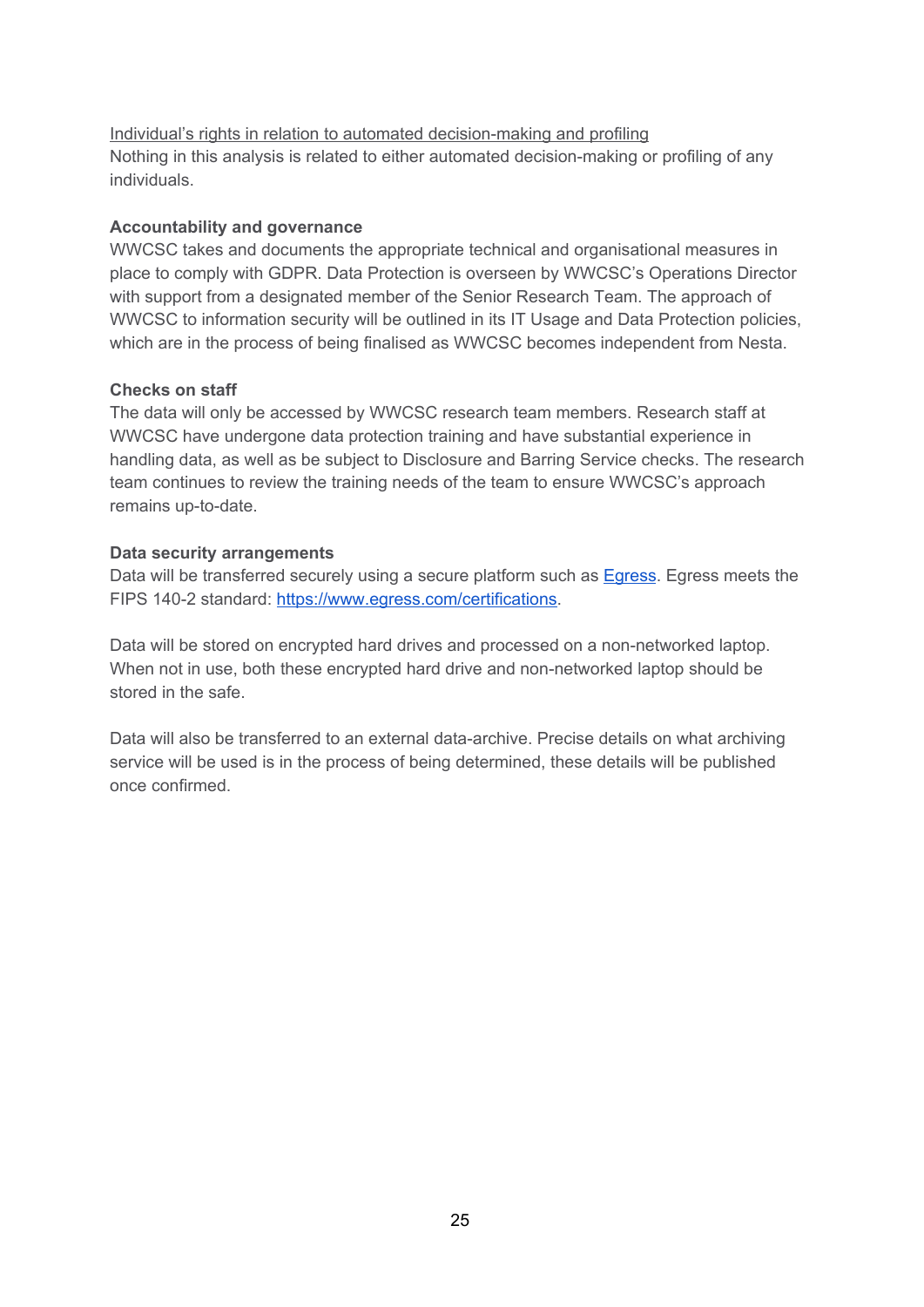# <span id="page-25-0"></span>**Implementation and Process Evaluation**

## <span id="page-25-1"></span>**Aims**

The purpose of this implementation and process evaluation is to assess delivery during the rollout of No Wrong Door across five local authorities. The aim of this is to help understand and explain any identified intervention effects (or lack thereof) in the concurrent stepped-wedge randomized controlled trial, to identify elements of successful delivery, and to improve understanding of the model.

This will build on the findings from the published evaluation from Round  $1<sup>23</sup>$  and ongoing evaluation from Round 2 of the Children's Social Care Innovation Programme, based in the local authority in which the model was developed, as well as WWCSC's ongoing pilot evaluation in Trailblazer local authority Middlesbrough. $^{24}$  The design has also been informed by feedback from WWCSC's Young Advisors and Stakeholder Advisory Group, details of which are presented in the pilot evaluation protocol.<sup>25</sup>

The research questions and methods for this implementation and process evaluation are set out below. Findings will be published in a final report at the end of the No Wrong Door Trial.

# <span id="page-25-2"></span>**Research Questions**

The implementation and process evaluation seeks to answer the following research questions:

## **1. Fidelity and adaptation**

- a. To what extent does delivery in participating authorities adhere to the model?
- b. Are the key assumptions and facilitating factors in place?

## **2. Programme differentiation**

a. What does the existing service structure and practice look like in participating Authorities prior to the introduction of the model?

## **3. Reach and acceptability**

- a. What is the number and characteristics of families reached by the intervention?
- b. What is the experience of staff and families who have been involved with the intervention?

## **4. Mechanism**

- a. Does implementing the model lead to perceived changes in the interim and ultimate outcomes identified in the logic model?
- b. Is the level of effectiveness of the model perceived to differ for different groups?
- c. Are there any perceived unintended or negative consequences as a result of introducing the intervention?

<sup>&</sup>lt;sup>23</sup> Lushey, C. Hyde-Dryden, G., Holmes, L. and Blackmore, J. (2017) Evaluation of the No Wrong Door Innovation Programme: Research report. Department for Education: London

<sup>&</sup>lt;sup>24</sup> <https://whatworks-csc.org.uk/research-project/no-wrong-door-pilot/>

 $25$  Ibid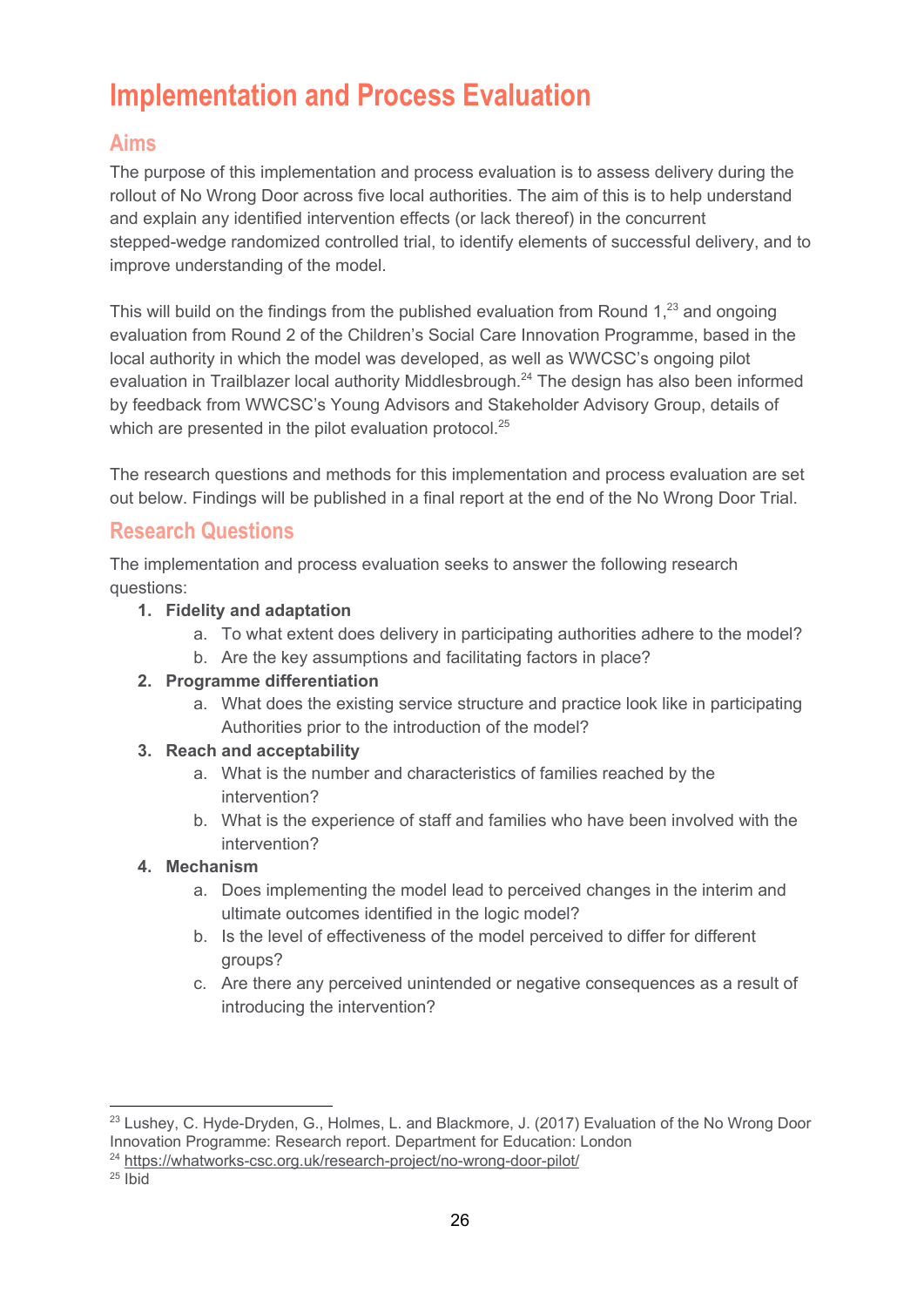# <span id="page-26-0"></span>**Design**

Planned indicators to answer each research question are presented in the table below. Indicators and thresholds have been developed based on the logic model, previous evaluation findings, and input from the model developers.

| <b>Indicators</b>                                                                                                                                  | <b>Method and Time Point</b>                                                         |                                                                     |
|----------------------------------------------------------------------------------------------------------------------------------------------------|--------------------------------------------------------------------------------------|---------------------------------------------------------------------|
| 1. Fidelity and adaptation<br>a. To what extent does delivery in participating authorities adhere to the model?                                    |                                                                                      |                                                                     |
| Within each authority:                                                                                                                             | <b>Suggested threshold</b><br>for model adherence                                    |                                                                     |
| What roles are in the hub and how many of these<br>are filled?                                                                                     | Structured as<br>intended with 80% of<br>roles filled                                | Admin data at 3, 12,<br>24m follow-up                               |
| Proportion of hub staff in post who have<br>attended all mandatory training, including<br>training on restorative, strengths based<br>approaches?  | 80%                                                                                  |                                                                     |
| What placement options are available at the<br>hub?                                                                                                | Includes hub<br>medium term and<br>emergency, foster<br>care and supported<br>living |                                                                     |
| What is the average time from referral to<br>allocation?                                                                                           | No threshold<br>determined                                                           |                                                                     |
| What is the average duration of No Wrong<br>Door (NWD) placement and outreach<br>support?                                                          | No threshold<br>determined                                                           |                                                                     |
| What is the average number of changes in<br>key worker?                                                                                            | No threshold<br>determined                                                           |                                                                     |
| How often do case reviews happen?                                                                                                                  | Monthly                                                                              |                                                                     |
| To what extent is the model consistently<br>$\overline{a}$<br>implemented in line with NWD distinguishers<br>and non-negotiables (see Appendix 2)? | N/A                                                                                  | Observation / Interview /<br>Focus Group at 12 and<br>24m follow-up |
| b. Are the key assumptions and facilitating factors in place?                                                                                      |                                                                                      |                                                                     |

| Within each authority: |                                                                                                     | <b>Suggested threshold</b><br>for model success |                                   |
|------------------------|-----------------------------------------------------------------------------------------------------|-------------------------------------------------|-----------------------------------|
|                        | What proportion of hub staff perceive there is<br>sufficient buy-in and support from<br>leadership? | 70%                                             | Survey at 3, 12, 24m<br>follow-up |
|                        |                                                                                                     | 70%                                             |                                   |

Ŧ

ī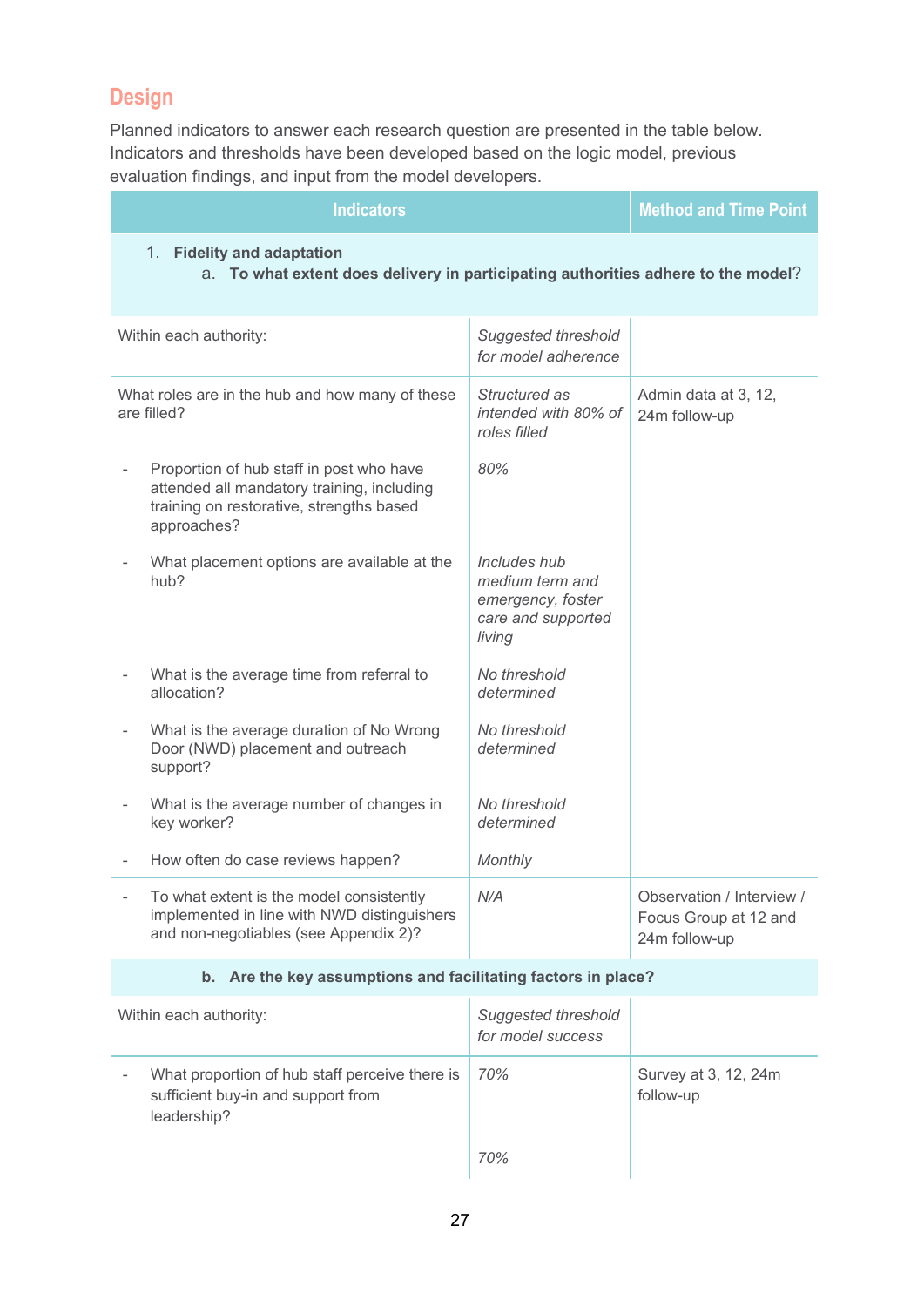|                                                                                                                                                                                                            | What proportion of hub staff feel they have<br>enough time for direct work?                                                                                                                        | 70%                                   |                                                                                    |  |  |
|------------------------------------------------------------------------------------------------------------------------------------------------------------------------------------------------------------|----------------------------------------------------------------------------------------------------------------------------------------------------------------------------------------------------|---------------------------------------|------------------------------------------------------------------------------------|--|--|
|                                                                                                                                                                                                            | What proportion of hub staff feel they have<br>enough time to take full advantage of the<br>model?                                                                                                 |                                       |                                                                                    |  |  |
|                                                                                                                                                                                                            | 2. Programme differentiation<br>a. What does existing service structure and practice look like in participating<br>authorities prior to the introduction of the model?                             |                                       |                                                                                    |  |  |
|                                                                                                                                                                                                            | Within each authority:                                                                                                                                                                             |                                       |                                                                                    |  |  |
|                                                                                                                                                                                                            | Description of the existing structure and practice model of children's<br>services prior to introduction of the model                                                                              |                                       | Interviews and focus<br>groups at                                                  |  |  |
| $\overline{\phantom{a}}$                                                                                                                                                                                   | Description of the ways in which this existing structure and practice<br>model is similar to and different to the new model                                                                        |                                       | pre-implementation, and<br>review of LA<br>documentation and<br>publicly available |  |  |
|                                                                                                                                                                                                            | Whether any elements of the No Wrong Door model rolled out early<br>prior to the intended 'operationally live' date                                                                                |                                       | information                                                                        |  |  |
|                                                                                                                                                                                                            | 3. Reach and acceptability<br>a. What is the number and characteristics of families reached by the<br>intervention?                                                                                |                                       |                                                                                    |  |  |
|                                                                                                                                                                                                            | Within each authority:                                                                                                                                                                             |                                       |                                                                                    |  |  |
| Number and characteristics of cases hubs work with (i.e.<br>demographics, CP/CIN/LAC status, placement type at referral and<br>closure, primary referral reasons)                                          |                                                                                                                                                                                                    | Admin data at 12 and<br>24m follow-up |                                                                                    |  |  |
|                                                                                                                                                                                                            | Amount and type of specialist assessment and support received by<br>young people and families working with the service                                                                             |                                       |                                                                                    |  |  |
| b. What is the experience of staff and families who have been involved with the<br>intervention?                                                                                                           |                                                                                                                                                                                                    |                                       |                                                                                    |  |  |
|                                                                                                                                                                                                            | Hub and placement staff self-reported experience of the model,<br>including facilitators and challenges to delivery and drivers of or<br>obstacles to family engagement.                           |                                       | Interviews / focus groups<br>at 12m follow-up                                      |  |  |
|                                                                                                                                                                                                            | Referring teams self-reported experience of the model, including<br>drivers of or obstacles to referral and partnership working and level<br>of support from senior leadership in decision making. |                                       |                                                                                    |  |  |
|                                                                                                                                                                                                            | Family self-reported experience of working with the hub, including<br>drivers of or obstacles to engagement.                                                                                       |                                       |                                                                                    |  |  |
| What proportion of hub staff: (suggested threshold for model<br>success: 70%)<br>Feel satisfied with how the change process has been managed?<br>Feel satisfied in their jobs?<br>$\overline{\phantom{0}}$ |                                                                                                                                                                                                    | Survey at 3, 12, 24m<br>follow-up     |                                                                                    |  |  |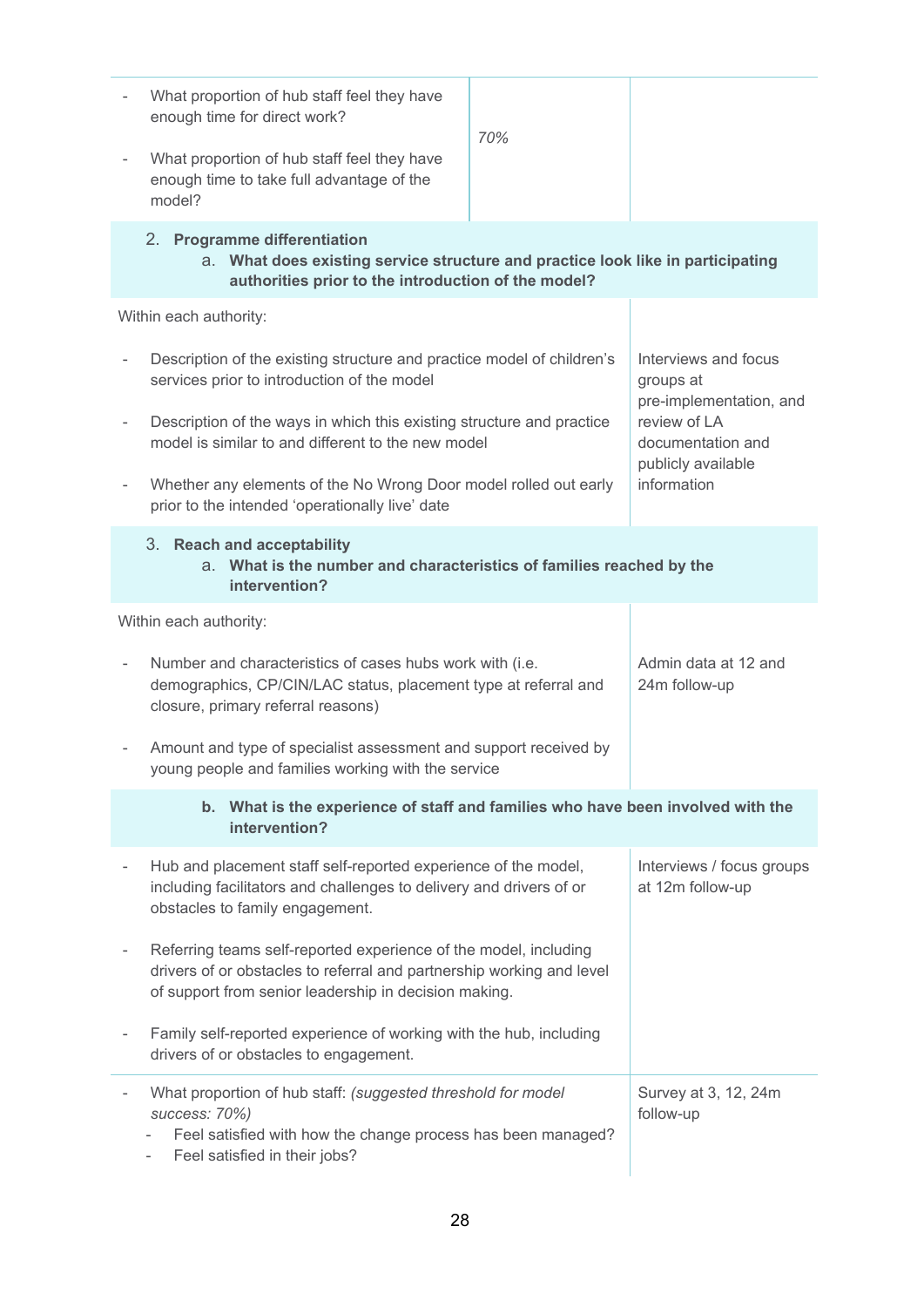| Intend to remain in their roles?<br>Feel prepared and supported by the information, training and<br>support provided?<br>Feel confident to deliver the model?                                                                                                                                                                                               |                                                      |
|-------------------------------------------------------------------------------------------------------------------------------------------------------------------------------------------------------------------------------------------------------------------------------------------------------------------------------------------------------------|------------------------------------------------------|
| 4. Mechanism<br>Does implementing the model lead to perceived changes in the interim and<br>a.<br>ultimate outcomes identified in the logic model?                                                                                                                                                                                                          |                                                      |
| To what extent the intervention is perceived to affect:<br>Approach to risk, decision making, care plans, partnership<br>working and support for families?<br>Staff self-reported workload, stress and wellbeing?<br>Family engagement and outcomes, including relationships,<br>wellbeing, risk/safety, placement and transition to independent<br>living? | Interview / focus group /<br>survey at 12m follow-up |
| Is there change over time in missing episodes, offending and<br>wellbeing? <sup>26</sup>                                                                                                                                                                                                                                                                    | Admin data at 12m<br>follow-up                       |
| Is the level of effectiveness of the model perceived to differ for different<br>b.<br>groups?                                                                                                                                                                                                                                                               |                                                      |
| To what extent are staff and family outcomes perceived to differ<br>according to staff and family characteristics such as authority, area<br>characteristics, staff experience, problem type or demographics<br>such as age of child?                                                                                                                       | Interview / focus group /<br>survey at 12m follow-up |
| Are there any unintended or negative consequences as a result of introducing<br>$c_{\cdot}$<br>the intervention?                                                                                                                                                                                                                                            |                                                      |
| Staff and family reported negative consequences                                                                                                                                                                                                                                                                                                             | Interview / focus group /<br>survey at 12m follow-up |

## <span id="page-28-0"></span>**Methods**

## *Data collection*

Data will be collected in three phases

- Pre-implementation phase (three months before the hub opens, i.e. the Operationally Live date)
- 3m Follow-up phase (three months after the Operationally Live date)
- 12m Follow-up phase (12 months after the Operationally Live date)
- 24m Follow-up phase (24 months after the Operationally Live date)

The Operationally Live date, set in advance in agreement with the Department for Education, is defined in the Randomisation section above.

<sup>&</sup>lt;sup>26</sup> This data will be available through No Wrong Door hubs but will not be available for a comparison group and as such is being included as a component of the process evaluation rather than the impact evaluation as it will be able to describe change over time but not provide evidence of impact.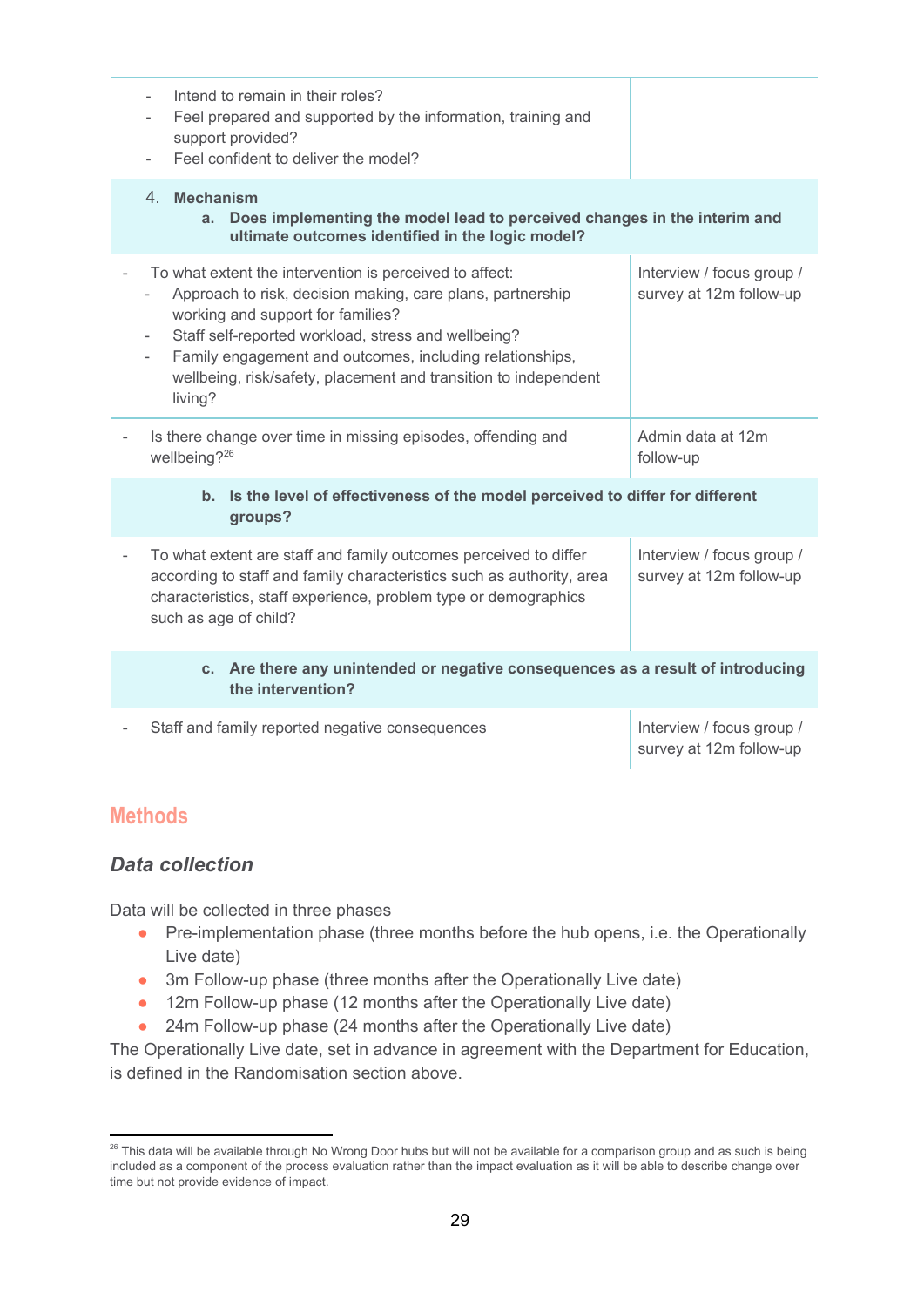Qualitative data (i.e. interviews, focus groups, observations) will be collected at pre-implementation to understand practice prior to the model being introduced, and at 12 months follow-up as this allows a reasonable period of time for the model to begin bedding in before this data is collected. Only this one follow-up point per LA will involve in-depth qualitative data collection to be minimally intrusive. Longer-term adherence and views of the model will be captured through the admin data and survey at 24 months follow-up.

Data will be collected through the following methods. Sample sizes are available in the data collection schedule below.

#### **Admin Data**

Administrative data about programme delivery and reach will be collected directly from each LA at the follow-up time points. Admin data is expected to include the following:

#### Hub characteristics

- Hub team roles and vacancies
- Hub staff training attended
- Hub team placement options and vacancies

#### Hub cases

- Number of cases
- Time from referral to allocation
- Duration of NWD placement or outreach support
- Average number of changes in key worker
- Frequency of case review
- Demographics: age, gender, ethnicity
- CP/CIN/LAC status
- Placement type at referral, during hub involvement and at closure
- Primary referral reasons
- Amount and type of specialist assessment and support provided in hub
- Missing episodes
- Offending
- Wellbeing (Strengths and Difficulties Questionnaire)

#### **Survey with staff**

A short online survey collected from all hub staff will be undertaken at the follow-up time points. This will aim to understand staff satisfaction and views on the model including perceived benefits of the model.

#### **Interviews with staff**

Semi-structured individual face to face or telephone interviews will be undertaken with senior leadership, management, specialist and placement staff (e.g. foster carers) at the pre-implementation and 12m follow-up time points. These will be expected to last up to 60 minutes.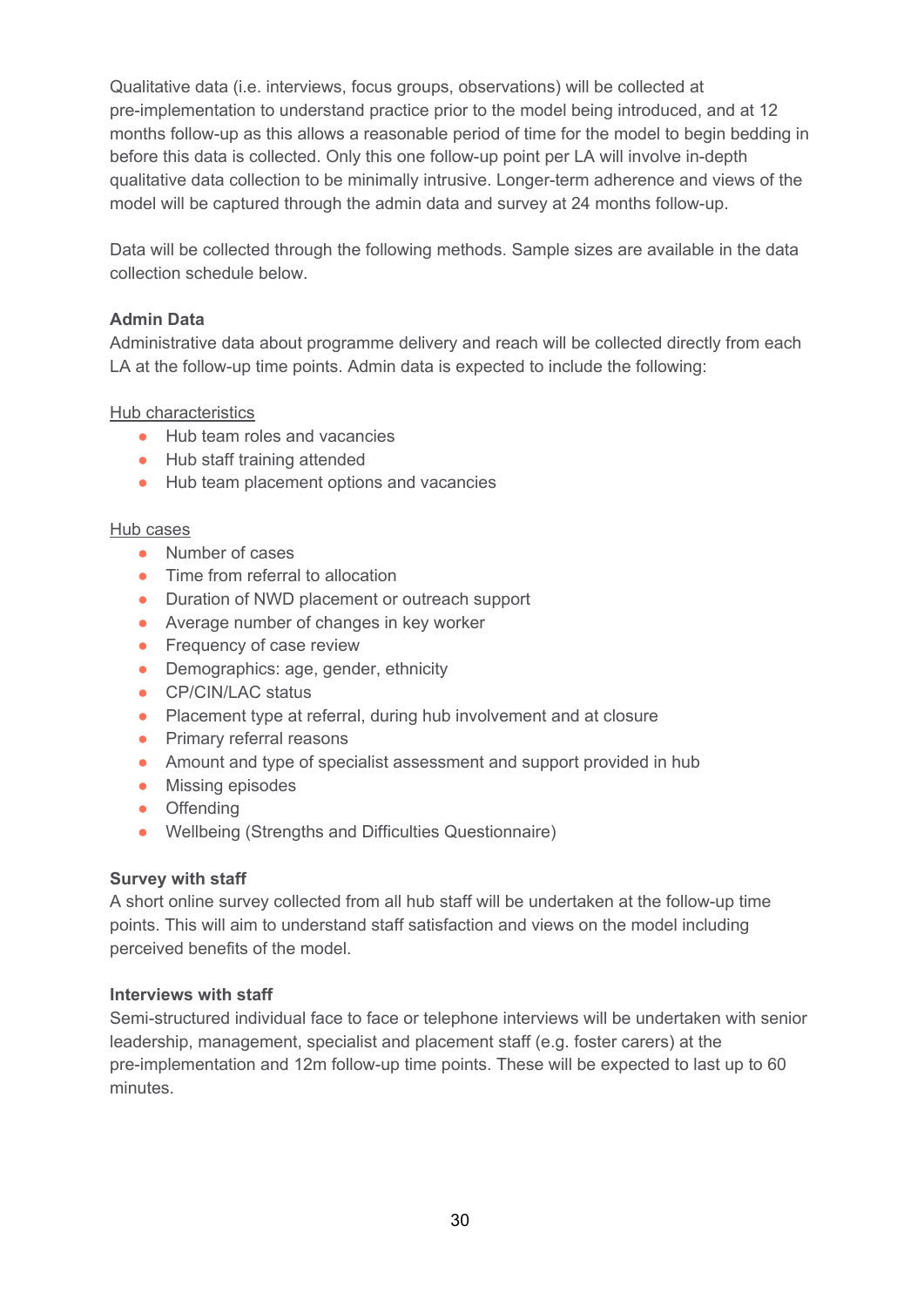#### **Focus groups with staff**

Focus groups with staff across referring teams in children's services (e.g. LAC, safeguarding and edge of care services) will be undertaken at the pre-implementation and 12m follow-up time points. Focus groups with hub staff will be undertaken at the follow-up time point. These will be expected to last up to 90 minutes.

#### **Observations of practice**

Observations of core activities within the hub will be undertaken at the 12m follow-up time point (such as referral, team, case review or intelligence sharing meetings).

#### **Interviews with families**

Interviews with parents and young people who have worked with the hub will be undertaken at the 12m follow-up time point. Interviews will be expected to last up to 45 minutes.

## *Sample Recruitment and Selection Criteria*

The research team will develop study information sheets, a privacy notice and consent forms to be used in the recruitment process. To ensure that data collected is theoretically comprehensive, participants will be sampled purposively, and stratified according to a range of characteristics set out below.

## **Interviews, focus groups and observations with leaders, managers and practitioners** Leaders, managers, hub staff and carers, as well as social work teams working with young people looked after or at the edge of care will be approached to take part in the study. The researchers will work with administrative and management staff in the Local Authority (LA) to identify and contact staff. Information will be provided to staff by email and through team meetings. The researcher will only collect data that is necessary for the evaluation and will aim to reduce burden wherever possible through providing clear information and arranging data collection at times and locations that are convenient for staff and families. Interviews and observations will be stratified to include leaders, managers and practitioners across a range of professions, roles and experience, and from a range of teams.

#### **Interviews with families**

Parents, carers and young people who have been supported by No Wrong Door will be recruited for qualitative interviews. Social workers will be encouraged to approach all families where it is appropriate to do so, explain the study and ask if they would be interested in speaking to a researcher. If the family agree, the researcher will give further details, answer questions, and proceed with informed consent procedures. For young people under 16 a parent or carer will provide consent in addition to the young person's own assent to participate. The researcher will ensure that family individual needs, such as learning disabilities, are taken into account through discussing with the social worker in advance of any interview or observation. For families where literacy or language affect understanding of the written research materials, the researcher will be available to explain the materials verbally in plain english in person or over the phone, supported by the worker and checking for understanding. In addition to a verbal explanation of the research by the social worker and researcher, and the opportunity to ask questions, a tailored version of the information sheet, using accessible language, will be provided to families (and where relevant, children and young people).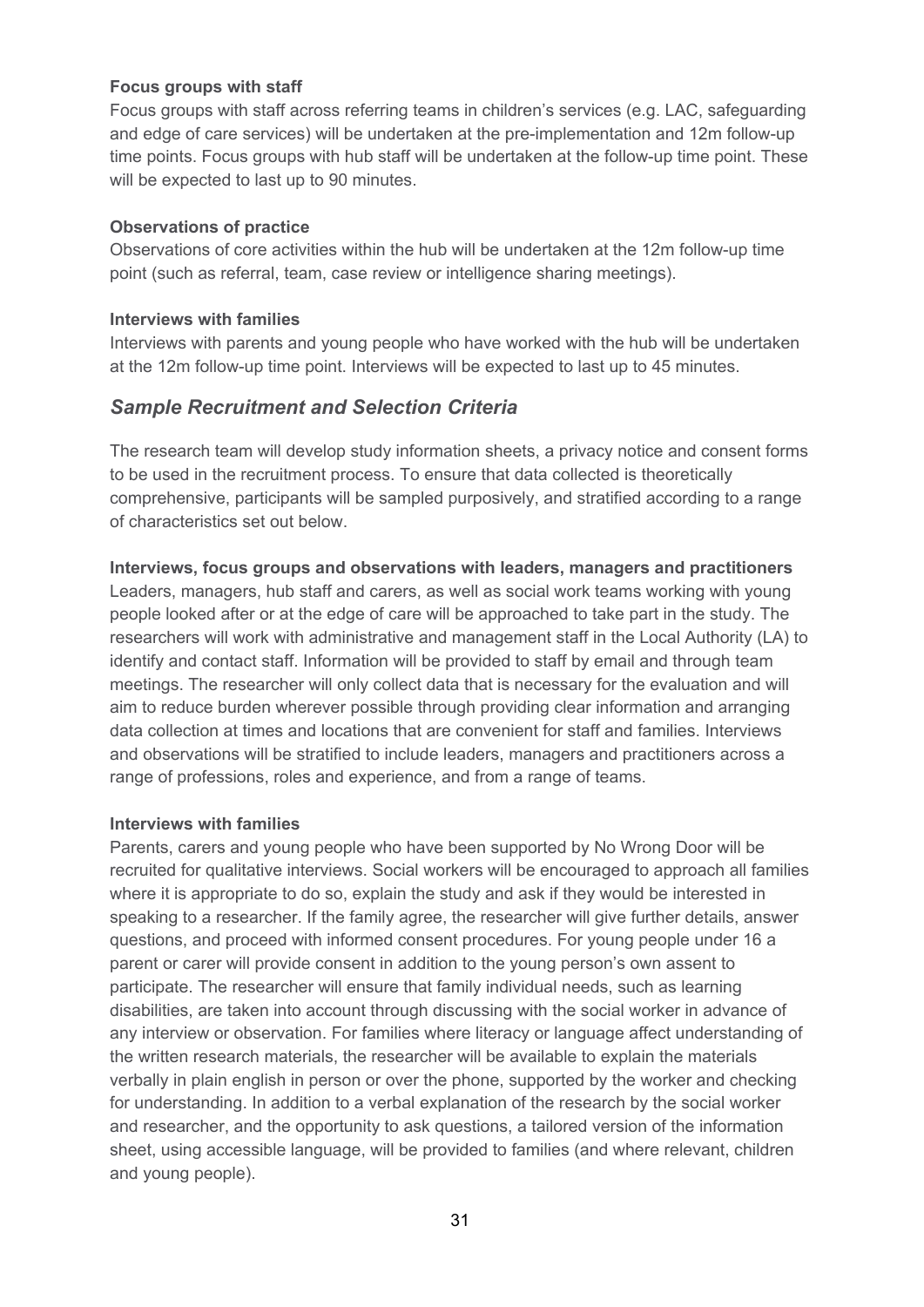Within each LA we will seek to interview young people assigned to a range of key workers. Across the whole sample we will seek to include young people in a range of placement types and to include ethnic minority and ESL families.

| <b>Method</b>                               | Sample and size per LA at each<br>time point                                                                                          | Pre      | 3m<br><b>Follow</b><br>$-up$ | 12m<br><b>Follow-</b><br>$\boldsymbol{u}$ | 24m<br><b>Follow</b><br>$-up$ |
|---------------------------------------------|---------------------------------------------------------------------------------------------------------------------------------------|----------|------------------------------|-------------------------------------------|-------------------------------|
| <b>Admin Data</b>                           | Hub delivery and case data                                                                                                            |          | $\times$                     | $\times$                                  | X                             |
| <b>Survey with</b><br>staff                 | All hub staff                                                                                                                         |          | $\times$                     | $\times$                                  | X                             |
| <b>Interviews</b><br>with staff             | Senior leadership ( $n = 2$ ),<br>management ( $n = 3$ ) placement<br>staff e.g. foster carers and<br>residential workers ( $n = 3$ ) | $\times$ |                              | $\times$                                  |                               |
| <b>Focus groups</b><br>with staff           | Referring social workers (1 focus<br>group of 6 staff)<br>Hub staff (1 focus group of 6 staff,<br>at follow-up)                       | $\times$ |                              | X                                         |                               |
| <b>Observations</b><br>of hub<br>activities | Core activities within the hub ( $n =$<br>3)                                                                                          |          |                              | $\times$                                  |                               |
| <b>Interviews</b><br>with families          | Parents ( $n = 5$ ) and young people<br>$(n = 5)$ who have worked with the<br>hub.                                                    |          |                              | $\times$                                  |                               |

## *Data Collection Schedule*

## *Analysis*

## **Preparation and analysis of qualitative data**

Interviews and focus groups will be recorded, transcribed and pseudonymised prior to analysis.

Qualitative analysis of interview, focus group and observational data will use NVivo software and follow a thematic analysis approach. This will involve data familiarisation, checking accuracy of transcription, labelling the data with descriptive codes and developing themes which describe patterns across the data to answer the pre-specified research questions. Analysis will look for patterns, consistencies and inconsistencies across different informants sites and time points that might be informative for the research questions.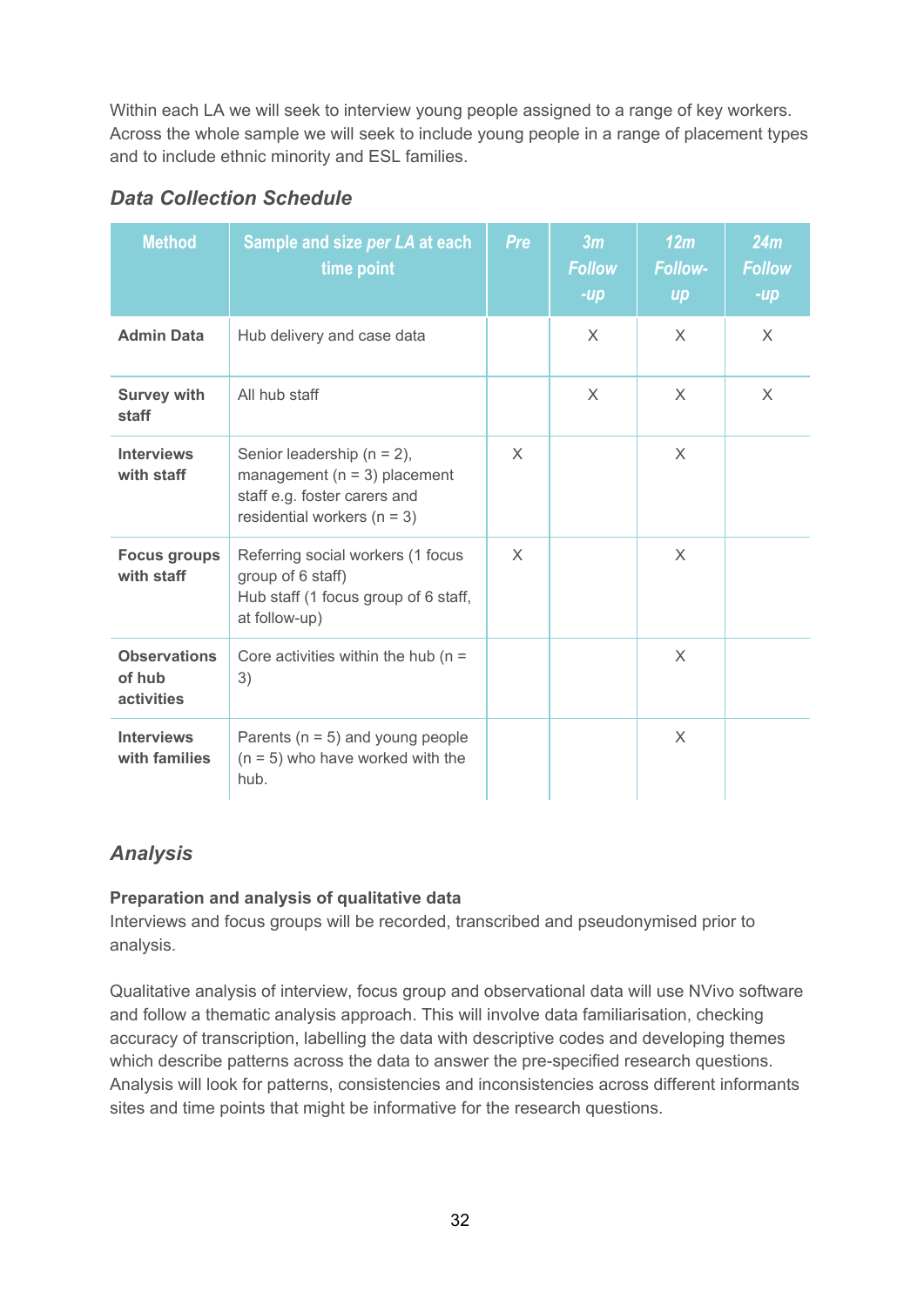The following steps will be taken to ensure rigor in the analysis and reporting of qualitative data:

- Confidence that the findings are an accurate reflection of participant experience will be ensured through presentation of examples of participant responses using quotes, and triangulation between different informants and data collection methods.
- The degree to which findings are transferable to other contexts will be considered through detailed description of contextual factors, and collection of data from a range of informants to gather a range of perspectives.
- Transparent reporting of the research and analysis process will ensure the study methods are clear and repeatable.
- When interpreting findings, consideration will be given to contrasting and inconsistent accounts, as well as findings from previous research using the intervention model.

#### **Analysis and triangulation of quantitative and qualitative data**

## Research Question 1: Fidelity and Adaptation

Admin and survey based indicators of staffing, training, placements and case characteristics, as well as assumptions and facilitating factors (specified in Table 1) will be presented descriptively for each local authority at each time point, to illustrate what is being delivered in each authority, as well as how this varies between authorities and how this changes over time. This will be supplemented using the suggested thresholds for each indicator to establish the extent to which each local authority is delivering each element of the model as intended.

These findings will be triangulated with qualitative assessments of the extent to which the model is being delivered consistently with the No Wrong Door distinguishers and non-negotiables.

#### Research Question 2: Programme Differentiation

Qualitative data from interviews and focus groups at pre-implementation, as well as review of LA documentation and publicly available information will be used to provide a description of the existing structure and practice model prior to the introduction of the model, a description of the ways in which this is similar to or different to the new model, and whether any elements of No Wrong Door are rolled out early prior to the intended Operationally Live date.

#### Research Question 3: Reach and Acceptability

Admin data indicators (specified in Table 1) of the number and characteristics of families reached by the intervention over the course of the evaluation period, including the type of support received, will be presented descriptively for each local authority.

Survey based indicators of staff satisfaction at each follow-up time point will be presented descriptively, supplemented by an assessment of whether these indicators have reached the suggested threshold for intervention success as specified in Table 1. These will be triangulated with qualitative findings in relation to how the model has been received by staff and families.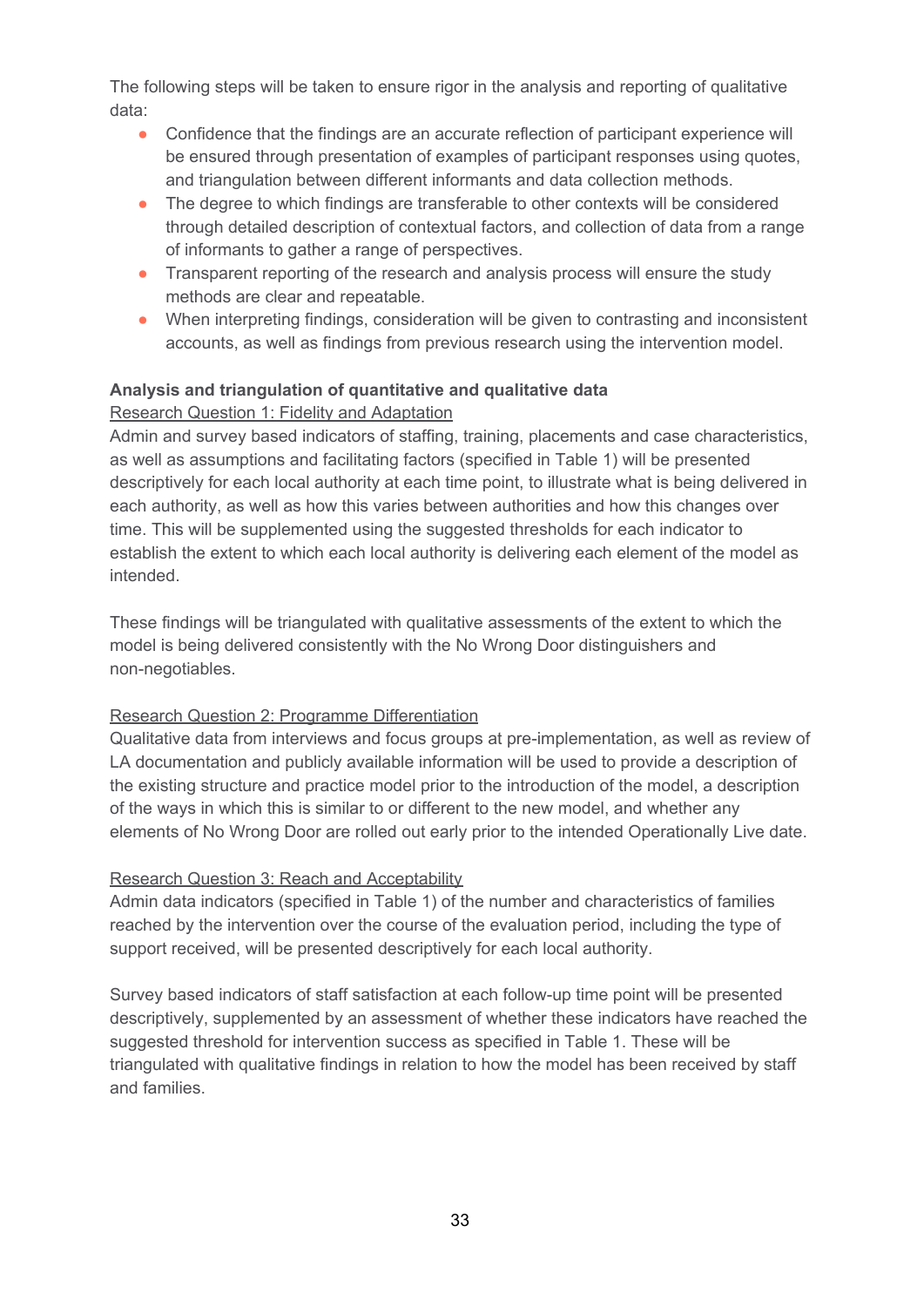#### Research Question 4: Mechanisms

Qualitative data from interviews and focus groups, as well as survey data at 12 month follow-up will be used to assess staff and family perceived changes as a result of the model and any negative consequences.

This will be triangulated with analysis of change over time in the number of missing episodes of young people open to the hub who are looked after, as well as wellbeing (strengths and difficulties questionnaire total score) and offending for all young people whose case is open to the hub. This analysis will be based on paired t-tests (missing episodes and wellbeing) and chi-square test (offending), using data at entry to the hub and six month follow-up. As data is not available for a comparison group, this will not be used as evidence of impact of the model but rather to provide a description of change over time in cases working with the model.

## **Data Protection**

What Works for Children's Social Care will act as data controller for the IPE. All directly collected data through surveys, interviews, observations and focus groups will be processed on the legal basis of consent. This includes provision of family contact information to the researcher, which will be provided only with family prior agreement to be contacted. Aside from contact information, all other administrative data collected for the IPE will be collected at the aggregate level and will therefore not contain any personally identifying information. All data will be handled in accordance with GDPR regulations. Data will be pseudonymised and depending on the type of data stored securely in encrypted files or locked rooms in secure buildings. Data will only be used for the purpose of the stated research aims and only be accessed by members of the research team. Third party transcription services may be used where a confidentiality and data sharing agreement is in place. Personally identifying data will be deleted five years after the end of the study (final publication of the full SFPC evaluation).

<span id="page-33-0"></span>A privacy notice will be provided to all individuals taking part in direct data collection indicating the legal basis for processing data, what data is being collected and why, who is collecting the data, how data will be handled and stored and who to get in touch with for information or complaints.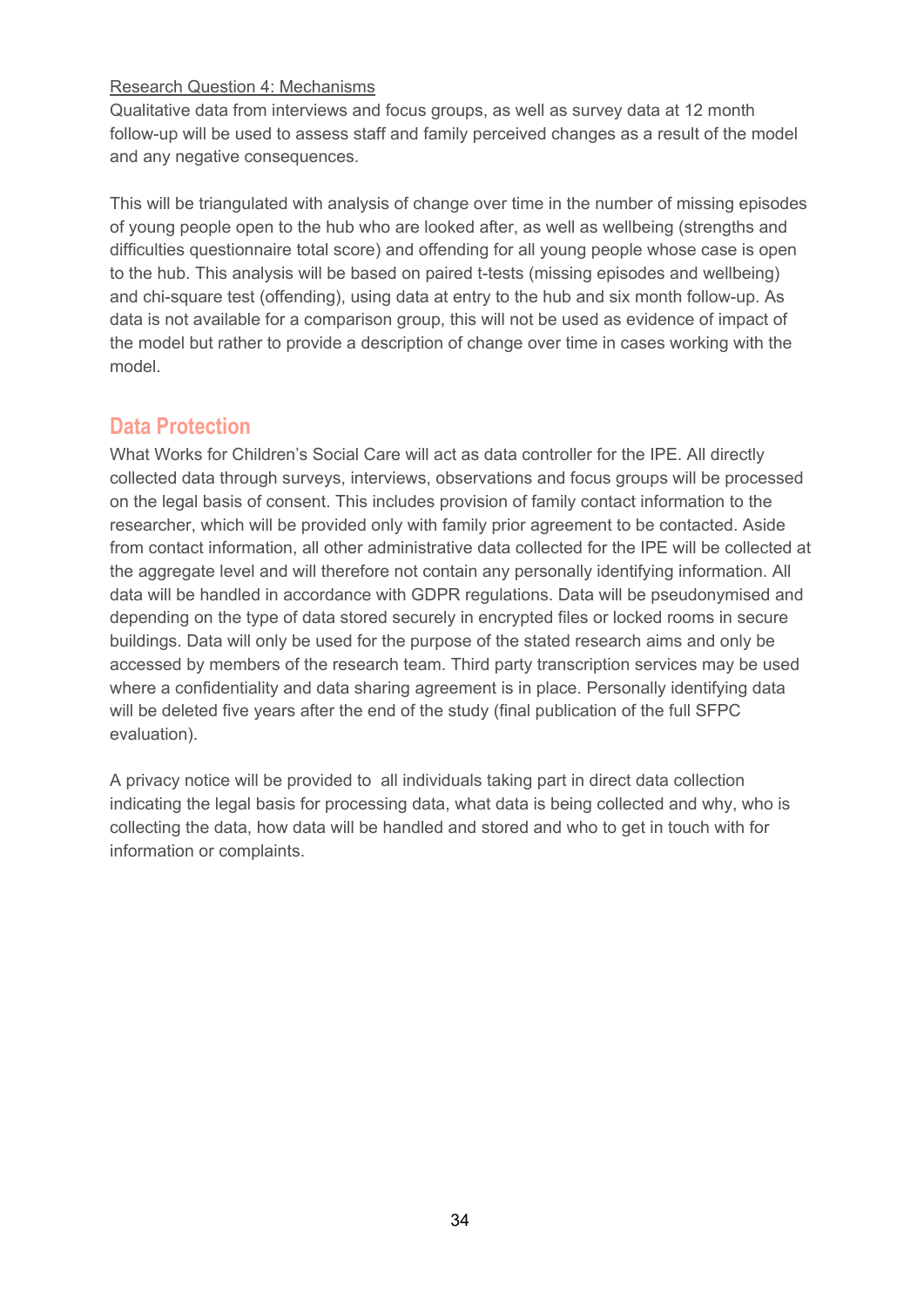# **Timeline**

|                         |                | $-3m$                         | 0 <sub>m</sub>                      | 3m                         | 12m                                | 24m                                |
|-------------------------|----------------|-------------------------------|-------------------------------------|----------------------------|------------------------------------|------------------------------------|
|                         | LA             | <b>IPE</b><br><b>Baseline</b> | <b>Operationally</b><br><b>Live</b> | IPE 3m<br><b>Follow-up</b> | <b>IPE 12m</b><br><b>Follow-Up</b> | <b>IPE 24m</b><br><b>Follow-up</b> |
| 1                       | Rochdale       | Mar-20                        | Apr-20                              | $Jul-20$                   | Apr-21                             | Apr-22                             |
| $\overline{2}$          | <b>Norfolk</b> | Aug-20                        | <b>Nov-20</b>                       | Feb-21                     | <b>Nov-21</b>                      | <b>Nov-22</b>                      |
| 3                       | Warrington     | $Dec-20$                      | Mar-21                              | $Jun-21$                   | Mar-22                             | Mar-23                             |
| $\overline{\mathbf{4}}$ | Redcar         | Apr-21                        | $Jul-21$                            | Oct-21                     | $Jul-22$                           | $Jul-23$                           |
| 5                       | Leicester      | Aug-21                        | <b>Nov-21</b>                       | Feb-22                     | <b>Nov-22</b>                      | <b>Nov-23</b>                      |

\*This timetable is indicative only. Evaluation dates may be subject to change in line with changes to delivery timescales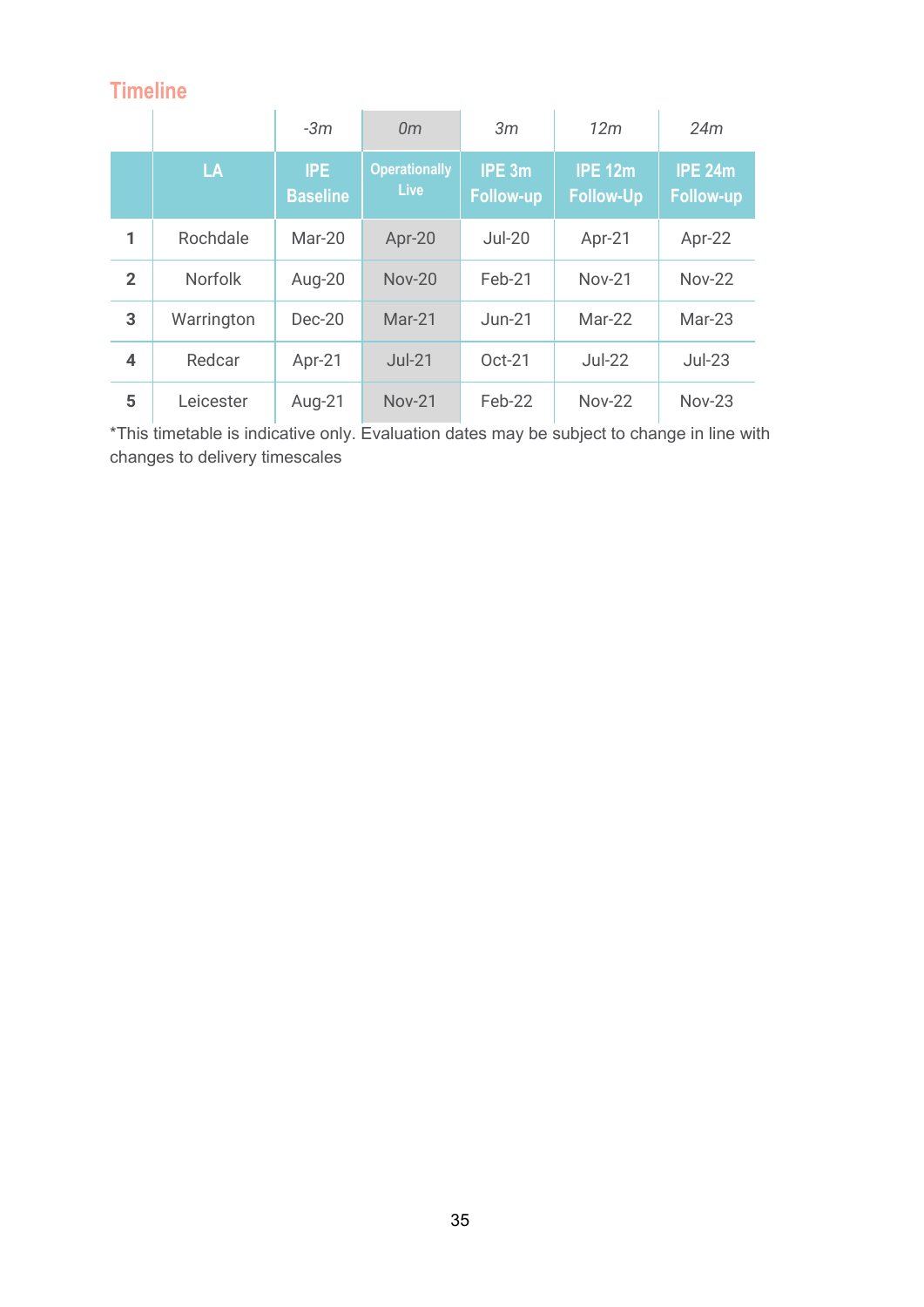# <span id="page-35-0"></span>**Ethics**

# <span id="page-35-1"></span>**Research Ethical Approval**

The Implementation and Process Evaluation component of this trial protocol underwent ethics review by a member of WWCSC's Evaluation Advisory Board, and recommendations were incorporated into the protocol.

WWCSC is currently reviewing its ethical review process and establishing a Research Ethics Committee, which will review the RCT component of this trial protocol, before any data will be shared by local authorities.

## <span id="page-35-2"></span>**Ethical considerations**

The project lead(s) will take ownership of ongoing monitoring of ethical issues throughout the research lifecycle. This will include regular contact with authorities during fieldwork periods, to allow ethical concerns to be raised and discussed, as well as regular review points within the research team, following the completion of each data collection phase for each wave. Should any unexpected ethical issues arise during the project, the research team will take advice from the WWCSC Research Ethics Committee.

| <b>Ethical Issue</b>               | <b>IPE Mitigation</b>                                                                                                                                                                                                                                                                                                                                                                                                                                                                                                                                     | <b>Impact Evaluation Mitigation</b>                                                                                                                                                                                                                                                                                                                                                                              |
|------------------------------------|-----------------------------------------------------------------------------------------------------------------------------------------------------------------------------------------------------------------------------------------------------------------------------------------------------------------------------------------------------------------------------------------------------------------------------------------------------------------------------------------------------------------------------------------------------------|------------------------------------------------------------------------------------------------------------------------------------------------------------------------------------------------------------------------------------------------------------------------------------------------------------------------------------------------------------------------------------------------------------------|
| <b>Confidentiality</b>             | Confidentiality will be ensured through<br>removal of identifying information<br>before analysis and ensuring no<br>individual, family or team can be<br>identified in the reporting of results.<br>Participants will be notified of this, and<br>that their answers will in no way affect<br>their treatment, either by their employer<br>in the case of staff, or children's<br>services, in the case of families.<br>Given numbers are quite small, care<br>will be taken in reporting to ensure<br>participants cannot be individually<br>identified. | All data will be pseudonymised prior to<br>being sent to WWCSC, and therefore<br>very unlikely to be able to be identified<br>by researchers at WWCSC. The<br>outputs will be aggregate statistics and<br>will be checked for statistical disclosure<br>(e.g. mask cells with smaller than 10<br>observations).<br>This will be explained on the privacy<br>notice that will be available on<br>WWCSC's website. |
| <b>Risk of harm</b><br>or distress | Data collection will be undertaken with<br>potentially vulnerable populations on<br>potentially sensitive topics. Because<br>families will already be working with<br>social work professionals, the<br>likelihood of disclosure of any harm or<br>risk of harm that has not already been<br>disclosed to the social worker families<br>will already be working with is low.                                                                                                                                                                              | The data used is administrative data<br>which is collected / created in the<br>course of day to day children's social<br>work, and no further collection of data<br>is required.<br>The data is being used for statistical<br>research to understand whether a<br>practice model is working and                                                                                                                  |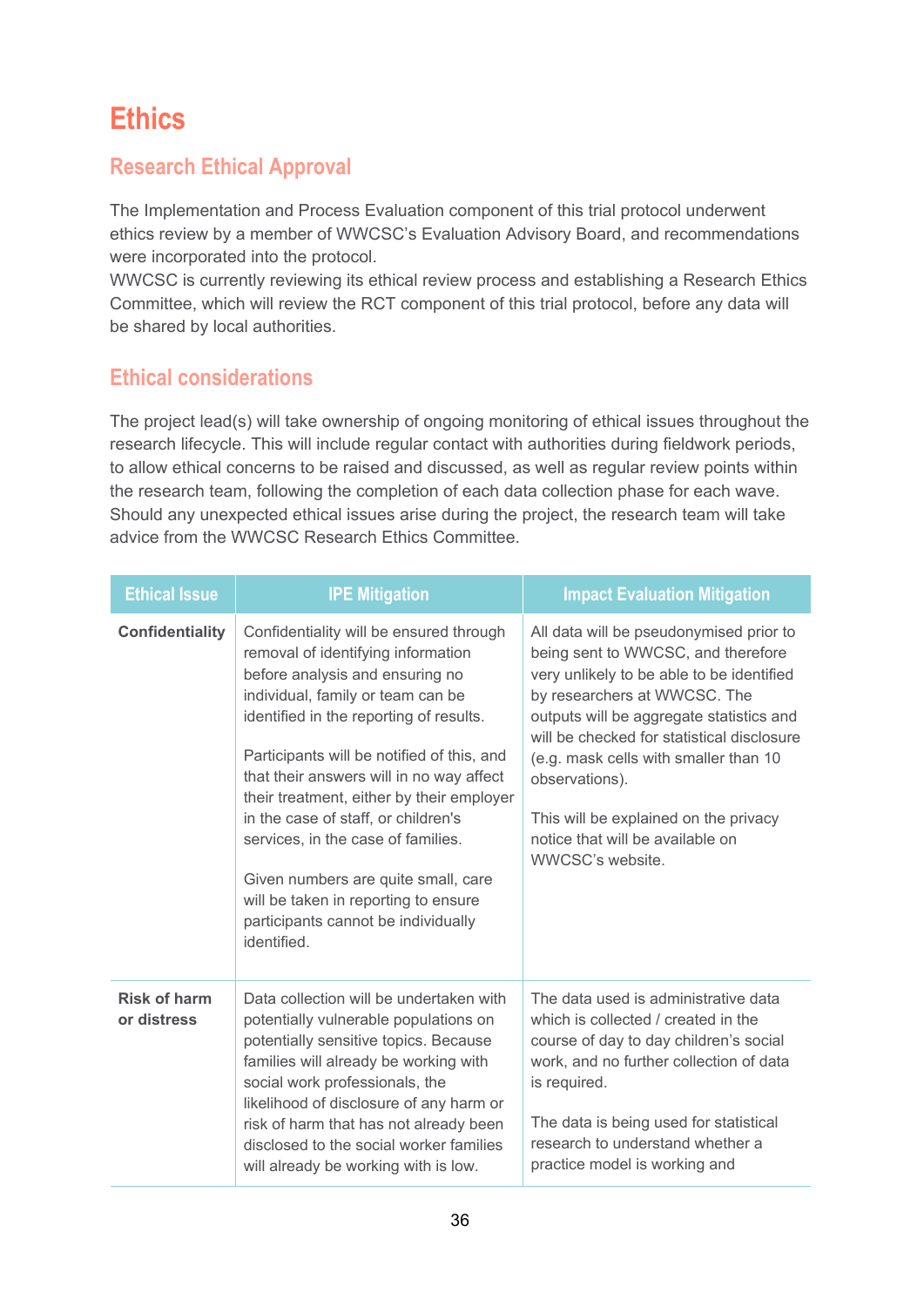Families will be made aware prior to participating that their responses will be pseudonymised and remain confidential with the exception that any disclosure of harm or risk of harm will need to be reported to the family's social worker for safeguarding purposes.

All researchers collecting direct data will be subject to DBS checks, and trained in safeguarding procedures.If the sensitive nature of any content of the evaluation does lead to any participant becoming distressed the evaluator will assist them in seeking support through their social worker, or by signposting any other local support services as agreed with the individual LA, and remind them of the option to discontinue or withdraw. In the unlikely event that the data collected suggest that the intervention is causing harm, this will be reported to those responsible for programme delivery.

All efforts will be made to avoid any visits to family homes by lone researchers, using either phone interviews or travelling together with a social worker or another researcher for face to face visits. If there is an unplanned need for lone researchers to visit families, safety will be ensured through following a lone working policy. In accordance with the employer's lone working policy, researchers working alone will always carry a means of communication and ensure that colleagues are aware of their whereabouts and that they are working on their own. Researchers will check in and out with a colleague before and after any lone working visits.

If there is any indication that the researcher's presence during observation of social worker practice adversely affects any family member or professional practice, then the researcher will discontinue the

contribute towards improvements in public services. We believe that "the reasonable person" would find the use of data in this way acceptable, and would not cause them any harm or distress.

The low risk of harm mostly comes from the possibility of harm if the individual were identified (very unlikely) following a data breach (also very unlikely). We will mitigate the risk of a data breach through following detailed data handling procedures. What Works for Children's Social Care is in the process of updating its data handling policies and procedures - these will be detailed in this protocol before publication.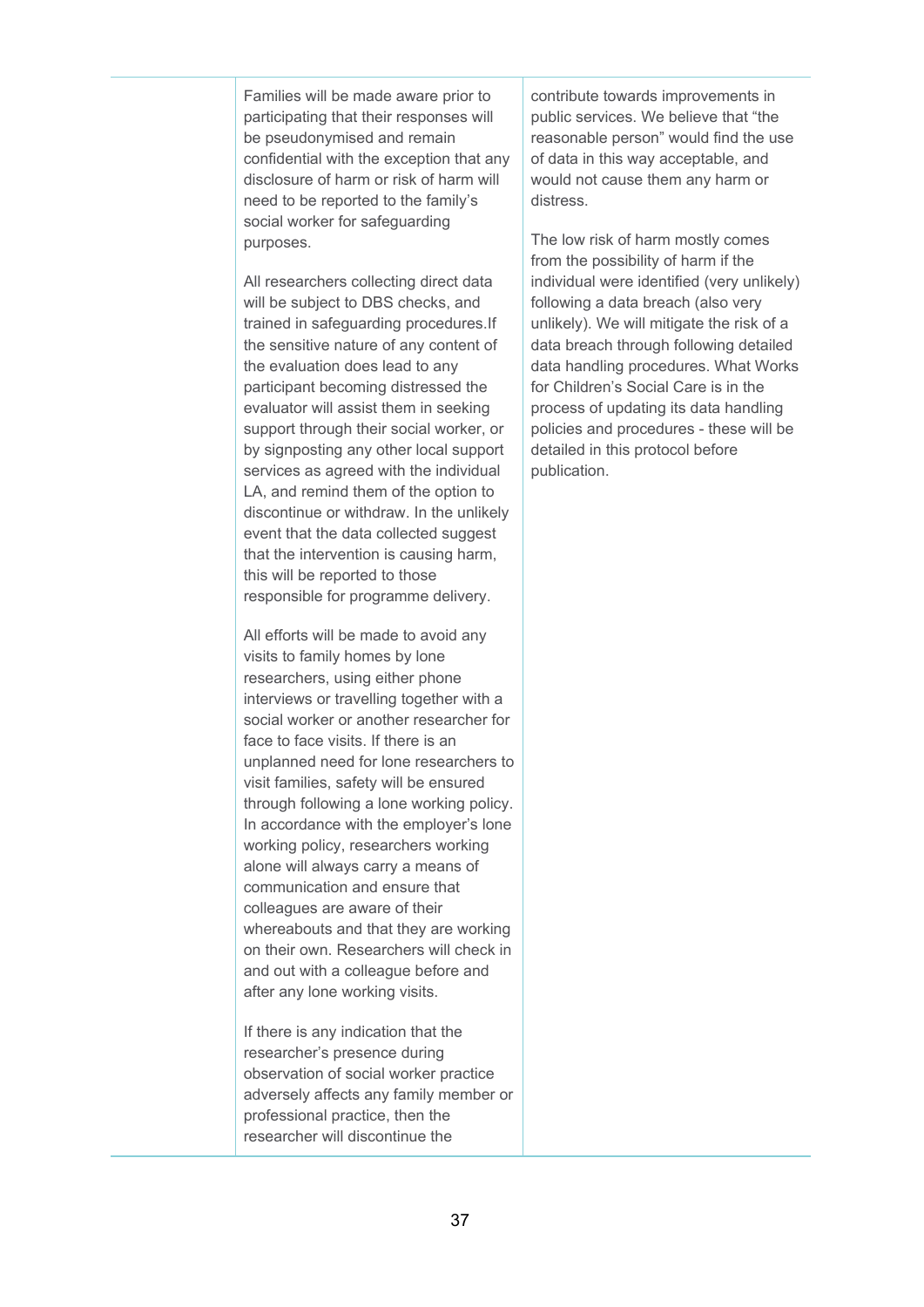|                                            | observation, and, if appropriate, follow<br>relevant safeguarding procedures                                                                                                                                                                                                                                                                                                                                                                                                                                           |                                                                                                                                                                                                                            |
|--------------------------------------------|------------------------------------------------------------------------------------------------------------------------------------------------------------------------------------------------------------------------------------------------------------------------------------------------------------------------------------------------------------------------------------------------------------------------------------------------------------------------------------------------------------------------|----------------------------------------------------------------------------------------------------------------------------------------------------------------------------------------------------------------------------|
| <b>Informed</b><br><b>Consent</b>          | All participants will have the<br>opportunity to ask questions, will be<br>asked to give consent to participate<br>and will be made aware that<br>participation is optional. For young<br>people under 16 a parent or carer will<br>provide consent in addition to the<br>young person's own assent to<br>participate.<br>Procedures for families affected by<br>learning disability or difficulty<br>understanding study information and<br>written materials are set out in the<br>sample recruitment section above. | Due to the nature and scale of the data<br>collection, it is not possible for us to<br>gain informed consent from research<br>participants. However we will publish a<br>privacy notice providing details of the<br>study. |
| <b>Right to</b><br><b>Withdraw</b>         | All participants will be made aware<br>they have the right to discontinue<br>participation or withdraw at any time,<br>including withdrawing their data at any<br>point before aggregated analysis has<br>been completed. Contact details will be<br>provided so that participants can<br>directly request this,                                                                                                                                                                                                       | In our privacy notice we will provide<br>mechanisms for individuals to withdraw<br>from the study, should they wish                                                                                                        |
| <b>Feedback for</b><br><b>Participants</b> | A short accessible summary of the final<br>research report will be publically<br>available for participants to access                                                                                                                                                                                                                                                                                                                                                                                                  | A short accessible summary of the final<br>research report will be publically<br>available for participants to access                                                                                                      |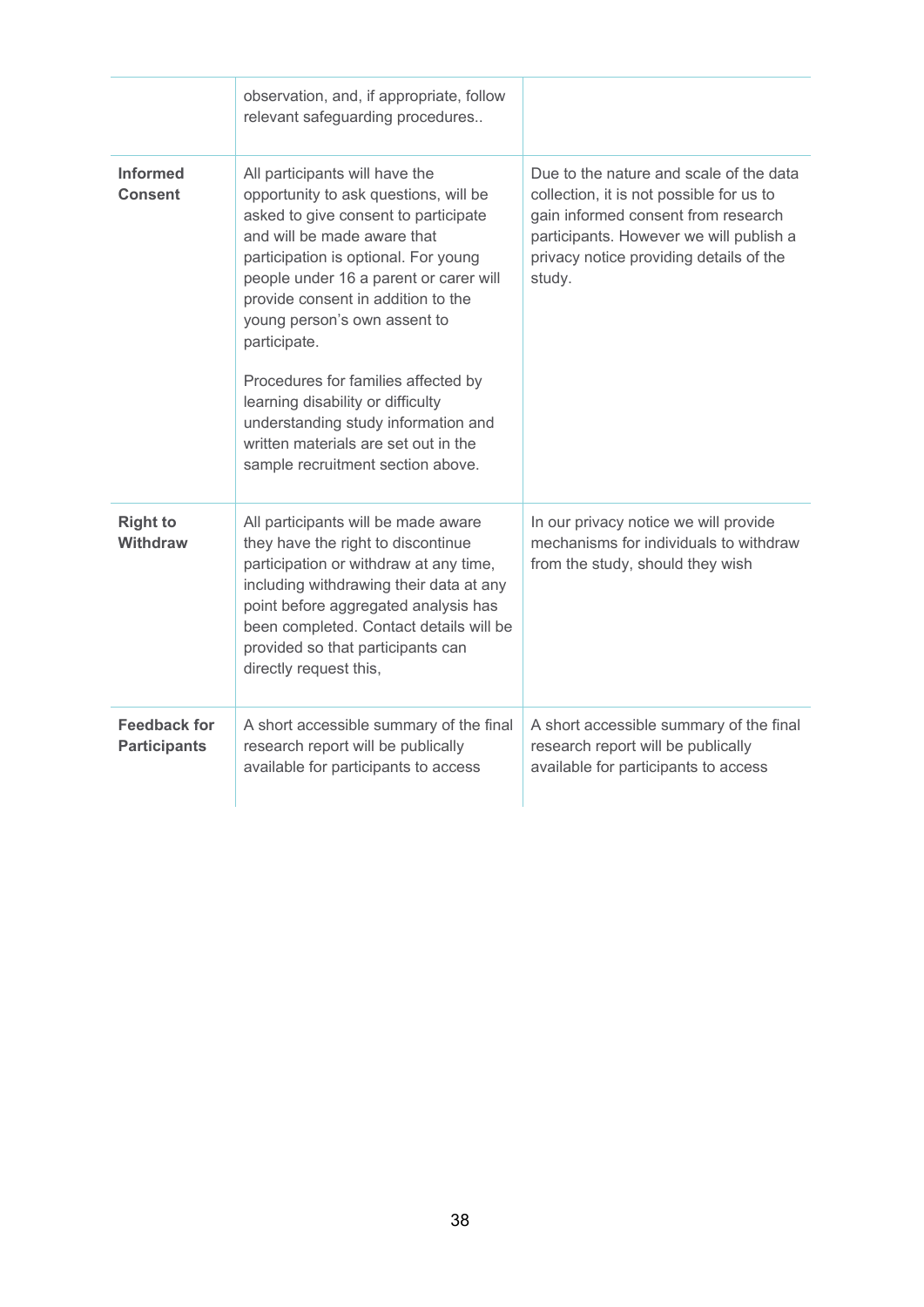# <span id="page-38-0"></span>**Risks**

This section outlines the anticipated risks to evaluation success that may arise and steps that will be taken to mitigate against these.

| <b>Risk</b>                                                                                                                                                           | <b>Likelihood</b> | <b>Impact</b> | <b>Mitigation</b>                                                                                                                                                                                                                                                                                                                                                                                                                                                                                                                                                                                                                                                                                                                                                                                                                                                                                                                                                                                                                                                                                                                   |
|-----------------------------------------------------------------------------------------------------------------------------------------------------------------------|-------------------|---------------|-------------------------------------------------------------------------------------------------------------------------------------------------------------------------------------------------------------------------------------------------------------------------------------------------------------------------------------------------------------------------------------------------------------------------------------------------------------------------------------------------------------------------------------------------------------------------------------------------------------------------------------------------------------------------------------------------------------------------------------------------------------------------------------------------------------------------------------------------------------------------------------------------------------------------------------------------------------------------------------------------------------------------------------------------------------------------------------------------------------------------------------|
| Low<br>engagement<br>of LA staff<br>and families<br>in evaluation<br>(IPE)                                                                                            | Low               | <b>Medium</b> | The study is designed to collect only data that is necessary<br>for the evaluation, and to minimise burden on the local<br>authority and participants by ensuring that interview times<br>and locations are flexible and convenient to participants and<br>that any survey proforma or data template is clear and brief.<br>Although there may be challenges engaging busy<br>practitioners and families with complex circumstances,<br>involvement of only a proportion of the overall number<br>involved with the intervention is needed to reach recruitment<br>targets. Therefore reaching targets is expected to be<br>achievable. Given their smaller numbers overall,<br>participation will be needed from a reasonable proportion of<br>senior leaders. However, it is expected that these staff<br>members will be easier to engage due to their investment in<br>the programme.<br>The evaluation aims to triangulate between a range of<br>informant sources, therefore a lower response rate among<br>one informant group will not have a major overall impact on<br>the ability of the evaluation to achieve its aims. |
| Intervention<br>not<br>sufficiently<br>embedded<br>in time for<br>the process<br>evaluation<br>(IPE)                                                                  | <b>Medium</b>     | <b>Medium</b> | Given the complexity of the model being delivered, it is likely<br>to take some time for practice to change and be embedded.<br>The process evaluation has allowed a reasonable amount of<br>time for the intervention to begin to embed before follow-up<br>data is collected. It is acknowledged that the longer term<br>embedding and sustainability of the programme after the first<br>two years is out of scope of this evaluation. Should there be<br>delays with delivery, the evaluation dates will be delayed<br>accordingly as well.                                                                                                                                                                                                                                                                                                                                                                                                                                                                                                                                                                                     |
| Delays to<br>delivery<br>caused by<br>changes in<br>leadership,<br><b>Ofsted</b><br>inspections,<br>or other<br>unexpected<br>internal or<br>external<br>events (IPE) | <b>Medium</b>     | <b>Medium</b> | WWCSC will work closely with colleagues at the Local<br>Authority to anticipate where possible, and manage and<br>minimise any disruption caused by these factors. Should<br>there be delays with delivery, the evaluation dates will be<br>delayed accordingly as well.                                                                                                                                                                                                                                                                                                                                                                                                                                                                                                                                                                                                                                                                                                                                                                                                                                                            |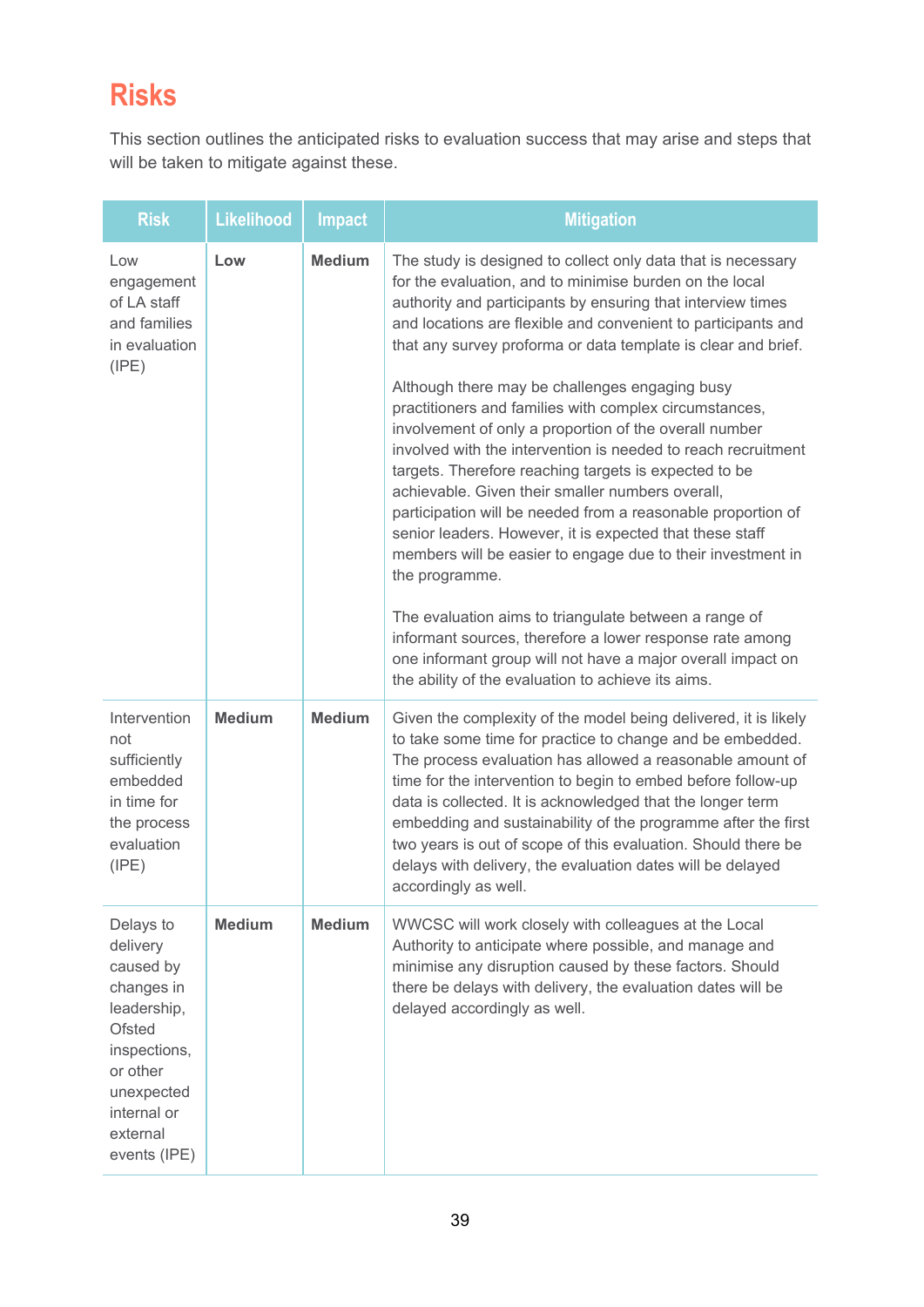| Unable to<br>access<br>admin data<br>(IPE)                                              | Low           | High          | Administrative data is a key component of the evaluation<br>and important for answering a number of the research<br>questions. WWCSC will work closely with the authority from<br>the outset to establish a data sharing protocol and timeline<br>that is acceptable to both organisations.                                                                                                                                                                                                                                                                                                                                                                                                                                                                                                                                                                                                                                                                                                                                                                                                                                                                                                                                                                                                                                                                                                                                                   |
|-----------------------------------------------------------------------------------------|---------------|---------------|-----------------------------------------------------------------------------------------------------------------------------------------------------------------------------------------------------------------------------------------------------------------------------------------------------------------------------------------------------------------------------------------------------------------------------------------------------------------------------------------------------------------------------------------------------------------------------------------------------------------------------------------------------------------------------------------------------------------------------------------------------------------------------------------------------------------------------------------------------------------------------------------------------------------------------------------------------------------------------------------------------------------------------------------------------------------------------------------------------------------------------------------------------------------------------------------------------------------------------------------------------------------------------------------------------------------------------------------------------------------------------------------------------------------------------------------------|
| Bias in<br>qualitative<br>sampling<br>and<br>reporting<br>from<br>participants<br>(IPE) | <b>Medium</b> | <b>Medium</b> | It is likely that the families and staff sampled are going to be<br>biased towards being more positive about children's social<br>care. We attempt to address this through our sampling<br>methods, but also will be sure to acknowledge this in our<br>reporting. In addition, a combination of social desirability<br>bias, and concerns about what they say getting back to<br>children's services may lead to families being more positive<br>than reality. Steps will be taken in interviews to build rapport<br>with families, reassure them of the researchers'<br>independence, and explain clearly the confidential nature of<br>the research to minimise this bias.                                                                                                                                                                                                                                                                                                                                                                                                                                                                                                                                                                                                                                                                                                                                                                 |
| Allegiance<br>Bias (IPE)                                                                | Low           | High          | Funding for the evaluation is provided by the Department for<br>Education (DfE). WWCSC must work closely with the<br>authorities who developed the intervention, the authorities<br>introducing the intervention, and the funder of rollout (DfE),<br>in order to deliver the project. This could result in a risk to<br>the independence, or perceived independence of the<br>evaluation.                                                                                                                                                                                                                                                                                                                                                                                                                                                                                                                                                                                                                                                                                                                                                                                                                                                                                                                                                                                                                                                    |
|                                                                                         |               |               | However, in mitigation of this risk, WWCSC are a separate<br>and independent organisation, with their own separate<br>governance processes - a board of trustees whose role<br>includes oversight of the independence of the organisation.<br>Further, WWCSC will act as a data controller for this<br>evaluation. Therefore, the way in which the data is<br>processed is determined by WWCSC and not any other<br>organisation. In addition, the WWCSC evaluators come from<br>a neutral standpoint, informed by the current state of the<br>evidence. There is so far no evidence of impact of the model<br>relative to a robust counterfactual, and the model is<br>therefore in a position of equipoise. The publication of a<br>protocol in advance of data collection will also ensure that<br>the evaluators follow a pre-planned approach, providing full<br>transparency of methods and rationale. In addition, as stated<br>in the qualitative analysis methods, consideration will be<br>given to contrasting and inconsistent accounts, and quotes<br>and triangulation across informants and methods will be<br>used to support findings that are reported. Finally,<br>researchers will aim to reassure participants that identifying<br>information will not be shared outside of the research<br>organisation - providing families and staff an opportunity to<br>speak more freely and openly than they might do otherwise. |
| Data is not<br>available in                                                             | <b>Medium</b> | <b>High</b>   | We will send a draft data-collection template to local<br>authorities far in advance, and consult with relevant data                                                                                                                                                                                                                                                                                                                                                                                                                                                                                                                                                                                                                                                                                                                                                                                                                                                                                                                                                                                                                                                                                                                                                                                                                                                                                                                          |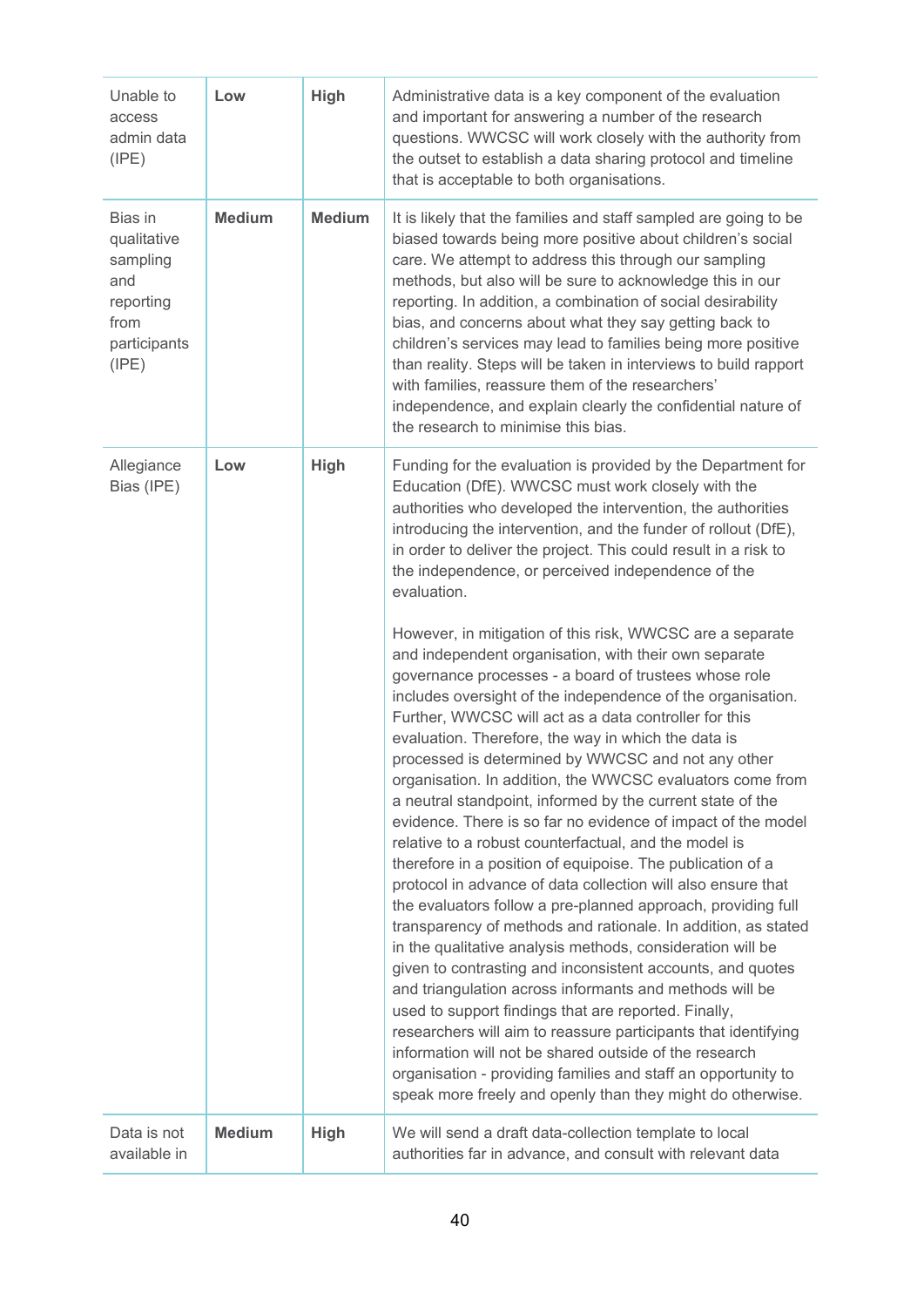| required<br>format<br>(RCT)                                                                    |               |               | teams at local authorities to ensure they understand and are<br>able to provide the data we need. If they are not able to do<br>at initial consultation, we will support them to ensure that<br>they can by the time outcome data is available.                                                                                                                                                                                                                                                                                                                                                 |
|------------------------------------------------------------------------------------------------|---------------|---------------|-------------------------------------------------------------------------------------------------------------------------------------------------------------------------------------------------------------------------------------------------------------------------------------------------------------------------------------------------------------------------------------------------------------------------------------------------------------------------------------------------------------------------------------------------------------------------------------------------|
| Implementat<br>ion date<br>changes<br>significantly<br>(RCT)                                   | <b>Medium</b> | Low           | Changes to the implementation date, if not taken into<br>account in the analysis, could significantly undermine the<br>analysis. We have mitigated against this by allowing for<br>some flexibility within the trial protocol. See the section on<br>randomisation above for details.<br>In order to be able to take any changes out in our analysis,<br>we have been clear that it is important that all parties clearly<br>communicate with us. In addition this should be picked up in<br>the process evaluation.<br>Significant changes could also delay outcome data, and so<br>reporting. |
| Implementat<br>ion happens<br>over time,<br>not allowing<br>for precise<br>definition<br>(RCT) | <b>Medium</b> | <b>Medium</b> | If the key components of the model are delivered across a<br>wide time-period, it could be difficult to determine when to<br>classify children as treatment or control. In the<br>Randomisation section we try to provide some clarity for how<br>we will do this; in addition our sensitivity analysis should help<br>somewhat. However it would remain that this could bias our<br>treatment estimate.                                                                                                                                                                                        |
| Lack of<br>fidelity or<br>inconsistenc<br>ies in<br>implementati<br>on (RCT)                   | <b>Medium</b> | Low           | This could obscure what it is we are evaluating. The IPE will<br>explore how the model was delivered in the different local<br>authorities, so will allow us to contextualise the findings.                                                                                                                                                                                                                                                                                                                                                                                                     |
| Unanticipate<br>d changes in<br>local<br>authorities<br>(RCT)                                  | <b>Medium</b> | <b>Medium</b> | Such as changes in assessment thresholds, could bias our<br>results. Our IPE should help us know whether this is the<br>case. We also have determined in our analytical strategy<br>that we would add dummy covariates for implementing other<br>models during the trial period.                                                                                                                                                                                                                                                                                                                |

# <span id="page-40-0"></span>**Registration**

To safeguard against spurious findings, we will register the study with the Open Science Framework (OSF) before any outcome data are obtained.

# **Personnel**

The evaluation is funded by the Department for Education and will be undertaken by What Works for Children's Social Care (WWCSC). The Principal Investigator is Dr. Michael Sanders (Executive Director, WWCSC).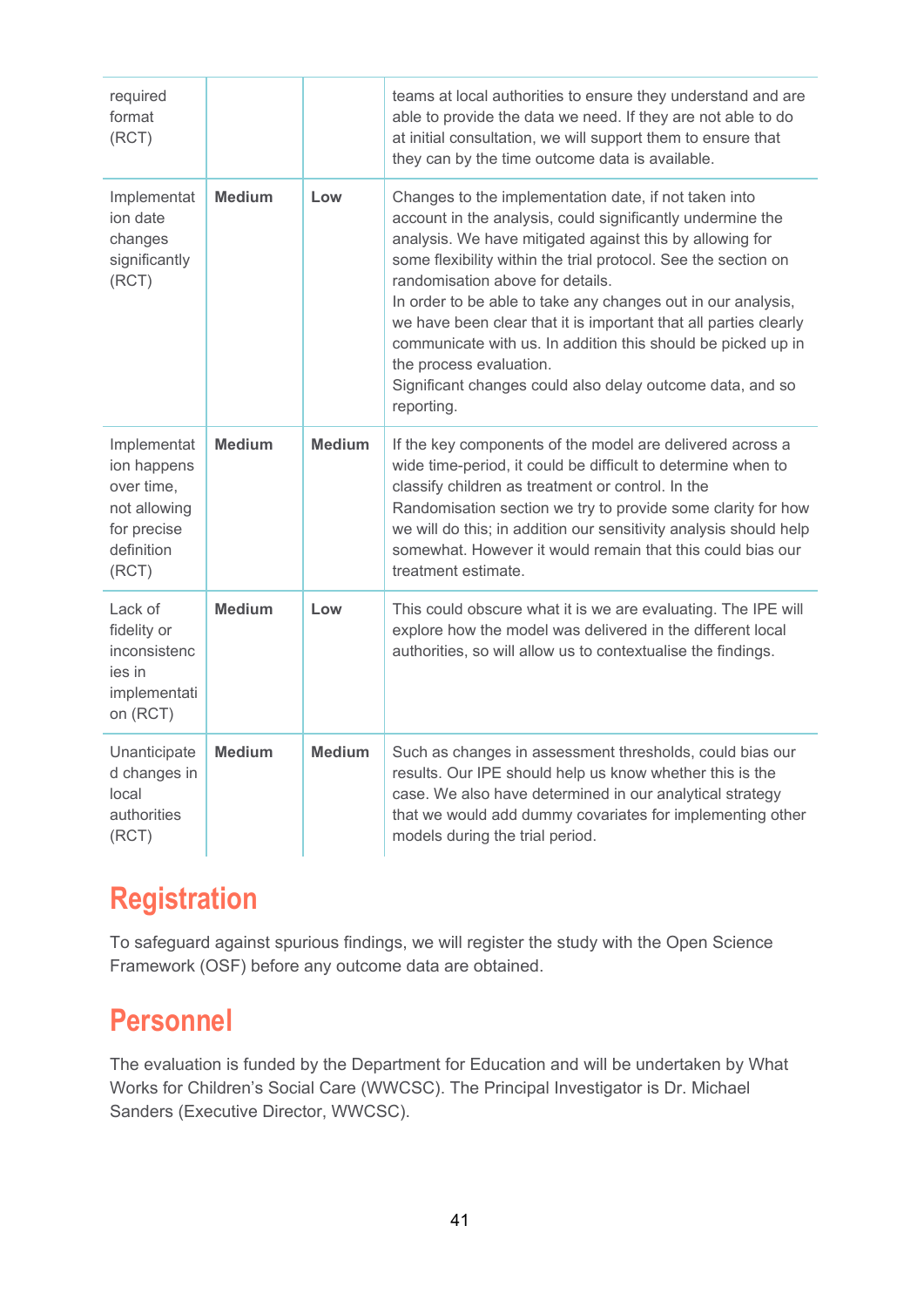## **Impact evaluation personnel**

For the impact evaluation: data collection, analysis and reporting will be led by Eva Schoenwald (Researcher, WWCSC), and overseen by Patrick Sholl (Research and Programmes Manager, WWCSC). The work will be done in consultation with Dara Lee Luca (Economist at Mathematica Policy Research, and Adjunct Lecturer in Public Policy at Harvard Kennedy School).

## **Implementation and process evaluation personnel**

IPE data collection, analysis and reporting will be led by Hannah Collyer (Senior Researcher, WWCSC - project lead for process evaluation), supported by Abby Hennessey (Research Assistant), Daniel Kearns (Research Assistant), and overseen by Louise Reid (Head of Programmes and Research, WWCSC).

There will be frequent communication and collaboration between the staff working on each component.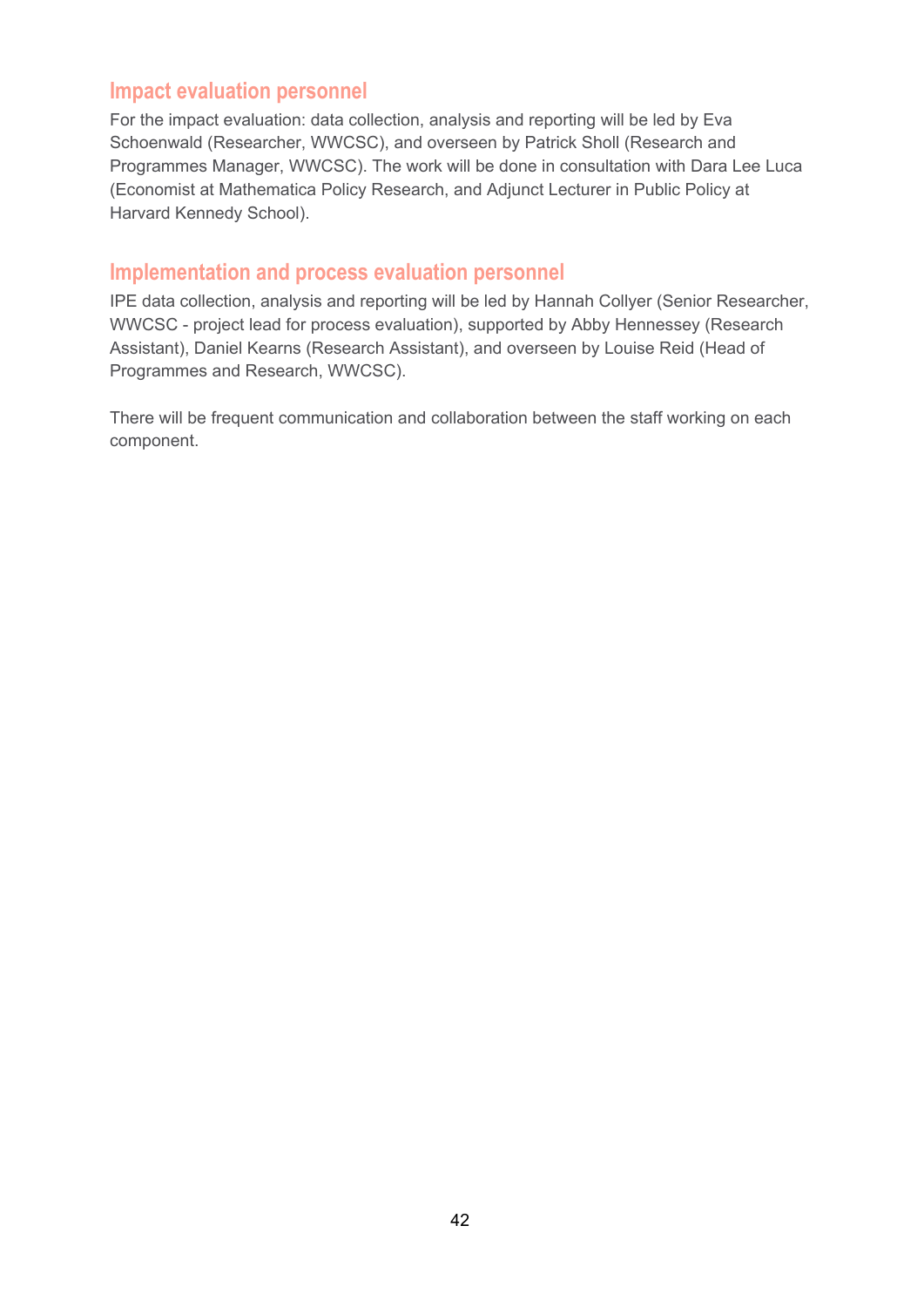# <span id="page-42-0"></span>**Appendices**

# **Appendix A: Draft Logic Model**

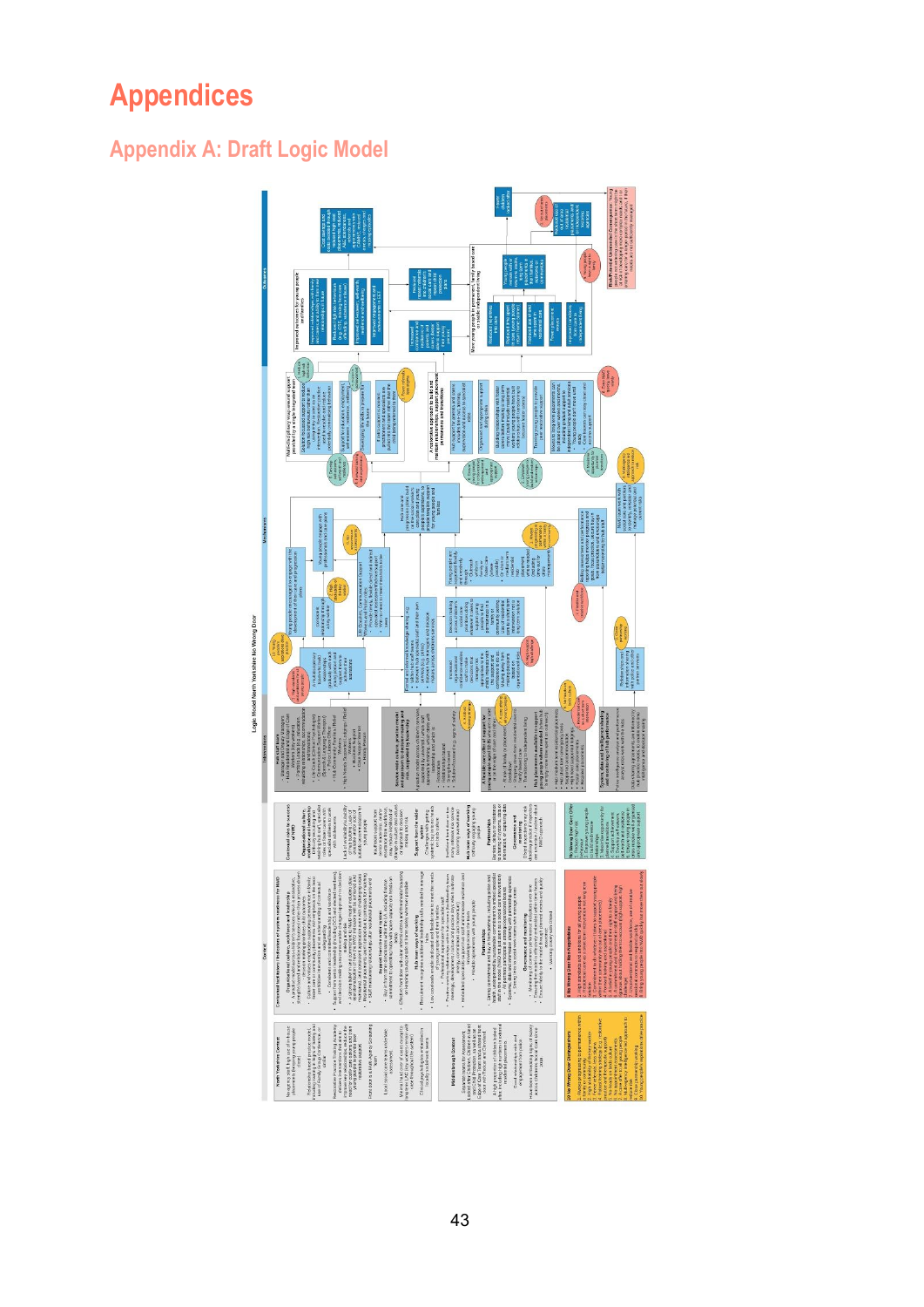# **Appendix B: No Wrong Door Distinguishers, Non Negotiables and Core Offer**

#### **10 No Wrong Door Distinguishers**

*The observable practices, features, behaviours and practical elements of the operating model that make No Wrong Door distinctively different from traditional services & ensure No Wrong Door stays true to its vision & aims.*

- 1. Always progressing to permanence within a family or community
- 2. High stickability of the key worker
- 3. Fewer referrals, less stigma
- 4. Robust training strategy (e.g. restorative practice and therapeutic support)
- 5. No heads on beds culture
- 6. No appointment assessments
- 7. A core offer to all young people
- 8. Multi-agency intelligence led approach to reduce risk
- 9. Close partnership working
- 10. Young people's aspirations drive practice

## **8 No Wrong Door Non-Negotiables**

*Essential values, principles and ways of working together without which a model ceases to be faithful to the No Wrong Door approach*

- 1. High standards and ambitions for all young people
- 2. Residential care as a short term intervention not long term solution

3. Commitment to do whatever it takes to support young people within their community (no out of area placements)

- 4. Forward looking and aspirational
- 5. A belief in young people and their right to a family
- 6. A commitment and investment in staff support and being rigorous about holding them to account (high support, high challenge)

7. Unconventional and flexible workforce, use of creative sessional contracts to respond quickly

8. Bring young people into NWD quickly but move them out slowly

#### **No Wrong Door Core Offer**

- *A 'Core Offer' for all of No Wrong Door's young people*
- 1. Reduce high risk behaviour
- 2. Empower young people to build and restore relationships
- 3. Maximise opportunity for planned transitions
- 4. Support achievement
- 5. Develop self-esteem, self-worth and resilience
- 6. Ensure young people in crisis receive well-organised and appropriate support